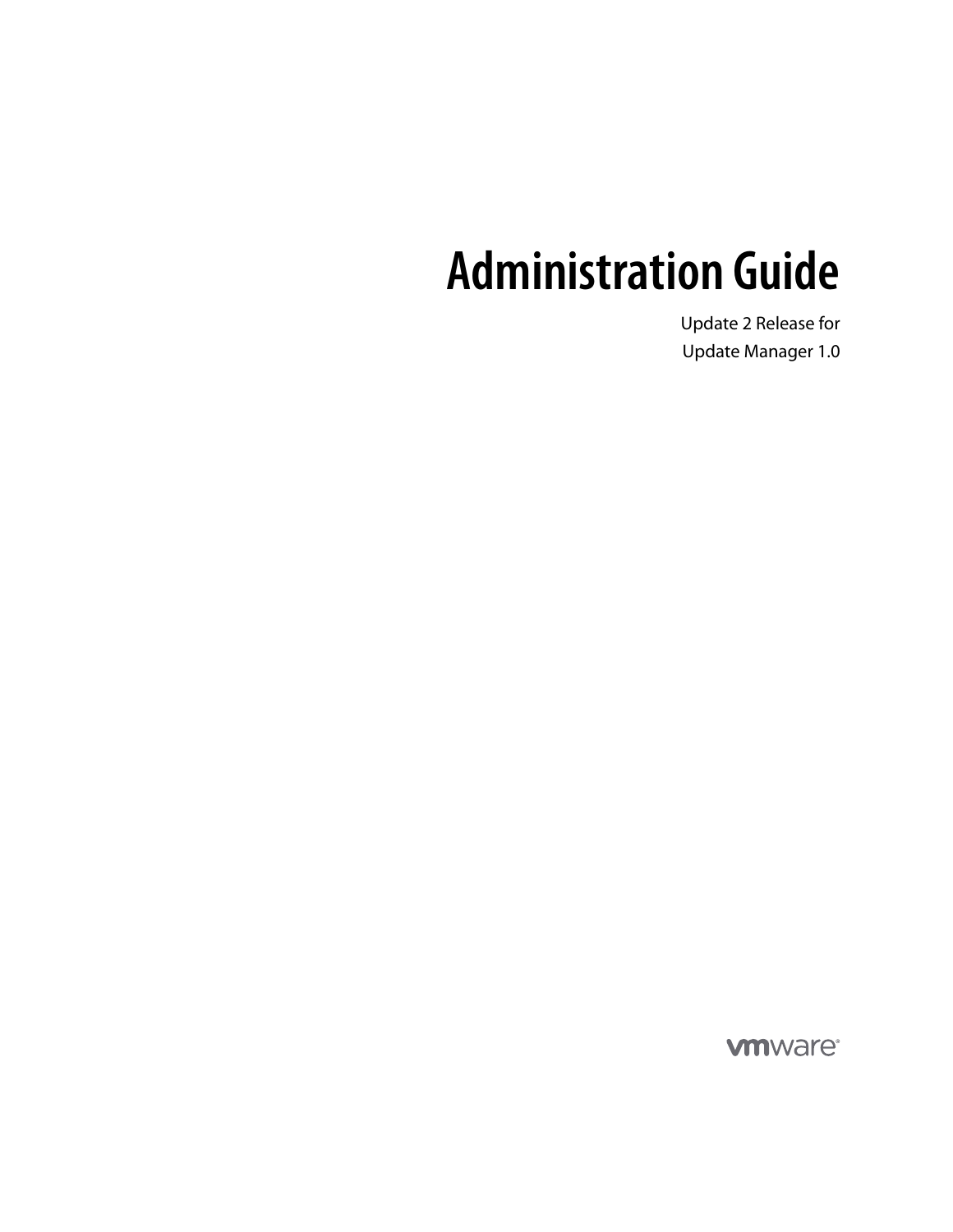Update Manager Administration Guide Revision: 20090701 Item: EN-000037-03

You can find the most up-to-date technical documentation on our Web site at:

[http://www.vmware.com/support/](http://www.vmware.com/support)

The VMware Web site also provides the latest product updates.

If you have comments about this documentation, submit your feedback to:

[docfeedback@vmware.com](mailto:docfeedback@vmware.com)

© 2008, 2009 VMware, Inc. All rights reserved. This product is protected by U.S. and international copyright and intellectual property laws. VMware products are covered by one or more patents listed at http://www.vmware.com/go/patents.

VMware, the VMware "boxes" logo and design, Virtual SMP and VMotion are registered trademarks or trademarks of VMware, Inc. in the United States and/or other jurisdictions. All other marks and names mentioned herein may be trademarks of their respective companies.

**VMware, Inc.** 3401 Hillview Ave.

Palo Alto, CA 94304 www.vmware.com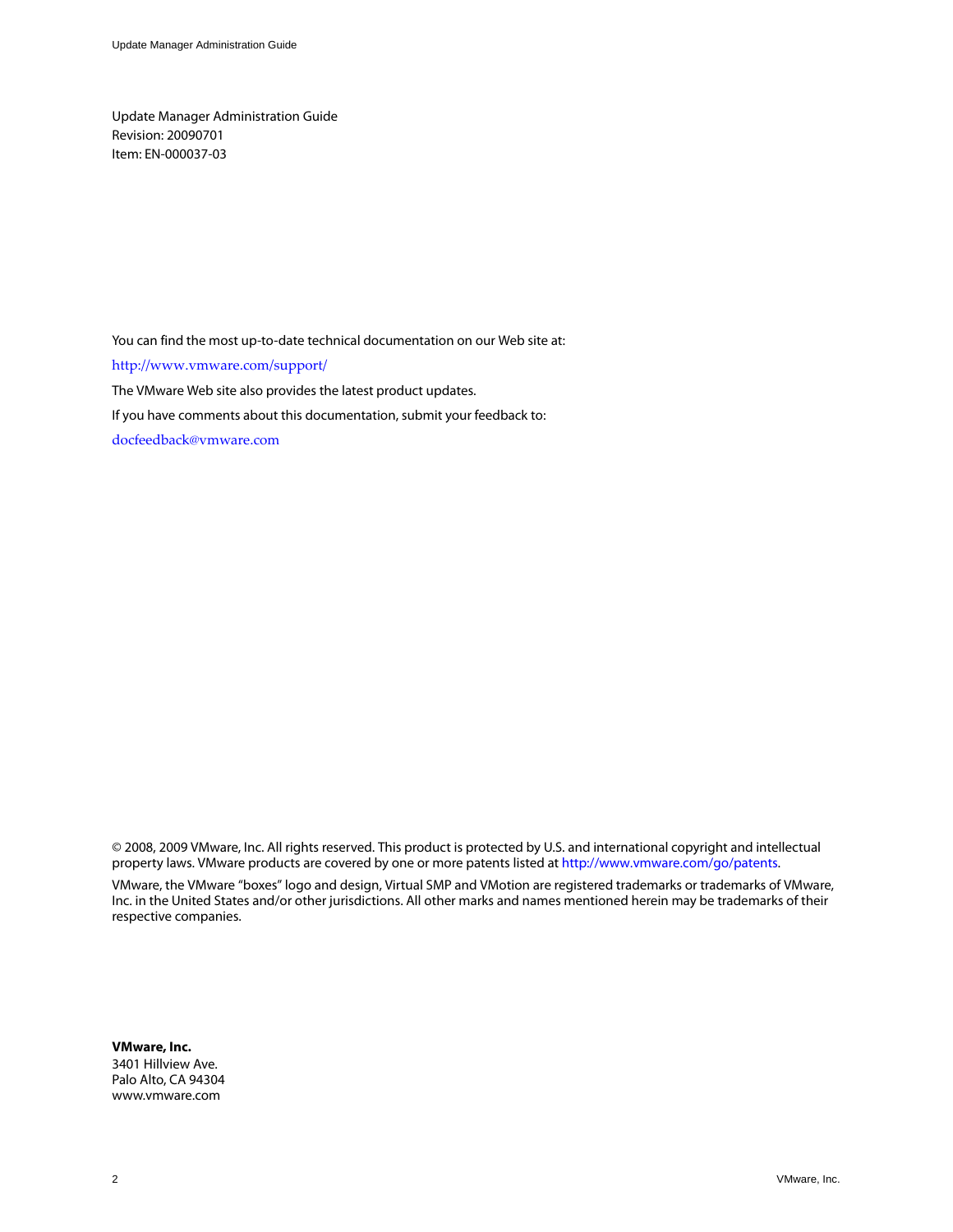# **Contents**

About This [Book 5](#page-4-0)

**[1](#page-6-0)** [Understanding](#page-6-1) Update Manager 7 Update Manager [Overview 7](#page-6-2) Security Best [Practices 7](#page-6-3) Benefits of [Compliance 7](#page-6-4) Compliance and Security Best [Practices 8](#page-7-0) Update Manager [Processes 8](#page-7-1) Patch [Downloading 8](#page-7-2) Scanning Virtual [Machines](#page-8-0) and ESX Server Hosts 9 [Remediation 10](#page-9-0) Update Manager [Settings 10](#page-9-1) **[2](#page-10-0)** Working with Update [Manager 11](#page-10-1) Installing, Upgrading, and Uninstalling Update [Manager 11](#page-10-2) Preparing the Update Manager [Database 13](#page-12-0) Installing the Guest [Agent 16](#page-15-0) Installing the Update Manager Download [Service 16](#page-15-1) Upgrading VI Client to Support Update [Manager 17](#page-16-0) Upgrading Update [Manager 18](#page-17-0) Uninstalling Update [Manager 18](#page-17-1) Update Manager Network Port [Requirements 19](#page-18-0) Configuring Update [Manager 20](#page-19-0) Responding to Guest [Remediation](#page-19-1) Failure 20 Responding to a Failure to Put ESX Server in [Maintenance](#page-19-2) Mode 20 Checking for [Updates 21](#page-20-0) [Configuring](#page-21-0) Update Manager for Use with an Internet Proxy 22 Configuring the Update Manager Network Port [Settings 22](#page-21-1) Configuring Update Manager Patch Download [Location 24](#page-23-0) Using the Update Manager Download [Service 24](#page-23-1) Working with [Baselines 25](#page-24-0) Creating [Baselines 26](#page-25-0) Editing [Baselines](#page-27-0) 28 Attaching [Baselines 28](#page-27-1) Detaching [Baselines 28](#page-27-2) Removing [Baselines 29](#page-28-0) Scanning Virtual Machines and ESX Server [Hosts 29](#page-28-1) Viewing Scan [Results 30](#page-29-0) Remediating ESX Server Hosts and Virtual [Machines 32](#page-31-0) Guest [Shutdown 32](#page-31-1) Manual Virtual Machine [Remediation 32](#page-31-2) Manual ESX Server [Remediation 33](#page-32-0) Scheduled Virtual Machine [Remediation 33](#page-32-1) Scheduled ESX Server [Remediation 34](#page-33-0) Working with Update Manager [Events 34](#page-33-1) Working with [Updates 35](#page-34-0) Including Updates in a [Baseline 35](#page-34-1) Filtering the Updates in the Update [Repository 35](#page-34-2)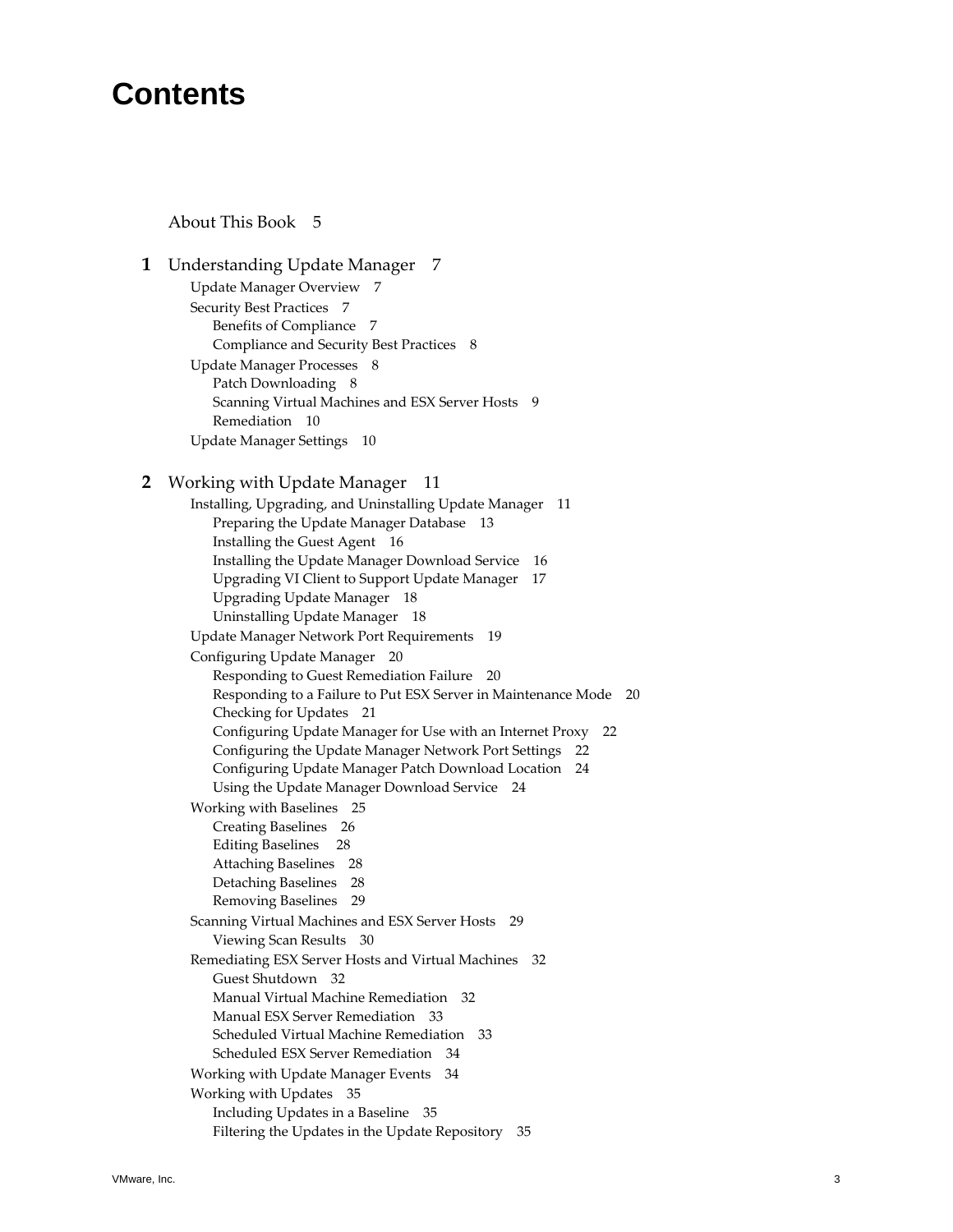Managing Virtual [Appliances 36](#page-35-0) Virtual Appliances [Discovery 36](#page-35-1) Scanning Virtual [Appliances 36](#page-35-2) Remediating Virtual [Appliances 37](#page-36-0) **[3](#page-38-0)** Operations [Reference 39](#page-38-1) Common Problems and [Solutions 39](#page-38-2) [Gathering](#page-38-3) Log Files 39 No Baseline Updates [Available 39](#page-38-4) All Updates in Compliance Reports Are Not [Applicable 40](#page-39-0) All Updates in Compliance Reports Are [Unknown 40](#page-39-1) Remediated Updates Continue to Be Not [Compliant 40](#page-39-2) [Remediating](#page-39-3) Virtual Machines with All Update or All Critical Updates Fails 40 ESX Server [Scanning](#page-40-0) Fails 41 [Events 41](#page-40-1) Database [Views 44](#page-43-0) [VUMV\\_VERSION 44](#page-43-1) [VUMV\\_UPDATES 44](#page-43-2) [VUMV\\_PATCHES 45](#page-44-0) [VUMV\\_BASELINES 45](#page-44-1) [VUMV\\_PRODUCTS 45](#page-44-2) [VUMV\\_BASELINE\\_UPDATE\\_ASSIGNMENT 46](#page-45-0) [VUMV\\_BASELINE\\_ENTITY\\_ASSIGNMENT 46](#page-45-1) [VUMV\\_UPDATE\\_PATCHES 46](#page-45-2) [VUMV\\_UPDATE\\_PRODUCT 46](#page-45-3) [VUMV\\_ENTITY\\_SCAN\\_HISTORY 47](#page-46-0) [VUMV\\_ENTITY\\_UPDATE\\_SCAN\\_HISTORY 47](#page-46-1) [VUMV\\_ENTITY\\_REMEDIATION\\_HISTORY 47](#page-46-2) [VUMV\\_UPDATE\\_PRODUCT\\_DETAILS 48](#page-47-0) [VUMV\\_BASELINE\\_UPDATE\\_ASSIGNMENT\\_DETAILS 48](#page-47-1) [VUMV\\_ENTITY\\_UPDATE\\_SCAN\\_HISTORY\\_DETAILS 48](#page-47-2)

[Index 49](#page-48-0)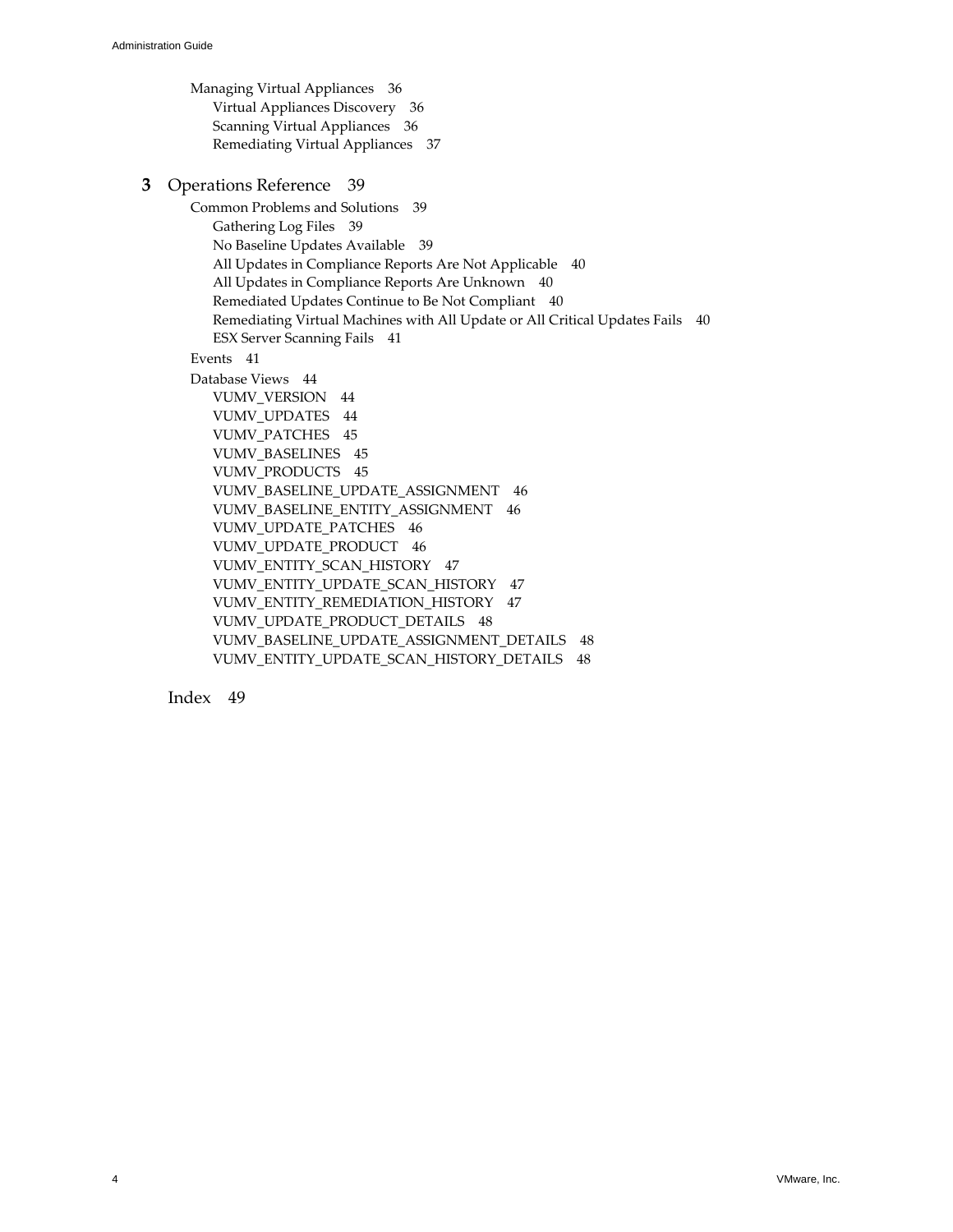# <span id="page-4-0"></span>**About This Book**

This manual, the *Update Manager Administration Guide*, provides information on how to configure VMware® Update Manager, including how to install the product and configure it for use in your environment.

The Update Manager works with VMware ESX Server 3.5 and later and VMware ESX Server 3i version 3.5 and later. For ease of discussion, this book uses the following product naming conventions:

- For topics specific to ESX Server 3.5, this book uses the term "ESX Server 3."
- For topics specific to ESX Server 3i version 3.5, this book uses the term "ESX Server 3i."
- For topics common to both products, this book uses the term "ESX Server."
- When the identification of a specific release is important to a discussion, this book refers to the product by its full, versioned name.
- When a discussion applies to all versions of ESX Server for VMware Infrastructure 3, this book uses the term "ESX Server 3.x."

# **Intended Audience**

The information in this manual is written for experienced Windows or Linux system administrators who are familiar with virtual machine technology and datacenter operations.

# **Document Feedback**

VMware welcomes your suggestions for improving our documentation. If you have comments, send your feedback to:

[docfeedback@vmware.com](mailto:docfeedback@vmware.com)

# **Update Manager Documentation**

The Update Manager documentation consists of this administration guide, online help integrated with the Update Manager client plug‐in, release notes and *Update Manager – PowerShell Library Administrator's Guide*, which contains information about running the Update Manager cmdlets in Toolkit for Windows.

You can access the most current versions of this manual and other books by going to:

<http://www.vmware.com/support/pubs>

# **Technical Support and Education Resources**

The following sections describe the technical support resources available to you. To access the current versions of this book and other books, go to:

[http://www.vmware.com/support/pubs.](http://www.vmware.com/support/pubs)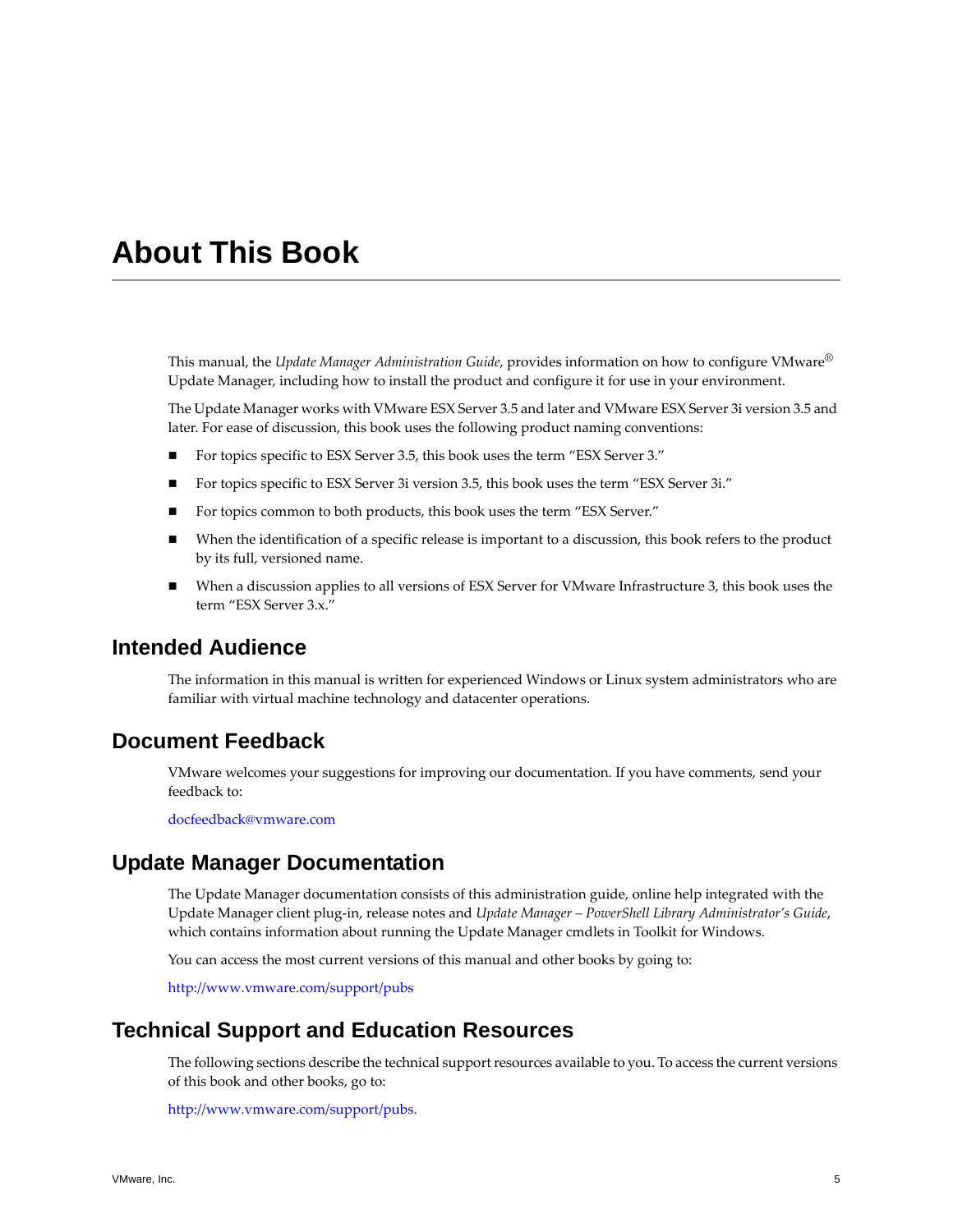# **Online and Telephone Support**

Use online support to submit technical support requests, view your product and contract information, and register your products. Go to:

<http://www.vmware.com/support>

Customers with appropriate support contracts should use telephone support for the fastest response on priority 1 issues. Go to:

[http://www.vmware.com/support/phone\\_support.html](http://www.vmware.com/support/phone_support.html)

# **Support Offerings**

Find out how VMware support offerings can help meet your business needs. Go to:

<http://www.vmware.com/support/services>

# **VMware Education Services**

VMware courses offer extensive hands‐on labs, case study examples, and course materials designed to be used as on-the-job reference tools. For more information about VMware Education Services, go to:

<http://mylearn1.vmware.com/mgrreg/index.cfm>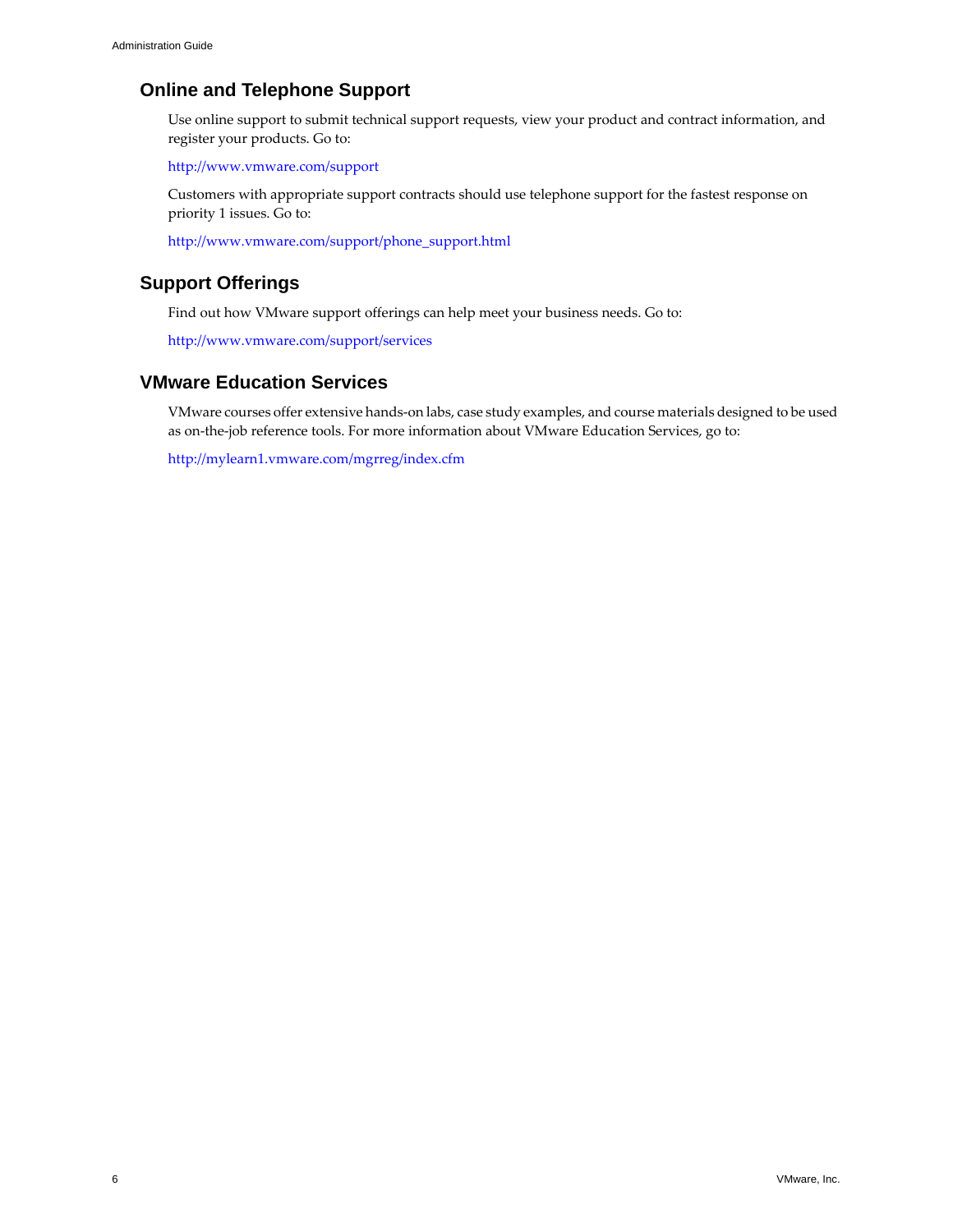# <span id="page-6-1"></span><span id="page-6-0"></span>**Understanding Update Manager**

This chapter discusses the following topics:

- "Update Manager [Overview"](#page-6-2) on page 7
- "Security Best [Practices"](#page-6-3) on page 7
- "Update Manager [Processes"](#page-7-1) on page 8.
- "Update Manager [Settings"](#page-9-1) on page 10

# <span id="page-6-2"></span>**Update Manager Overview**

VMware Update Manager compares the operating systems and applications running in your VMware Infrastructure deployment against a set of standard updates and patches. Updates you specify can be applied to operating systems, as well as applications on scanned ESX Server hosts, virtual machines, and virtual appliances. Update Manager works with ESX Server hosts, virtual machines, and virtual appliances running on ESX Server hosts. Benefits vary depending on the versions of applications in your environment. Beginning with VirtualCenter 2.5 and ESX Server version 3.5, Update Manager lets you scan for compliance and apply updates for guests, appliances, and hosts.

Update Manager can scan and remediate powered on, suspended, and powered off virtual machines and templates, in addition to scanning and remediating hosts. If the updating or patching fails, you can revert the virtual machines and templates back to their prior condition, without losing data.

# <span id="page-6-3"></span>**Security Best Practices**

Maintaining a consistent set of operating systems and applications, with particular patching levels helps reduce the number of vulnerabilities in an environment, at the same time reducing the possible range of issues requiring solutions. All systems require patching, reconfiguration, or other solutions, but reducing the diversity of systems in an environment eases management burdens and reduces security risks.

### <span id="page-6-4"></span>**Benefits of Compliance**

Many attacks take advantage of existing, well‐known issues. For example, the Nimda computer worm used vulnerabilities that were identified months before the actual spread of the worm. A patch existed at the time of the outbreak, and systems to which the patch was applied were not affected. Update Manager provides a way to help ensure that the required patches are applied to the systems in your environment.

To make your environment more secure:

- Be aware of where vulnerabilities exist in your environment.
- Efficiently bring these machines into compliance with the patching standards.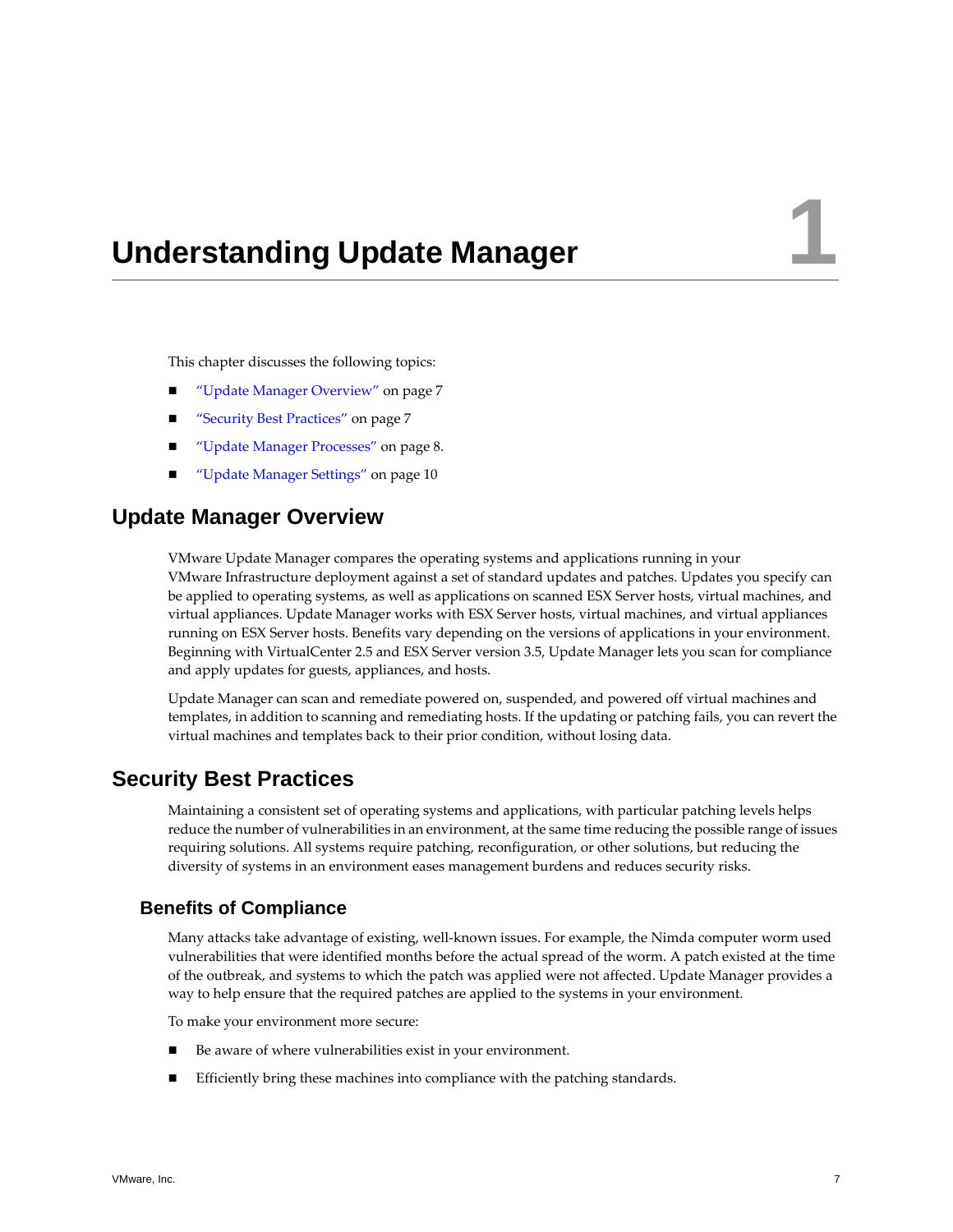In a typical large environment, many different machines run various operating systems. Adding virtual machines to an environment increases this diversity. Update Manager automates the process of determining the state of your environment and provides a way to efficiently update VMware virtual machines and ESX Server hosts in your environment.

# <span id="page-7-0"></span>**Compliance and Security Best Practices**

To achieve the goal of compliance, with its benefits of increased security and stability, regularly evaluate the following:

- Operating systems and applications permitted in your environment
- Patches required for operating systems and applications

<span id="page-7-4"></span>Determine who is responsible for making these evaluations, when these evaluations are to be made, and what tactics to use to implement the plan that results from the investigation.

# <span id="page-7-1"></span>**Update Manager Processes**

Update Manager uses a set of operations to ensure effective patch management. This process begins by downloading information about a set of security updates. One or more of these updates are aggregated to form a *baseline*. A collection of virtual machines, virtual appliances, and ESX Server hosts can be scanned for compliance with a baseline and remediated (updated). These processes can be initiated manually or through scheduled tasks.

# <span id="page-7-2"></span>**Patch Downloading**

<span id="page-7-3"></span>Update Manager uses the Internet to gather information about the latest patches from VMware and Shavlik. VMware provides information about updates to ESX Server, and Shavlik provides information for all major applications and operating systems.

At regular, configurable intervals, Update Manager contacts Shavlik and VMware to gather the latest information on available patches. For information about configuring download intervals, see ["Checking](#page-20-1) for [Updates"](#page-20-1) on page 21. Information about all patches is downloaded, regardless of whether the application or operating system to which the patch applies is currently in use in your environment.

Downloading information about all patches is a relatively low‐cost operation in terms of disk space and network bandwidth. Doing so provides the flexibility to add scanning and remediation of those applications or operating systems at any time. See ["Scanning](#page-8-0) Virtual Machines and ESX Server Hosts" on page 9, ["Remediation"](#page-9-0) on page 10, "Scanning Virtual [Appliances"](#page-35-3) on page 36, and ["Remediating](#page-36-1) Virtual Appliances" on [page 37.](#page-36-1)

When Update Manager examines systems for patch compliance, it checks whether the latest patch is applied based on information on that system. Patch information is used forthis process; the patch itself is notrequired. Machines that are not compliant with baselines are identified using these comparisons. To improve efficiency and save disk space, patches for virtual machines are only downloaded after a need is identified.

The first time a virtual machine is to be remediated, the applicable patches are downloaded to the Update Manager server and the patches are applied. The details of how a patch is applied, such as whetherit is applied immediately or at a later time, are determined by the combination of what is possible under the conditions, and what the user requests. For example, if Update Manager is configured to remediate machines, but those machines are not in a state in which remediation is possible (such as ESX Server hosts being powered off), the process is deferred until the action is possible.

After a patch is downloaded, it is kept indefinitely in the patch download directory. When other machines are remediated, the patch resource is already present on the server.

Update Manager might be deployed in such a way that it cannot conveniently download patches. For example, Update Manager might be deployed on an internal network segment that does not have reliable Internet access. Update Manager Download Service downloads and stores patches on the machine on which it is installed, so that Update Manager servers can use them later.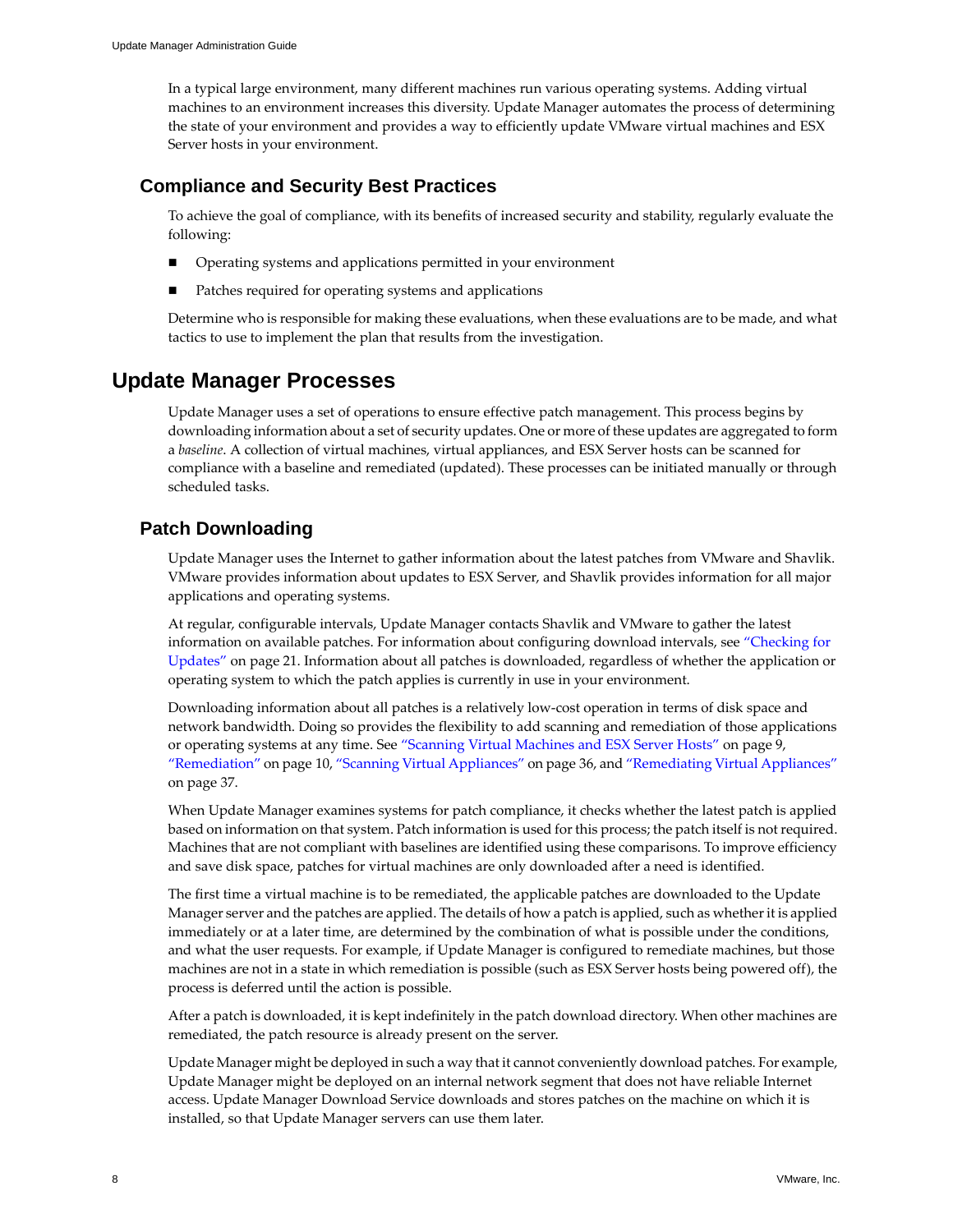<span id="page-8-2"></span>You can configure Update Manager to use an Internet proxy to download patch information and patches. See ["Configuring](#page-21-2) Update Manager for Use with an Internet Proxy" on page 22.

### <span id="page-8-0"></span>**Scanning Virtual Machines and ESX Server Hosts**

*Scanning* is the process in which attributes of a set of hosts or virtual machines are evaluated against a standard, which is called a *baseline*. You can scan ESX Server 3.5 and later, ESX Server 3i version 3.5 and later, as well as virtual machines running Windows or Linux.You can scan an ESX Server installation to determine whether the latest patches are applied, or you can scan a virtual machine to determine whether the latest patches are applied to its operating system.

Scans for updates are operating‐system specific. For example, Update Manager scans Windows virtual machines to ensure that they have a particular set of patches, but does not scan the same machines to determine whether Linux patches are installed.

In the virtual infrastructure, all objects except resource pools can be scanned.

You can perform scans on both online as well as offline virtual machines and templates.

### <span id="page-8-1"></span>**Baselines**

Scanning compares the state of a host or virtual machine against a baseline. A baseline describes a collection of one or more updates such as service packs, patches, or bug fixes. With a single baseline, checking whether all the individual updates that make up the baseline were applied to the objects being scanned, becomes a one‐step procedure.

At regular intervals, Update Manager queries update repositories that vendors provide to find available patches. The server for patch information and the contents of the patches are authenticated by using a full‐featured public key infrastructure. To help ensure security, patches are typically cryptographically signed by vendors and are downloaded over a secure connection.

Update Manager offers the following types of baselines:

 **Dynamic** – The significance of each update determines the content of the baseline. For Windows, updates are either critical or optional.

The contents of a dynamic baseline are determined based on available updates that meet the specified criteria. As the set of available updates changes, dynamic baselines are updated as well. You can explicitly include or exclude any updates, and these exceptions persist indefinitely.

 **Fixed** – The user manually specifies all updates included in the baseline from the total set of patches available in Update Manager. Fixed updates are typically used to check whether systems are prepared to deal with particular issues. For example, you might use fixed baselines to check for compliance with patches to prevent a worm such as Blaster.

Update Managerincludes four preestablished dynamic baselines that you can use to scan any virtual machine, virtual appliance (the baselines for virtual machines and appliances are one and the same), or host to determine whether they have all patches applied for the different categories:

- **Critical Virtual Machine Updates** Checks virtual machines for compliance with all critical Windows updates.
- **Non‐critical Virtual Machine Updates** Checks virtual machines for compliance with all optional Windows updates.
- **Critical Host Updates** Checks ESX Server hosts for compliance with all critical updates.
- **Non‐critical Host Updates** Checks ESX Server hosts for compliance with all optional updates.

You can also create a dynamic baseline that includes both critical and optional updates.

Several baseline attributes appear in the Update Manager user interface:

 **Name** – Identifies different baselines. The name can be modified, as required. It is established when a baseline is created.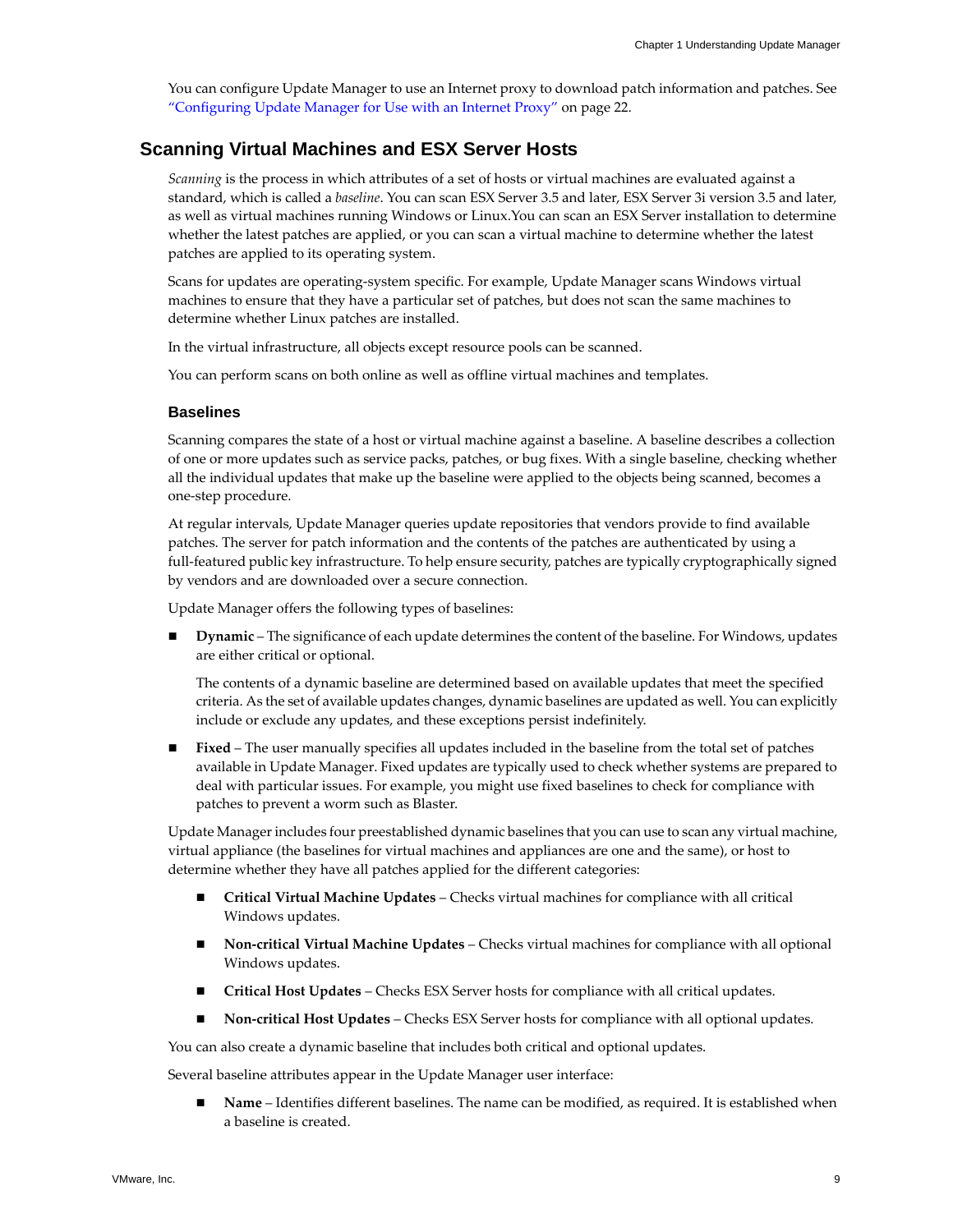- **Updates** Specifies the number of updates included in the baseline. Some updates, such as service packs, include many smaller patches that might have been distributed individually in the past. Because the number of updates does not directly indicate the extent of the updates included in the baseline, this information shows the quantity, rather than the quality. The number of updates might indicate how long a scan and remediation might take to complete.
- **Last Modified** Specifies the last time updates were added to or removed from this baseline. This date reflects the last time updates changed either because of automatic changes resulting from dynamic updates or from manual user changes. Reviewing the last update information can help provide an idea of whether expected changes were made to baselines.
- **Baseline Type** Identifies the type of the particular baseline. Possible values include Dynamic, Fixed, or Dynamic (modified). Dynamic (modified) baselines are dynamic baselines that users modify to include or exclude specific updates, counter to the basic criteria of the dynamic baseline.

<span id="page-9-2"></span>Administrators can create new baselines, edit existing baselines, detach baselines, orremove (delete) baselines. For large organizations with different groups or divisions, each group can define their own baselines. Administrators can filter the list of baselines by searching for a particular string or by clicking on the headers for each column to sort by those attributes. This functionality uses the capabilities that all VirtualCenter views provides.

# <span id="page-9-0"></span>**Remediation**

<span id="page-9-4"></span>*Remediation* is the process in which Update Manager applies updates to ESX Server hosts, virtual machines, or virtual appliances after a scan is complete. Remediation helps ensure that machines and appliances are secured against known potential attacks and have greater reliability resulting from the latest fixes. While remediation provides benefits, you might not remediate machines. For example, your organization might determine that the fix is not significant enough to warrant application, or a machine might be running legacy processes that do not function if the latest patches are applied.

You can remediate machines and appliances in much the same ways that you can scan them. As with scanning, you can not only remediate a single virtual machine or virtual appliance, but you can also initiate remediation scan on a folder of virtual machines, a cluster, or a datacenter, or all objects in your virtual infrastructure. As with scanning, resource pools are the only VMware Infrastructure object type that can never be remediated. Remediation is supported for:

- Powered on, suspended, or powered off Windows virtual machines and appliances.
- Templates for Windows virtual machines.
- <span id="page-9-3"></span>Hosts running ESX Server 3.5.0 or higher.

# <span id="page-9-1"></span>**Update Manager Settings**

The virtual machine and ESX Server remediation process is configurable. Configurable options include:

- When to check for updated patch information.
- When to scan or remediate virtual machines or ESX Server hosts.
- How to handle preremediation snapshots of virtual machines. Update Manager can create snapshots of virtual machines before remediation. If you configure Update Manager to create snapshots, you can configure the snapshots to be kept indefinitely or to be deleted after a specified period.
- Whether to create snapshots of virtual machines before remediation, whether to store the snapshot, and for how long.
- How to handle failures to remediate ESX Server hosts.

For more information on security configuration, see ["Configuring](#page-19-3) Update Manager" on page 20.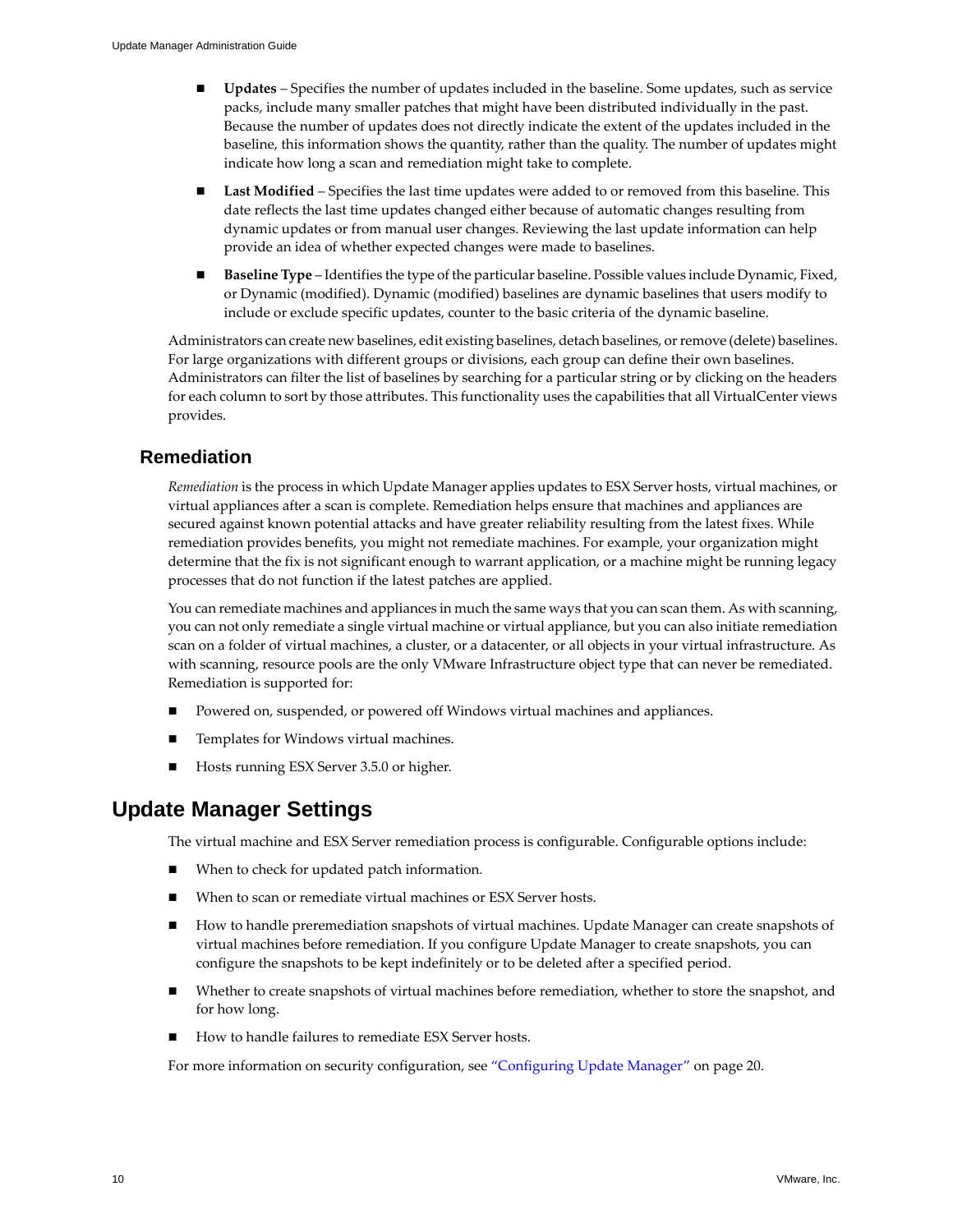# <span id="page-10-1"></span><span id="page-10-0"></span>**Working with Update Manager 2**

Follow the procedures described in this chapter to facilitate upgrades and patching of ESX Server installations, guest operating systems, and applications. Using current versions of software helps establish a consistently secure and patched environment.

This chapter discusses the following topics:

- "Installing, Upgrading, and [Uninstalling](#page-10-2) Update Manager" on page 11.
- "Update Manager Network Port [Requirements"](#page-18-0) on page 19.
- ["Configuring](#page-19-0) Update Manager" on page 20.
- "Working with [Baselines"](#page-24-0) on page 25.
- ["Scanning](#page-28-1) Virtual Machines and ESX Server Hosts" on page 29.
- ["Remediating](#page-31-0) ESX Server Hosts and Virtual Machines" on page 32.
- ["Working](#page-33-1) with Update Manager Events" on page 34.
- ["Working](#page-34-0) with Updates" on page 35.
- <span id="page-10-3"></span>"Managing Virtual [Appliances"](#page-35-0) on page 36.

# <span id="page-10-2"></span>**Installing, Upgrading, and Uninstalling Update Manager**

Update Manager is installed as part of the installation process for VirtualCenter. If you have an established VMware Infrastructure environment, you can use the same installer to add Update Manager functionality.

You can install Update Manager either on the same computer as the VirtualCenter Server or on a different computer. Update Manager can be installed on computers running the following operating systems:

- Windows XP SP2
- Windows Server 2003

Update Manager is compatible with other VirtualCenter add‐ons such as VMware Converter Enterprise for VirtualCenter.

The Update Manager disk storage requirements vary depending on your deployment. For more information, see the *VMware Update Manager Sizing Estimator*.

Update Manager server and Update Manager Download Service store patch metadata in Microsoft SQL Server or Oracle databases. Update Manager supports the database formats listed in [Table 2](#page-11-0)‐1.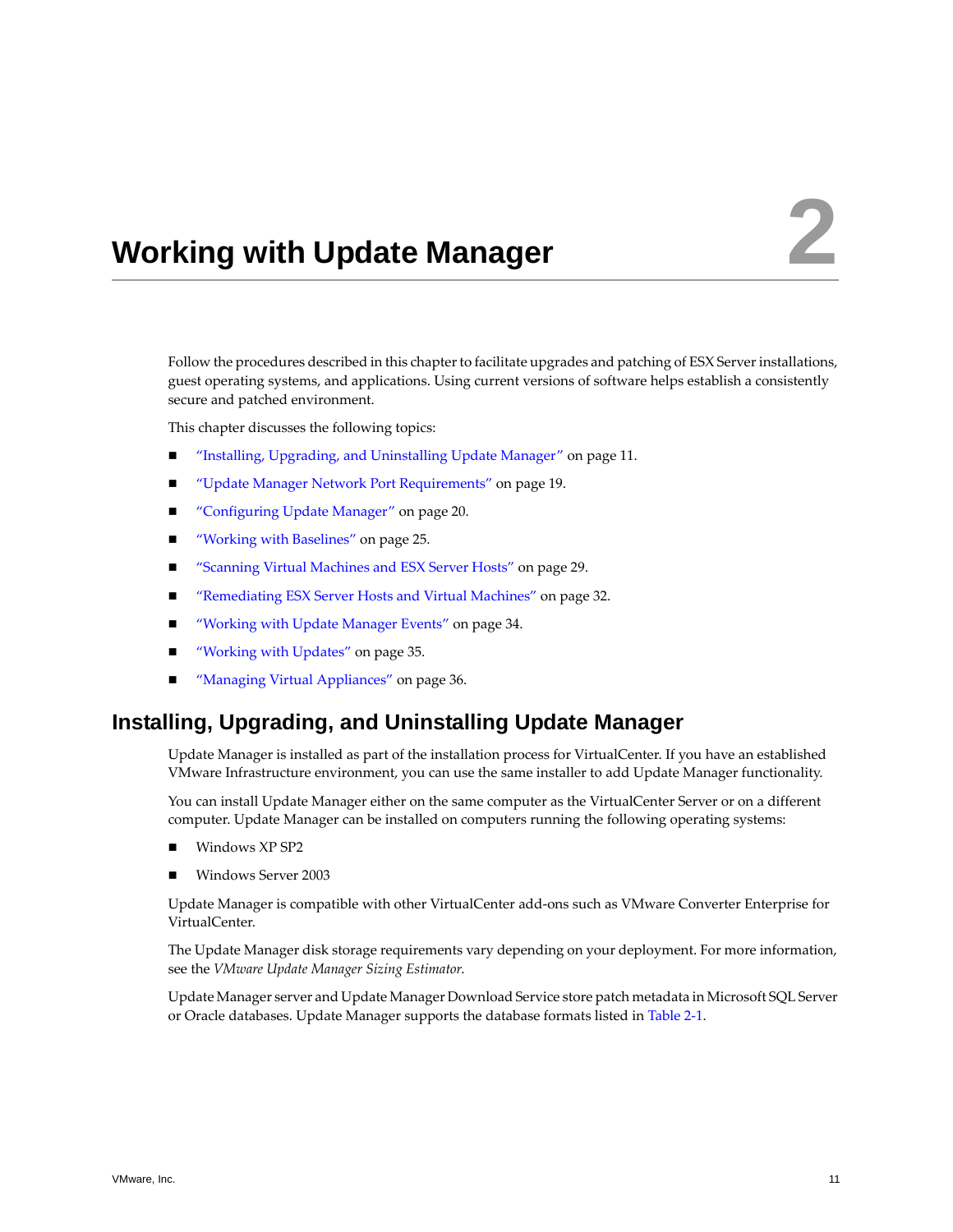### <span id="page-11-3"></span><span id="page-11-0"></span>**Table 2-1.** Supported Database Formats

| Database Type                     | <b>Patch and Driver Requirements</b>                                                                          |
|-----------------------------------|---------------------------------------------------------------------------------------------------------------|
| SOL Server 2000 SP 4              | Use SOL Server driver for the client.                                                                         |
| SOL Server 2005 SP1               | Use SOL Native Client driver for the client.                                                                  |
| SQL Server 2005 Express           | Use SQL Native Client driver for the client.                                                                  |
| Oracle 9i                         | Apply patch 9.2.0.8.0 to server and client.                                                                   |
| Oracle 10g Release 1 (10.1.0.2)   | Apply patch 10.1.0.3.0 to server and client.                                                                  |
| Oracle 10g Release 2 (10.2.0.1.0) | First apply patch 10.2.0.3.0 to server and client and then<br>apply patch 5699495 to the client. (SEE UPDATE) |

<span id="page-11-2"></span>Before you install Update Manager, gather information about the environment into which you are installing Update Manager. Information to collect includes the following:

- Networking information about the VirtualCenter Server that Update Manager will work with. Defaults are provided in some cases, but you might want to ensure that you have the correct information, including:
	- **IP** address.
	- Port number. In most cases, the Web service ports (80 and 443 by default) are used.
- Administrative credentials required to complete the installation, including:
	- The user name for an account with sufficient privileges. This is often root or Administrator.
	- The password for the account that will be used for the installation.

### <span id="page-11-1"></span>**To Install Update Manager**

- 1 Insert the Installer CD into the CD-ROM drive of the server that will host the Update Manager server.
- 2 Click **Next**.
- 3 Click **Next**.
- 4 Accept one of the options and click **Next**.
- 5 Enter your name and organizational information and click **Next**.
- 6 Select **VMware VirtualCenter Server**.

If you have already installed components such as VMware Infrastructure Client, VirtualCenter Server, or VMware Converter Enterprise for VirtualCenter, a message appears informing you that these components are installed. You can continue the installation of other components such as Update Manager.

If you select the **Custom** option, you can configure what database VMware Update Manager uses, change proxy server settings, and customize where Update Manager is installed and where patches are stored.

7 Click **Next**.

The VirtualCenter Server Authorization page appears.

- 8 Enter information about the VirtualCenter Server and Administrator account that this Update Manager server will work with.
	- a In the **VC Server IP** text box, enter an IP address or accept the default.
	- b In the **VC Server Port** text box, enter a Port number or accept the default.
	- c In the **Administrator** text box, enter the name of the administrative account you will use to complete this installation.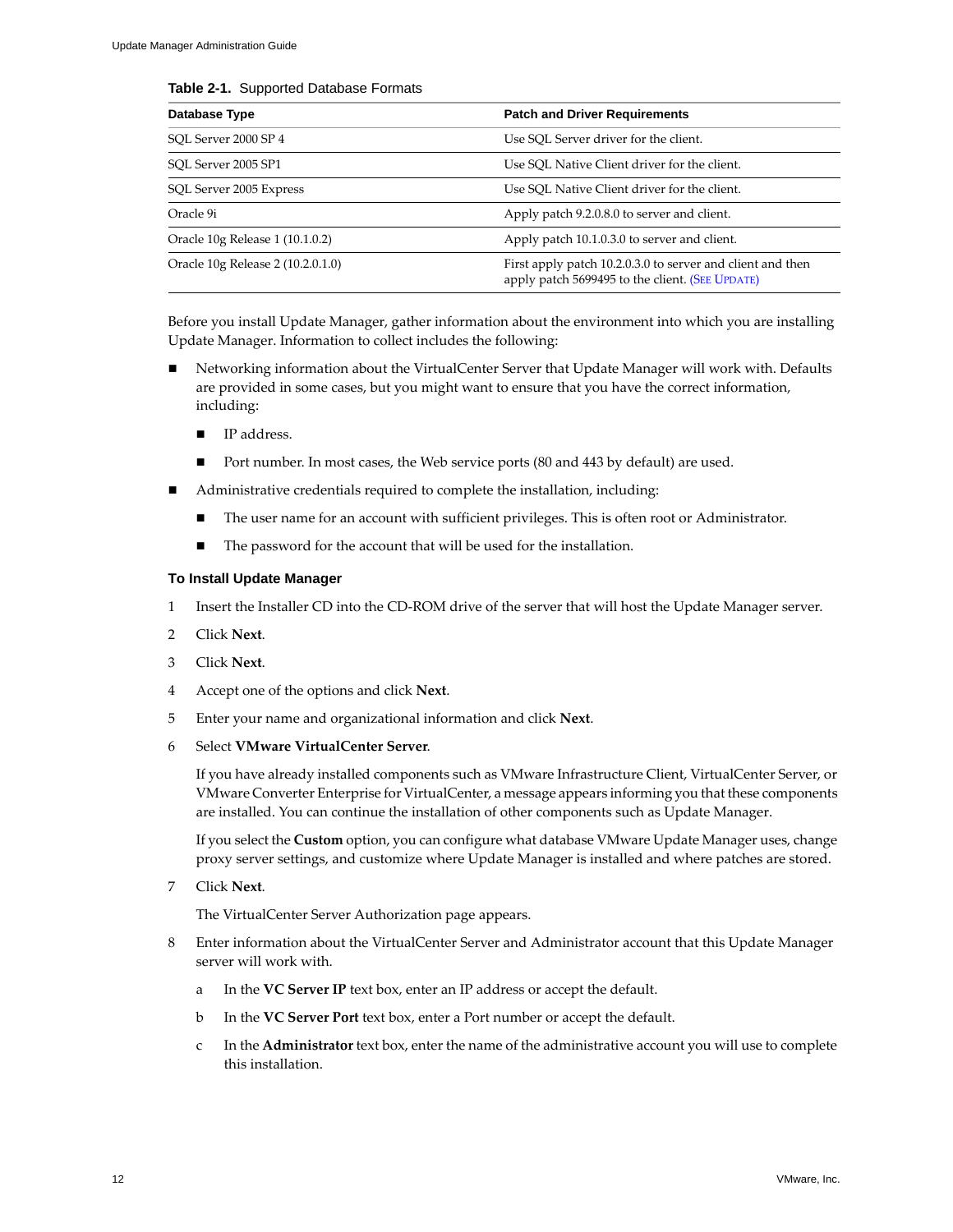- d In the **Password** and **Verify Password** text boxes, enter the password for the administrative account you will use to complete this installation.
- <span id="page-12-3"></span>e Click **Next.**
- 9 Click **Install** to begin the installation.

### <span id="page-12-0"></span>**Preparing the Update Manager Database**

Update Manager server requires a database to store and organize server data. Update Manager supports Oracle, Microsoft SQL Server, and Microsoft SQL Server 2005 Express.

**NOTE** Microsoft SQL Server 2005 Express is intended to be used for small deployments of up to 5 hosts and 50 virtual machines.

For an Update Manager database to be supported, you must create a database instance and configure it to ensure that all Update Manager database tables are placed in it.

### <span id="page-12-2"></span><span id="page-12-1"></span>**Configuring an Oracle Connection to Work Locally**

Before you begin the following procedure, review the required database patches specified in [Table 2](#page-11-0)‐1. If you do not prepare your database correctly, the Update Manager installer might display error or warning messages.

### **To prepare an Oracle database to work locally with Update Manager**

- 1 Download Oracle 9i, or Oracle 10g from the Oracle Web site, install it, and create a database (for example, VUM).
- 2 Download Oracle ODBC from the Oracle Web site.
- 3 Install the corresponding Oracle ODBC driver through the Oracle Universal Installer.
- 4 Increase the number of open cursors for the database. Add the entry open\_cursors = 300 to the <ORACLE\_BASE>\ADMIN\VUM\pfile\init.ora file.

Here <ORACLE\_BASE> is the root of the Oracle directory tree.

#### **To connect to the Oracle database locally**

1 Create a new tablespace specifically for Update Manager by using the following SQL statement:

CREATE TABLESPACE "VUM" DATAFILE '<ORACLE\_BASE>\ORADATA\VUM\VUM.dat' SIZE 1000M AUTOEXTEND ON NEXT 500K;

Here <ORACLE\_BASE> is the root of the Oracle directory tree.

2 Create a user, such as vumAdmin, for accessing this tablespace through ODBC:

CREATE USER vumAdmin IDENTIFIED BY vumadmin DEFAULT TABLESPACE vum;

3 Either grant dba permission to the user, or grant the following permissions to the user:

```
grant connect to <user>
grant resource to <user>
grant create view to <user>
grant create any sequence to <user> 
grant create any table to <user> 
grant unlimited tablespace to <user> # To ensure space limitation is not an issue
```
4 Create an ODBC connection to the database. The following are example settings:

Data Source Name: VUM TNS Service Name: VUM User ID: vumAdmin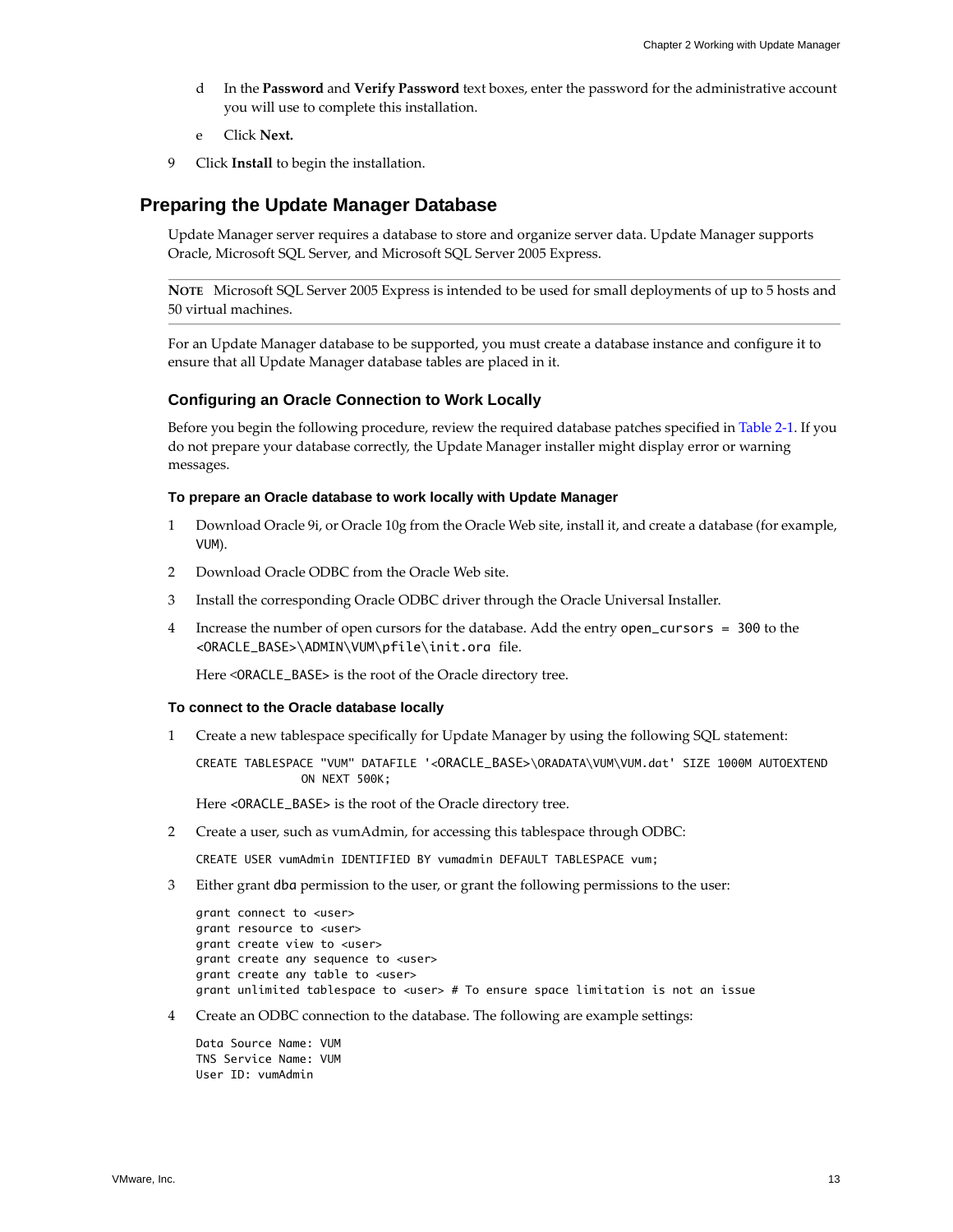### **Configuring an Oracle Connection to Work Remotely**

Before you begin the following procedure, review the required database patches specified in [Table 2](#page-11-0)‐1. If you do not prepare your database correctly, the Update Manager installer might display error and warning messages.

To use an Oracle database as your Update Manager database and have Update Manager access the database remotely, first set up the database as described in ["Configuring](#page-12-1) an Oracle Connection to Work Locally" on [page 13](#page-12-1).

### **To prepare an Oracle database to work remotely with Update Manager**

- 1 Install the Oracle client on the Update Manager server machine.
- 2 Connect to Oracle remotely.
- 3 Create an ODBC connection to the database. The following are example settings:

```
Data Source Name: VUM
TNS Service Name: VUM
User Id: vumAdmin
```
### **To connect to Oracle remotely**

- 1 Download and install the ODBC driver.
- 2 Edit the tnsnames.ora file located under <ORACLE\_HOME>\network\admin\, as appropriate.

Here <ORACLE\_HOME> is located under C:\<ORACLE\_BASE>, and it contains subdirectories for Oracle software executables and network files.

3 Use the Net Configuration Assistant to add the following entry:

```
VUM =(DESCRIPTION =
(ADDRFSS IIST =(ADDRESS=(PROTOCOL=TCP)(HOST=<host address>)(PORT=1521))
\lambda(CONNECT_DATA =(SERVICE_NAME = VUM)
)
\lambda
```
<span id="page-13-1"></span><span id="page-13-0"></span>In this example, <host address> is the managed host the client needs to connect to.

### **Configuring a Microsoft SQL Server ODBC Connection**

When you install Update Manager, you can establish a connection with a SQL Server database. The following procedure describes how to configure a SQL Server ODBC connection. If you use SQL Server for Update Manager, do not use the master database.

Before you begin this procedure, review the required database patches specified in [Table 2](#page-11-0)‐1. If you do not prepare your database correctly, the Update Manager installer might display error and warning messages.

See your Microsoft SQL ODBC documentation for specific instructions regarding configuring the SQL Server ODBC connection.

### **To prepare a Microsoft SQL Server database to work with Update Manager**

- 1 On your Microsoft SQL Server, perform the following tasks:
	- a Create a SQL Server database by using Enterprise Manager on the SQL Server.

You define the default database for the database operator (DBO) user.

b Create a SQL Server database user with DBO rights.

Make sure the database user has either a **sysadmin** server role or the **db\_owner** fixed database role on the Update Manager database and the MSDB database.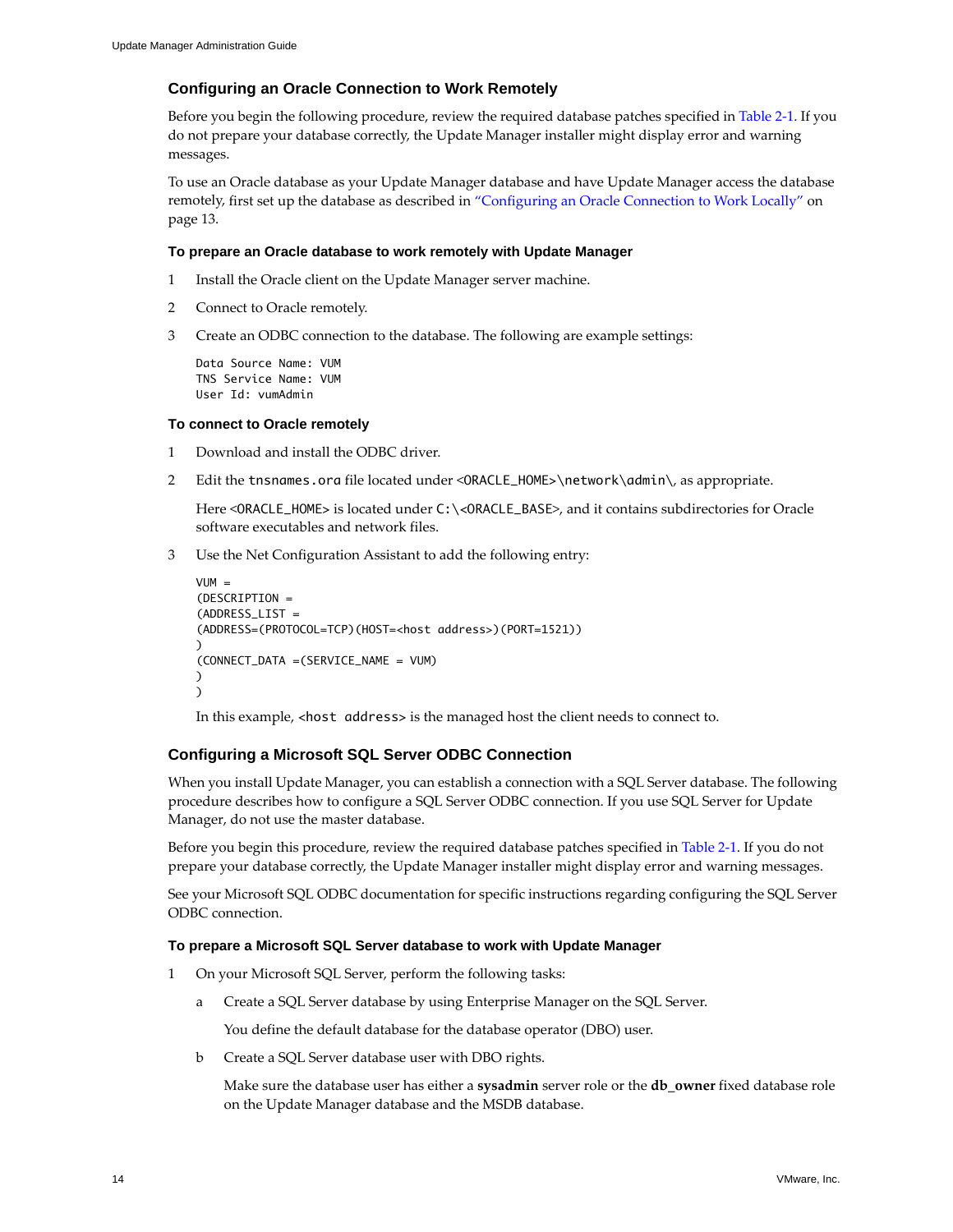The **db** owner role on the MSDB database is required for installation and upgrade only. This role can be revoked after the installation or upgrade process is completed.

- 2 On your Update Manager server system, select **Start > Settings > Control Panel > Administrative Tools > Data Sources (ODBC)**.
- 3 Click the **System DSN** tab.
- 4 Create or modify a SQL Server ODBC connection.
	- To create a SQL Server ODBC connection:
		- i Select **Create New Data Source** and click **Add**.
		- ii For SQL Server 2000, select **SQL Server** and click **Finish**.

For SQL Server 2005, select **SQL Native Client** and click **Finish**.

- To modify an existing SQL Server ODBC connection:
	- i Select the SQL Server ODBC DSN to modify.
	- ii Select the appropriate ODBC connection from the **System Data Source** list and click **Configure**.
- 5 Type an ODBC DSN in the **Name** field.

For example, type VUM.

- 6 (Optional) Type an ODBC DSN description in the **Description** field.
- 7 Choose the DSN server name from the **Server** drop‐down menu.

Type the SQL Server machine name in the text field if you cannot find it in the drop-down menu.

- 8 Configure the SQL Server authentication page and click **Next**.
- 9 Select an authentication method:
	- If you are using local SQL Server, select **Windows NT authentication**.
	- If you are using remote SQL Server, select the appropriate SQL Server authentication method.

The authentication option you choose for a remote SQL Server must match the settings for that server.



**CAUTION** If you use the SQL Server authentication method, in the Update Manager installation wizard supply the same user name, password, and ODBC system data source name (DSN) that you used to configure the ODBC.

10 Type your SQL Server login name and password.

Ask your database administrator for this information.

- 11 Configure the default database and click **Next**.
- 12 Select a database from the **Change the default database to** menu and click **Next**.
- 13 Click **Finish**.
- 14 In the ODBC Microsoft SQL Server Setup window, click **Test Data Source**.

If the test data source is acceptable, click **OK**. If it is not acceptable, repeat the procedure to reconfigure any incorrect items.

To close the ODBC Data Source Administrator, click **Close**.

15 Ensure that the SQL Server Agent is running on your database server.

Double‐click the SQL Server icon in the system tray and view whether the SQL Server Agent is running.

This is applicable to SQL Server 2000 and SQL Server 2005 editions.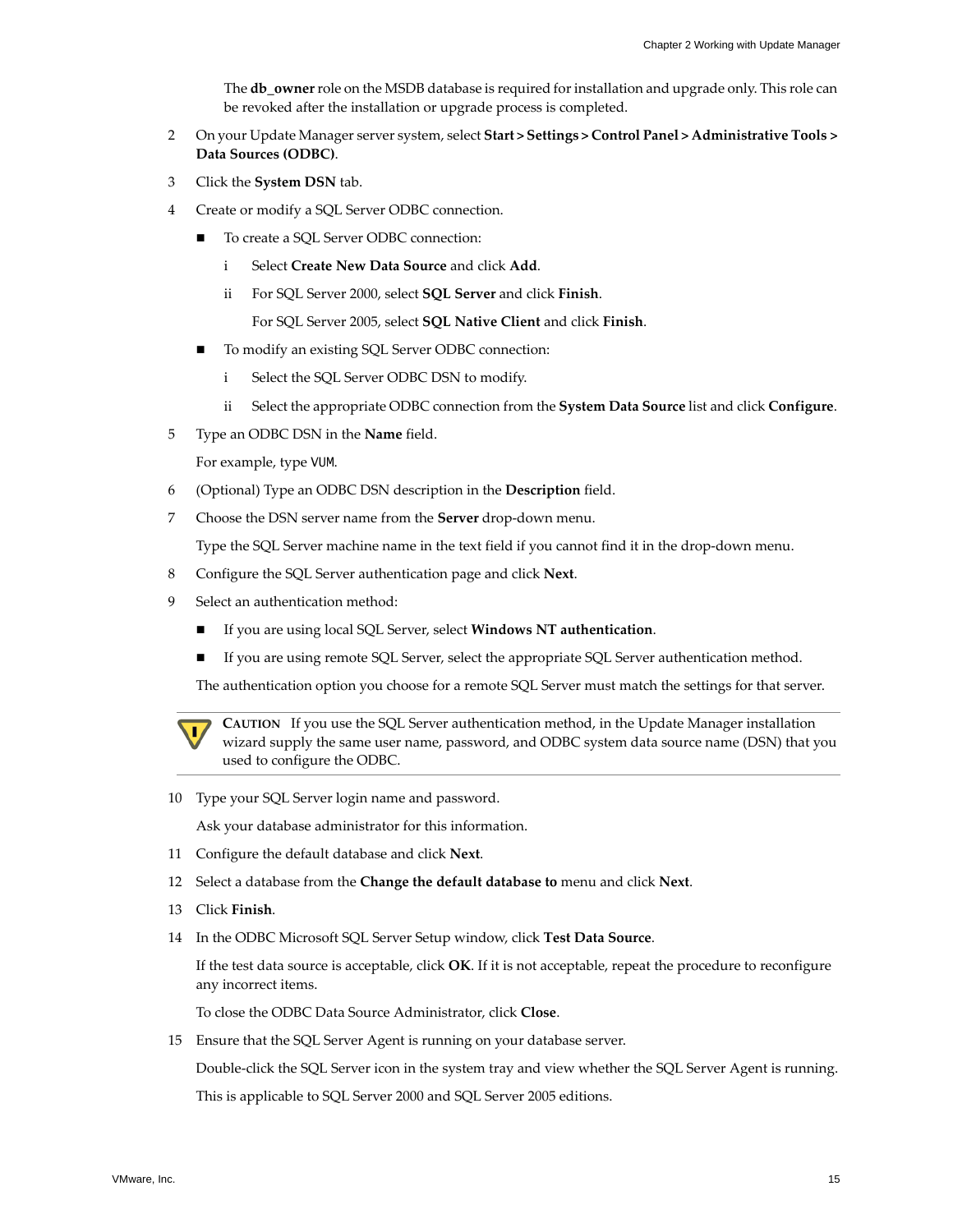### **To identify the SQL Server authentication type**

- 1 Open SQL Server Enterprise Manager.
- 2 Click the **Properties** tab.
- 3 Check the connection type. The connection type indicates either Windows NT or SQL Server authentication.

### **Configuring Microsoft SQL Server 2005 Express**

The Microsoft SQL Server 2005 Express database package is installed and configured when you select Microsoft SQL Server 2005 Express as your database during the VMware Update Manager installation. No additional configuration is required.

<span id="page-15-3"></span>If Microsoft SQL Server 2005 Express is installed, review the required database patches specified in [Table 2](#page-11-0)‐1. If you do not prepare your database correctly, the Update Manager installer might display error and warning messages.

### **Maintaining Your Update Manager Database**

After your Update Manager database instance and Update Manager are installed and operational, perform standard database maintenance processes. These include:

- Monitoring the growth of the log file and compacting the database log file, as needed. See the documentation for the database type you are using.
- Scheduling regular backups of the database.
- Backing up the database before any Update Manager upgrade.

<span id="page-15-4"></span>See your database documentation for information on backing up your database.

### <span id="page-15-2"></span><span id="page-15-0"></span>**Installing the Guest Agent**

The VMware Update Manager Guest Agent facilitates Update Manager processes. For both Linux and Windows operating systems, the Guest Agent is installed the first time a remediation is scheduled or when a scan is initiated on a powered‐on virtual machine. For best results, ensure that the latest version of the Guest Agent is installed.

If the Guest Agent installation does not complete successfully, operations such as scanning and remediation fail. In such a case, manually install the Guest Agent.

The Guest Agent installation packages for Windows and Linux guests are in the directory you specified during the Update Manager installation. In that directory, the Guest Agent installation packages are located at \docroot\vci\guestAgent\. For example, if Update Manager is installed in

C:\Program Files\VMware\Infrastructure\Update Manager, the Guest Agent installers are at C:\Program Files\VMware\Infrastructure\Update Manager\docroot\vci\guestAgent\.

The Guest Agent requires no user input, and the installation completes silently. For Windows, start the installer by running the VMware-UMGuestAgent.exe file. For Linux, install the

VMware-VCIGuestAgent-Linux.rpm file by running the rpm -ivh VMware-VCIGuestAgent-Linux.rpm command.

### <span id="page-15-1"></span>**Installing the Update Manager Download Service**

<span id="page-15-5"></span>Update Manager Download Service downloads updates that would not otherwise be available to Update Manager servers. For example, for security reasons and deployment restrictions, VMware Infrastructure, including Update Manager, is installed in an air gap network–a secured network that is disconnected from other local networks and the Internet. Update Manager requires access to patch information to function properly.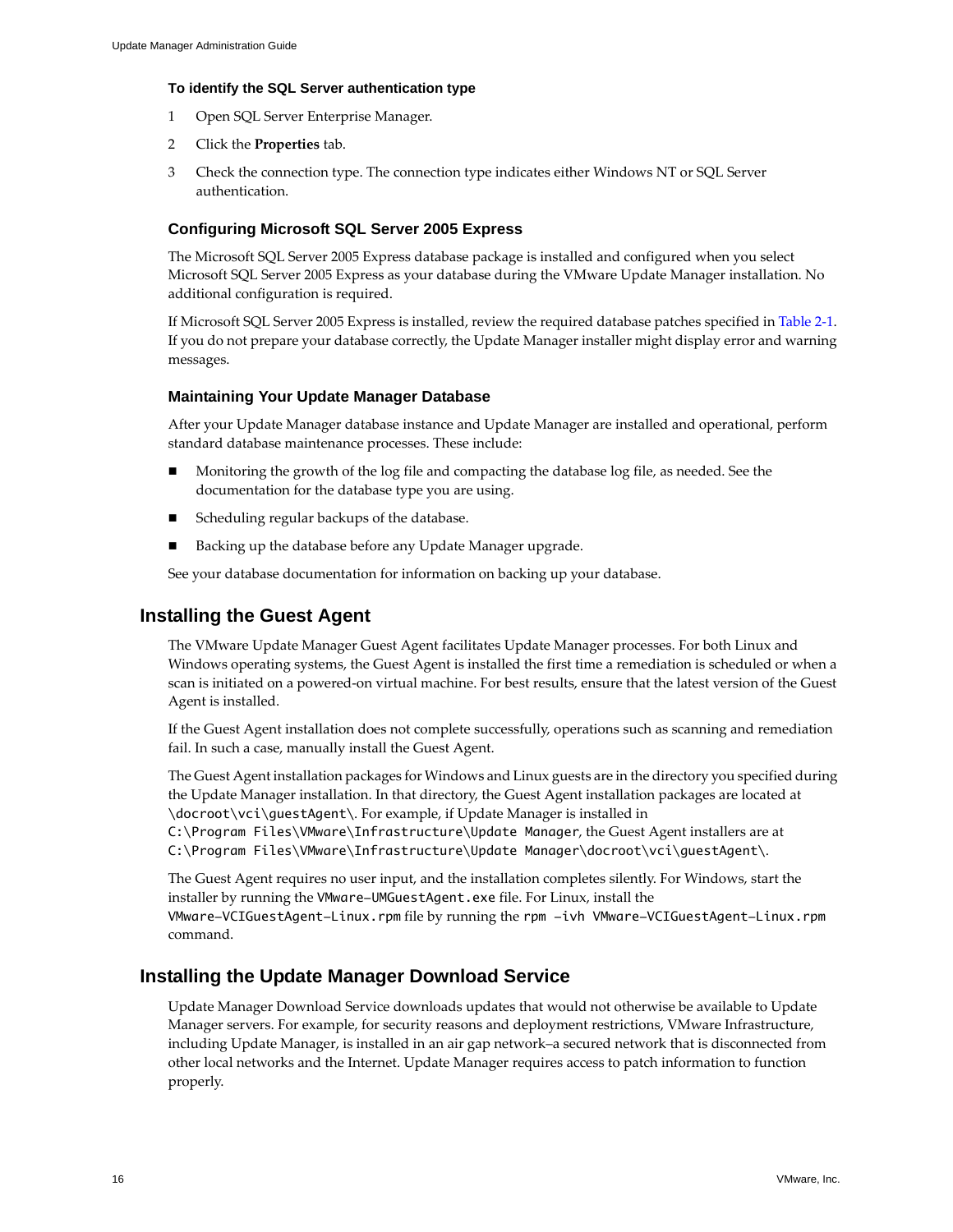The Download Service provides a solution in such situations. Download Service downloads updates for:

- ESX Server 3i or higher, and ESX Server 3.5 or higher.
- All Update Manager supported versions of Windows virtual machines.

To use the Update Manager Download Service, you must set up a server to be your Update Manager Download system. This server must have Internet access.

After the Download Service downloads updates, the updates can be exported by CD or USB key device as well as automatically to a VirtualCenter Server running Update Manager.

The amount of space required to store the updates on the server on which the Download Service is installed varies based on the number of different operating systems and applications you intend to patch, as well as the number of years you intend to gather patches on this system. Allocate 50 GB for each year of ESX Server patching, and 11 GB for each virtual machine operating system and locale combination. For example, to use the server for two years to patch hosts Windows XP US English and Windows Server 2003 requires 100 GB for the hosts and 44 GB for the virtual machines for a total of 144 GB. To install the Download Service in such an environment, install it on a server with at least 144 GB of available space for patch storage.

The Download Service installer requires a database. The installation program includes an option to create a SQL Server 2005 Express database, or you can use an existing Microsoft SQL Server or Oracle database.

### **To install the Update Manager Download Service**

Open the VMware-UMDS.exe file located in the umds folder on the installation CD. Use the VMware Update Manager Download Service installation wizard to complete the installation.

During the installation, you can modify the SOAP port, Web port, and proxy settings. If you keep the default settings during the installation and want to change the Update Manager Download Service proxy authentication settings later, use the "To manually update proxy [authentication](#page-21-3) information" on page 22 procedure.

### <span id="page-16-0"></span>**Upgrading VI Client to Support Update Manager**

<span id="page-16-1"></span>Starting with VirtualCenter version 2.5, Update Manager clients are delivered as a plug-in for the VI Client. The Update Manager functionality is an integral part of VirtualCenter, and the new VI Client supersedes previous VI Client releases.

After installing Update Manager, update at least one VI Client, so you can configure Update Manager. You must install the Update Manager plug‐in on any VI Client that you want to use to manage Update Manager, but you do not need to update all clients if you do not want to. Any combination of VI Client with Update Manager plug‐in and VI Client with some or no other plug‐ins can connect to a given VirtualCenter Server without a conflict.

### **To enable Update Manager on a VI Client**

- 1 Connect the VI Client to a VirtualCenter Server on which Update Manager is installed.
- 2 Choose **Plugins > Manage Plugins**.
- 3 Click **Download and install** for the Update Manager plug‐in.
- 4 Complete the Update Manager client installation and click **OK**.
- 5 Click the **Installed** tab on the Plugin Manager page.

The VMware Update Manager client plug‐in might not be immediately available. You might need to wait up to a minute before the Update Manager client is shown on the **Installed** tab.

- 6 Select **Enabled**.
- 7 Dismiss any **Security Warning** dialog boxes that appear by clicking **Yes** or **Ignore**, and then click **OK.**

The Update Manager button might not always immediately appear in the VI Client. After installing the VMware Update Manager plug‐in, if the button does not appear, restart the VI Client.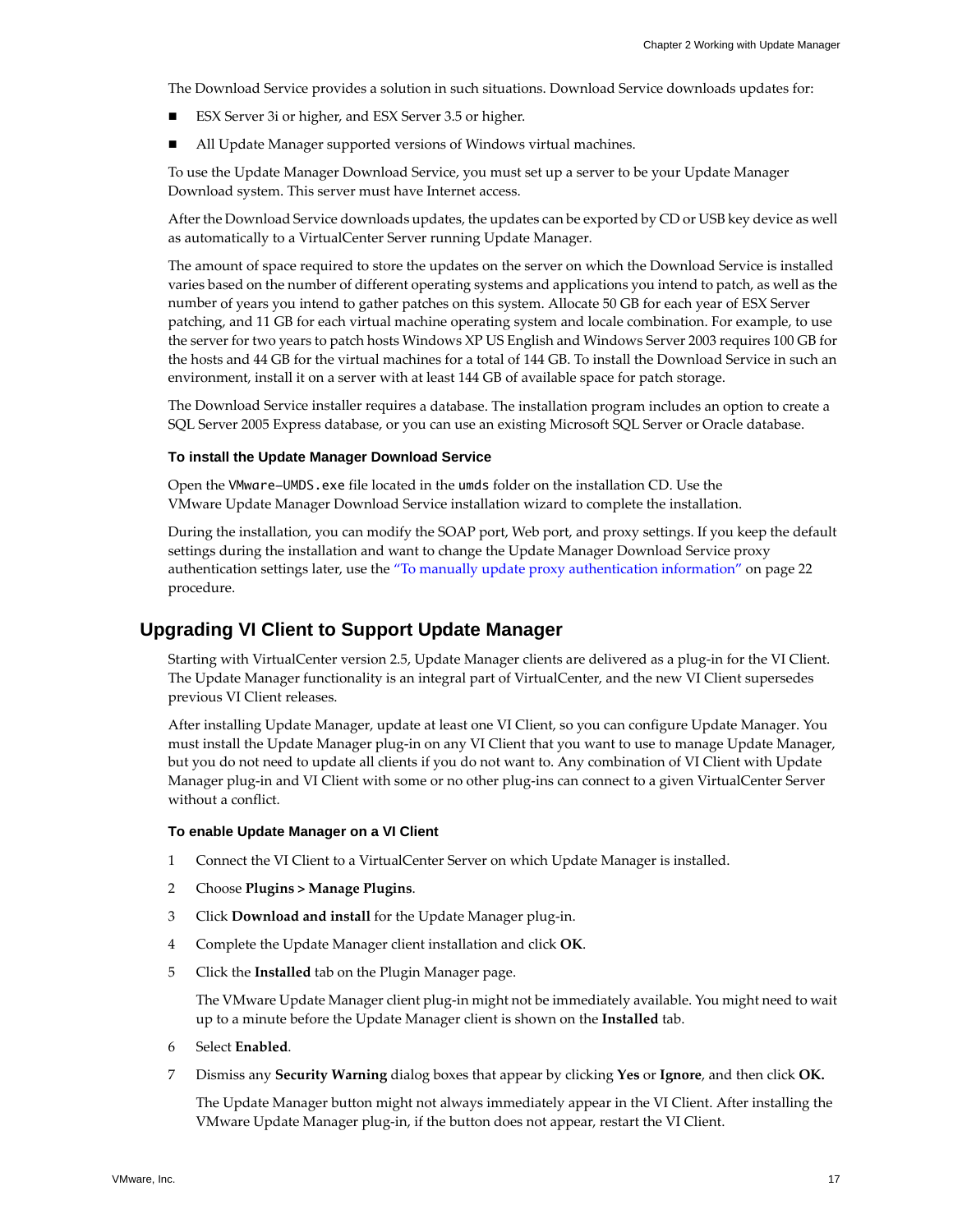# <span id="page-17-0"></span>**Upgrading Update Manager**

Update Manager upgrades are available from Update Manager 1.0 to the latest Update Manager release, that is Update Manager 1.0 Update 2. Before you upgrade Update Manager, be sure to upgrade both VirtualCenter Server and VI Client to a compatible version.

For a better idea of the compatibility, see the compatibility matrix in [Table 2](#page-17-2)‐2.

|                       | <b>VirtualCenter</b> |              |              | <b>VI Client</b> |              |              |
|-----------------------|----------------------|--------------|--------------|------------------|--------------|--------------|
| <b>Update Manager</b> | 2.5                  | 2.5 Update 1 | 2.5 Update 2 | 2.5              | 2.5 Update 1 | 2.5 Update 2 |
| 1.0                   | <b>Yes</b>           | No           | No           | <b>Yes</b>       | No           | No           |
| 1.0 Update 1          | No                   | Yes          | No           | No               | Yes          | No           |
| 1.0 Update 2          | No                   | No           | Yes          | No               | No.          | Yes          |

<span id="page-17-2"></span>

| <b>Table 2-2.</b> Compatibility Matrix |
|----------------------------------------|
|                                        |

Update Manager server and Update Manager client must be the same version.

### **To upgrade Update Manager to Update Manager 1.0 Update 2**

- 1 Stop the VirtualCenter and Update Manager services.
- 2 Make a backup copy of the Update Manager database manually.
- 3 Upgrade VirtualCenter 2.5 to VirtualCenter 2.5 Update 2.
- 4 Upgrade Update Manager to Update Manager 1.0 Update 2.
- 5 Upon connecting to Update Manager, the VI Client will detect the correct Update Manager version and prompt you to install it, if you have not installed it yet.

When you upgrade Update Manager using an existing Update Manager database schema, even if you uninstall Update Manager, the installer will still upgrade the database based on the existing schema. If you want to create a fresh database schema, uninstall the old Update Manager server, install the Update Manager 1.0 Update 2 server, and create a new database during the installation.

If you use the unified installer to upgrade VirtualCenter, Update Manager will be upgraded automatically.

<span id="page-17-3"></span>If you use the standalone installer to upgrade Update Manager, the installer checks the VirtualCenter version, and in case of incompatibility, the installer displays an error message and stops the installation process.

# <span id="page-17-1"></span>**Uninstalling Update Manager**

Update Manager has a relatively small impact on computing resources such as disk space, so unless you are certain that you want to remove it, leave an existing installation in place for later use. You can remove Update Manager by using the Windows Add/Remove programs functionality. If you uninstall Update Manager, you might also want to uninstall the Update Manager plug‐in from the VI Client. To do this, use the Windows Add/Remove programs functionality on the machine on which the client is installed. After Update Manager client is removed from the VI Client, the Update Manager button disappears, although patch binaries and log data remain on the Update Manager servers. Update Manager has a relatively small impact on computing resources such as disk space, so unless you are certain that you want to remove it, leave an existing installation in place for later use.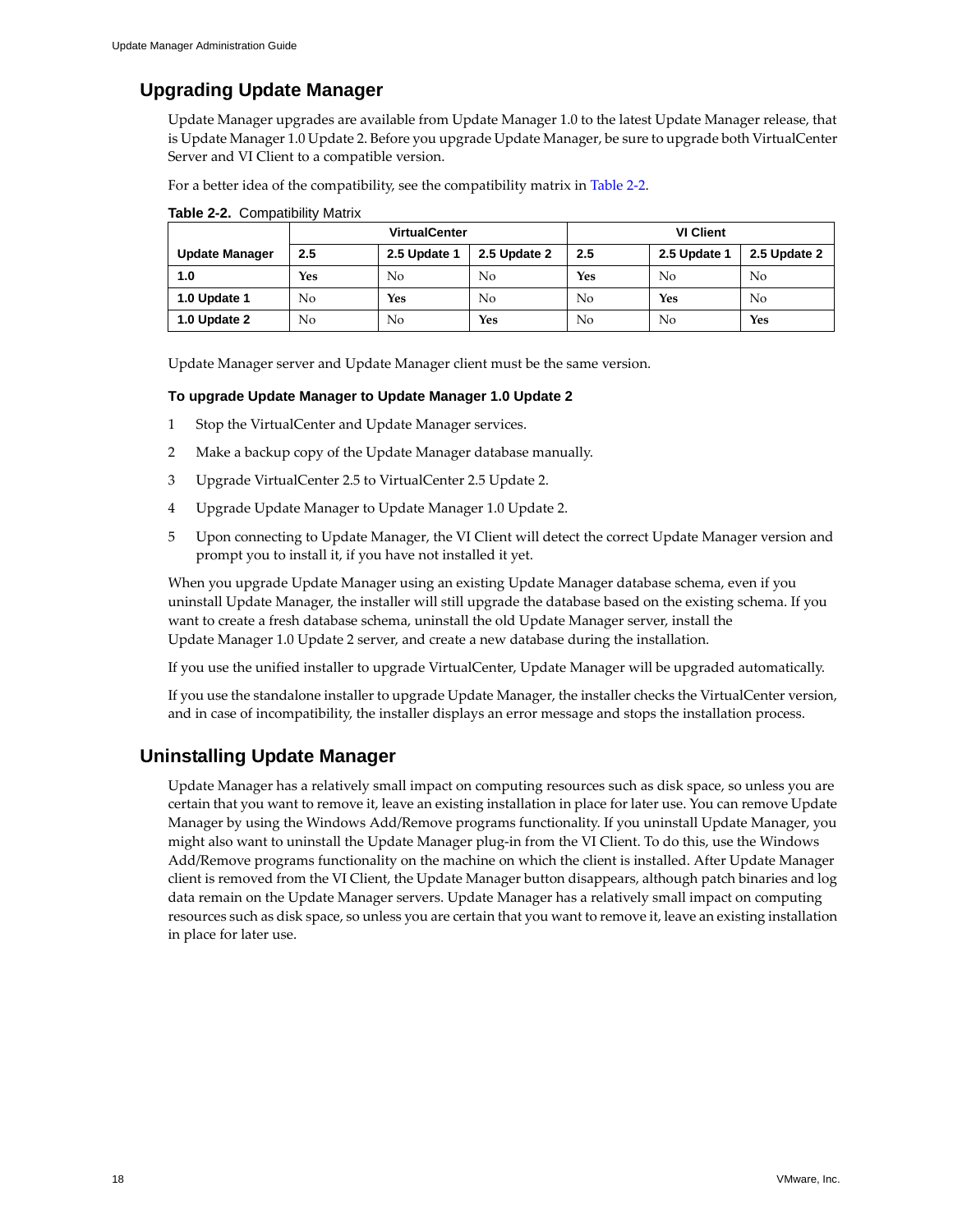# <span id="page-18-2"></span><span id="page-18-0"></span>**Update Manager Network Port Requirements**

<span id="page-18-3"></span>After you install Update Manager if the default settings are kept during the installation, the Update Manager Web server listens on 9084 TCP and the Update Manager SOAP server listens on 8084 TCP. Both are accessed through a reverse proxy that listens on the standard ports 80 and 443. For more information, see [Figure 2](#page-18-1)‐1.



<span id="page-18-1"></span>**Figure 2-1.** Update Manager Network Port Requirements

When Update Manager and the VirtualCenter Server are installed on the same machine:

- All incoming connections to Update Manager are accessed through a reverse proxy provided by the VirtualCenter Server.
- ESX Server connects to port 80, and the VirtualCenter Server forwards the request to the Update Manager Web server listening on port 9084 for host patch downloads.
- The VirtualCenter Server directly connects to Update Manager on port 8084 because they are on the same machine.
- Update Manager connects to ESX Server on port 902 for pushing the virtual machines patches.

When Update Manager and the VirtualCenter Server are installed on two different machines:

- Update Manager has a reverse proxy listening on ports 80 and 443 if the default is not changed during the installation.
- The VirtualCenter Server connects to Update Manager through port 443. The reverse proxy forwards the request to 8084.
- ESX Server connects to Update Manager through port 80. The reverse proxy forwards the request to 9084.
- Update Manager connects to ESX Server on port 902 for pushing the virtual machines patches.

To obtain metadata for the updates, Update Manager must be able to connect to <http://www.vmware.com> and [http://xml.shavlik.com,](http://xml.shavlik.com) and requires outbound ports 80 and 443.

For more information about configuring the port settings after the installation, see ["Configuring](#page-21-1) the Update Manager Network Port [Settings"](#page-21-1) on page 22.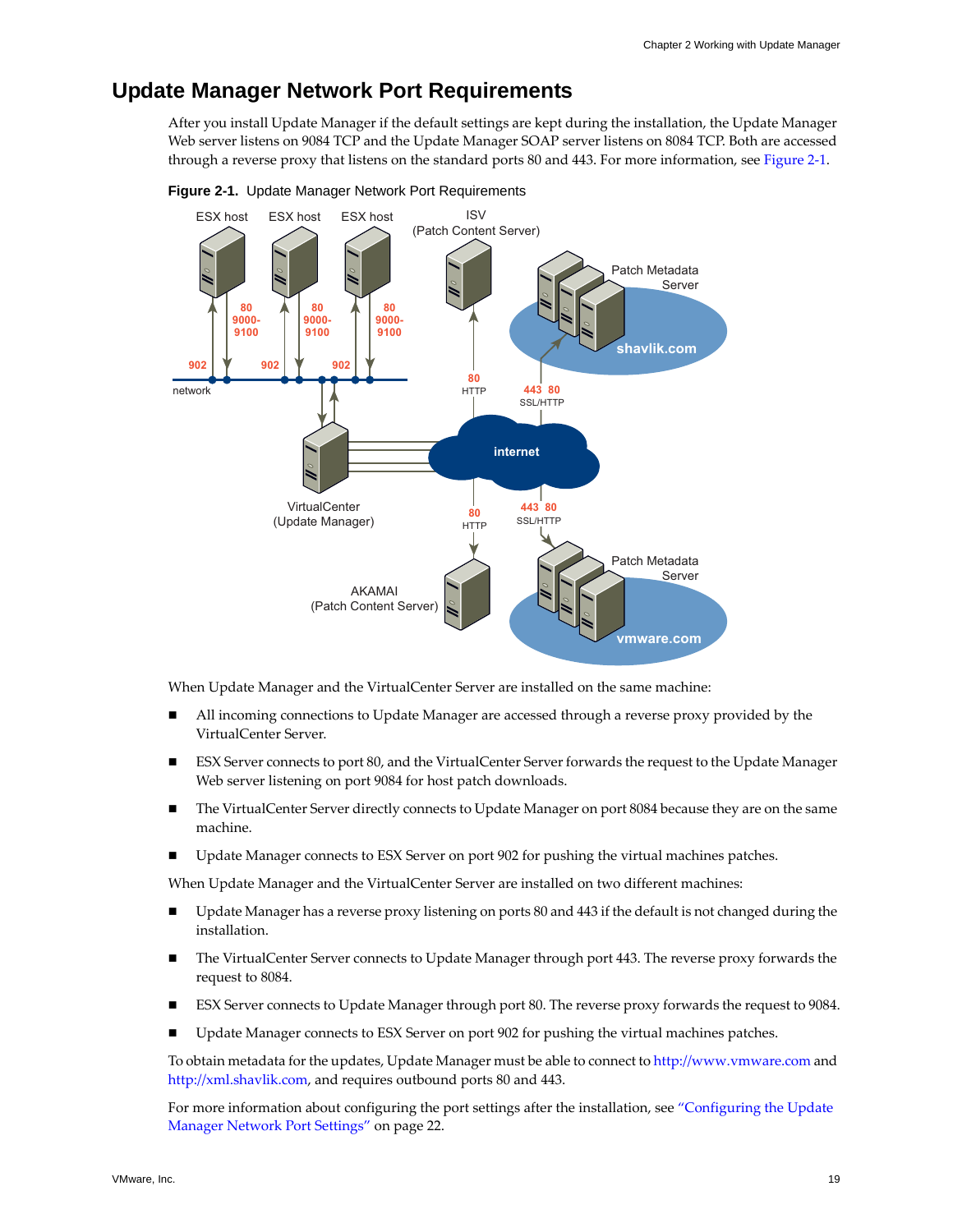# <span id="page-19-3"></span><span id="page-19-0"></span>**Configuring Update Manager**

<span id="page-19-4"></span>You can modify the administrative settings for Update Manager before you to use it. The administrative settings determine the following:

- What action Update Manager takes if a remediation fails for either a guest virtual machine or an ESX Server installation.
- How often Update Manager checks for new updates.
- How Update Manager works with an Internet proxy.
- How Update Manager can be configured to work with new port settings.
- <span id="page-19-6"></span>How to change the location in which Update Manager downloads patches.

# <span id="page-19-1"></span>**Responding to Guest Remediation Failure**

Update Manager can take snapshots of virtual machines before applying updates. This ensures that if a patch cannot be applied, the state of the virtual machine before the update is easily re‐established. You can elect to keep these snapshots indefinitely or for a fixed period.

- Keeping snapshots indefinitely might eventually consume a large amount of disk space and degrade virtual machine performance, but these snapshots provide protection against problems with patching.
- Keeping no snapshots saves space in your environment, ensures best virtual machine performance, and might reduce the amount of time it takes to complete remediation.
- Keeping snapshots for a set period is a compromise between the other two choices.

The configuration described in the following procedure, determines the default settings for remediation failures. You can specify alternative settings to these defaults when you configure individual remediation tasks.

### **To configure guest snapshot behavior**

- 1 Connect the VI Client to a VirtualCenter Server on which Update Manager is installed and click the **Update Manager** button.
- 2 Click the **Configuration** tab.

<span id="page-19-5"></span>The **Guest Settings** link on the left is selected by default.

- 3 Select **Snapshot the virtual machines before applying updates to enable rollback**.
- 4 Configure snapshots to be kept indefinitely or for a period of time.
- 5 Click **Apply**.

# <span id="page-19-2"></span>**Responding to a Failure to Put ESX Server in Maintenance Mode**

Update Manager puts ESX Server in maintenance mode before applying updates. Virtual machines cannot continue to run when an ESX Server is in maintenance mode. To ensure a consistent user experience, the VirtualCenter Server migrates virtual machines to other ESX Server hosts within a cluster before the server being remediated is put in maintenance mode. VirtualCenter Server can migrate the virtual machines, if the cluster is configured for VMotion. For other containers or individual hosts that are not in a cluster, migration cannot be performed. If VirtualCenter server cannot migrate the virtual machines to an alternative host, Update Manager can take one of the following actions:

- **Fail Task** Log this failure in the Update Manager logs and take no further action.
- **Retry** Wait for the retry delay period and repeat the attempt to put the server into maintenance mode as many times as you indicate in the **Number of retries** field.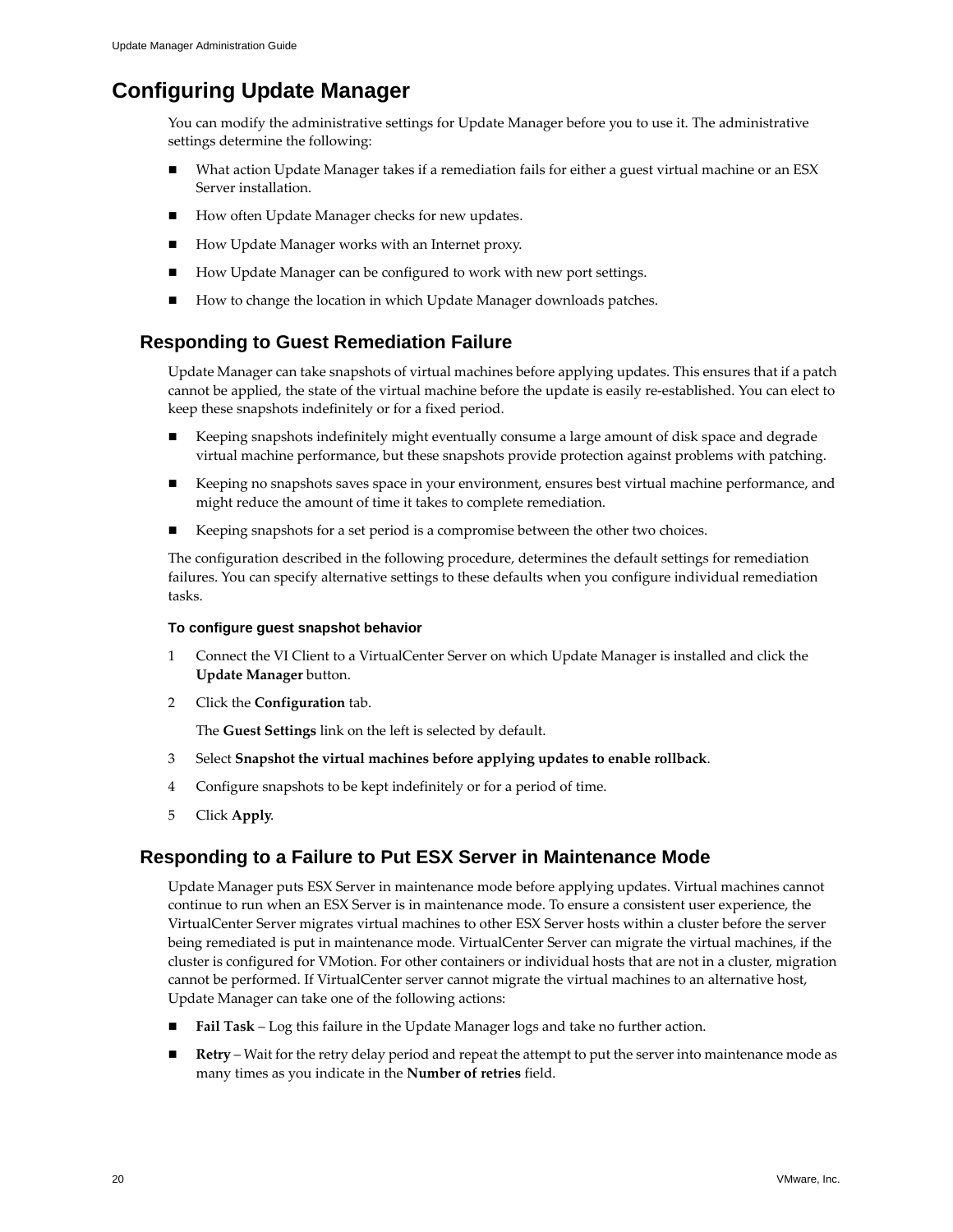- **Power Off and Retry** After the failure power off all of the running virtual machines, and try entering the server into maintenance mode as many times as you indicate in the **Number of retries** field. Virtual machines are shut down as though their power‐off button is used, which has different results depending on configuration.
- **Suspend and Retry** Suspend all the running virtual machines as per the virtual machine settings specified by the VirtualCenter Server user interface suspend button, and try entering the server into maintenance mode as many times as you indicate in the **Number of retries** field.

The configuration described in the following procedure determines the default settings for remediation failures. You can specify alternative settings to these defaults when you configure individual remediation tasks.

**NOTE** If you are managing a cluster of hosts, ensure that Distributed Power Management is disabled. Otherwise some of your hosts might not be patched.

### **To configure how Update Manager responds to failures to enter maintenance mode**

- 1 Connect the VI Client to a VirtualCenter Server on which Update Manager is installed and click **Update Manager** button.
- 2 Click the **Configuration** tab.
- 3 Click **ESX Host Settings** on the left.
- 4 Select an option from the **Failure response** drop‐down menu to determine how Update Manager responds if an ESX Server host cannot be put in maintenance mode.
- 5 Configure the options to correspond to the failure response option you select.
- 6 Click **Apply**.

### <span id="page-20-1"></span><span id="page-20-0"></span>**Checking for Updates**

Update Manager is designed to check for new updates at regular intervals. Gathering current information about updates that are applicable to your environment allows Update Manager to work as expected. For most cases, accept the default settings. If you have an environment with applications that receive frequent patches or that must receive the latest patches as soon as they are released, you can decrease the duration between checks for updates. If you are not as concerned about the latest patches, want to reduce network traffic, or cannot access the patch servers, you can increase the duration between checks or stop checking for updates. Updates are downloaded according to a single schedule. You can modify this schedule.

### **To modify checking for updates**

- 1 Connect the VI Client to a VirtualCenter Server on which Update Manager is installed and click the **Update Manager** button.
- 2 Click the **Configuration** tab.
- 3 Click the **Update Downloads** link on the left.

A description of the pre‐defined scheduled task to download software updates appears.

4 Click the **Edit Update Downloads** link in the upper‐right corner.

The Schedule Update Download wizard appears.

5 Select the type of updates to be downloaded.

### The options are: **ESX Server updates**, **All Windows updates**, and **All Linux updates**.

- 6 Click **Next**.
- 7 Specify a task name and description, and when updates will be downloaded.
- 8 Click **Next**.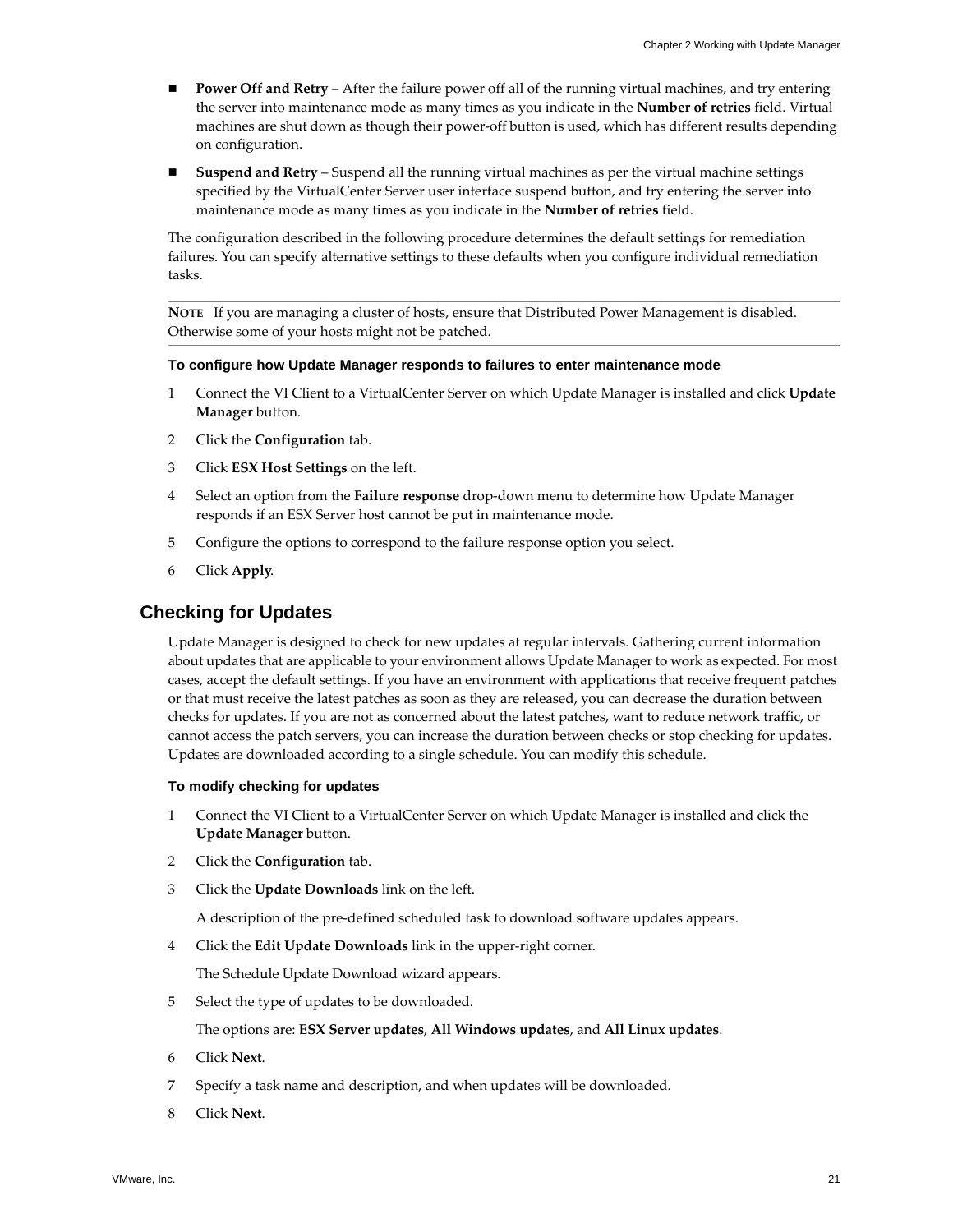9 (Optional) Specify one or more addresses to receive email with information about the results of the update download process when the new updates are downloaded.

<span id="page-21-6"></span>To have this option working, the mail settings for the VirtualCenter Server must be configured correctly.

- 10 Click **Next**.
- 11 Click **Finish**.

## <span id="page-21-2"></span><span id="page-21-0"></span>**Configuring Update Manager for Use with an Internet Proxy**

After installing Update Manager, you can modify the configuration to work with an Internet proxy server by using the **Custom Install** option in the installation program. To do this, restart the installation process and provide new proxy configuration information. The installation process is described in "To Install [Update](#page-11-1) [Manager"](#page-11-1) on page 12.

You can modify the configuration both manually and through the Update Manager plug-in.

### <span id="page-21-3"></span>**To manually update proxy authentication information**

- 1 Log in to the Update Manager server as an administrator.
- 2 Stop the Update Manager service.
	- a Right‐click **My Computer** and click **Manage**.
	- b In the left pane, expand **Services and Applications** and click **Services**.
	- c In the right pane, right‐click the **VMware Update Manager Service**, and click **Stop**.
- 3 Open the vum-proxyAuthCfg.exe file in the Update Manager directory.

The default location is C:\Program Files\VMware\Infrastructure\Update Manager.

- 4 Provide updated proxy authentication information.
- 5 Restart the Update Manager service.

### **To modify the proxy configuration through the Update Manager plug-in**

- 1 Connect the VI Client to a VirtualCenter Server on which Update Manager is installed and click the **Update Manager** button.
- 2 Click the **Configuration** tab.
- 3 Click the **Internet Access** link on the left.
- 4 Change the default proxy information as necessary.

If the proxy requires authentication, select the **Proxy requires authentication** check box and provide username and password.

5 (Optional) Test the connection.

<span id="page-21-5"></span>The **Test Connection** button allows you to enter the Internet access settings, and test the connectivity of the Update Manager server with the Internet before actually applying the new settings.

6 Click **Apply**.

### <span id="page-21-4"></span><span id="page-21-1"></span>**Configuring the Update Manager Network Port Settings**

After you install Update Manager, you can configure its port settings to avoid conflicts with other programs installed on the same machine.

If VirtualCenter is installed on the same machine, you cannot change the HTTP and HTTPS ports. Update Manager doesn't open these ports, but VirtualCenter does. If VirtualCenter is not installed on the same machine, Update Manager starts its own reverse proxy. In this case, you are able to change both the HTTP and HTTPS ports.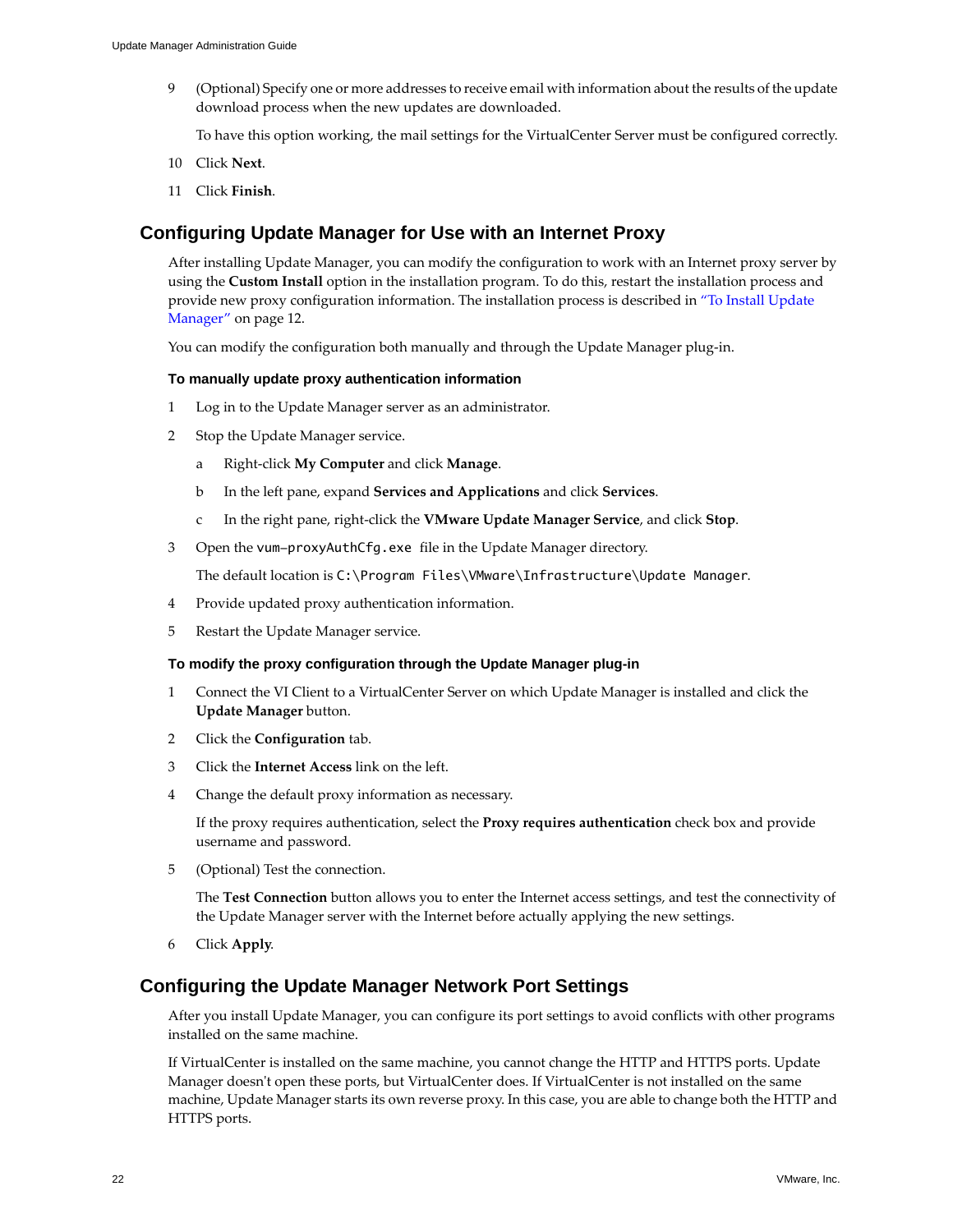If Update Manager and VirtualCenter are installed on the same machine and the VirtualCenter HTTP port is not in the 80 or 9000–9100 range, the access patch depot through Web port (not through reverse proxy) must be enabled and the Web port must be in the 80, 9000–9100 range.

ESX Server hosts use only HTTP and not HTTPS. The range limitation for the HTTP port depends on the option to access patch depot through Web port. ESX Server hosts can only open the outbound connections on port in the 80 or 9000–9100 range for accessing patch depot Web servers.

The benefits of the access patch depot through Web port, are the improved performance for large files due to elimination of data copying in reverse proxy and the leverage of any advanced features of the Web server.

Before changing the port settings, check for conflicts with other port settings.

### **To change the port settings**

- 1 Connect the VI Client to a VirtualCenter Server on which Update Manager is installed and click the **Update Manager** button.
- 2 Click the **Configuration** tab.
- 3 Click the **Port Settings** link on the left.
- 4 Change the network port settings as necessary.
	- a **Port used by client to communicate with VMware Update Manager server (SOAP port)** This is the port that Update Manager client uses to communicate with the Update Manager server. There are no limitations except for the non‐conflicting requirement.
	- b **Port used to provide plugin client installer and access to patch depot (Web port)** This is the listening port for the Web server that provides access to the plug-in client installer (VirtualCenter makes the request), and provides access to the ESX Server hosts patch depot (the ESX Server hosts make the request). The port range limitation depends on the option to access patch depot through Web port.
	- c **Port used as reverse proxy (HTTP port)** Port used as reverse proxy. This port may not be opened by Update Manager, depending on whether VirtualCenter is installed on the same machine as Update Manager.
	- d **Port used as reverse proxy with SSL connection (HTTPS port)** Port used as reverse proxy. This port may not be opened by Update Manager, depending on whether VirtualCenteris installed on the same machine as Update Manager.
	- e **Access patch depot through Web port (not through reverse proxy)** Use this option to direct ESX Server hosts which port to use for host scanning.
		- If you select the check box, the ESX Server hosts use the Update Manager's Web port to access the patch depot. There is no restriction for the HTTP port, but the Web port must be in the range of 80 or 9000–9100.

Before selecting the check box, make sure that any firewall on the Update Manager host does not block its listening port.

- If you do not select the check box, the ESX Server hosts use the reverse proxy port to access the patch depot, and the HTTP port must be in the range of 80 or 9000–9100. There is no restriction for the Web port.
- 5 Click **Apply**.

**NOTE** Any change in the port setting requires a restart of the Update Manager server to take effect.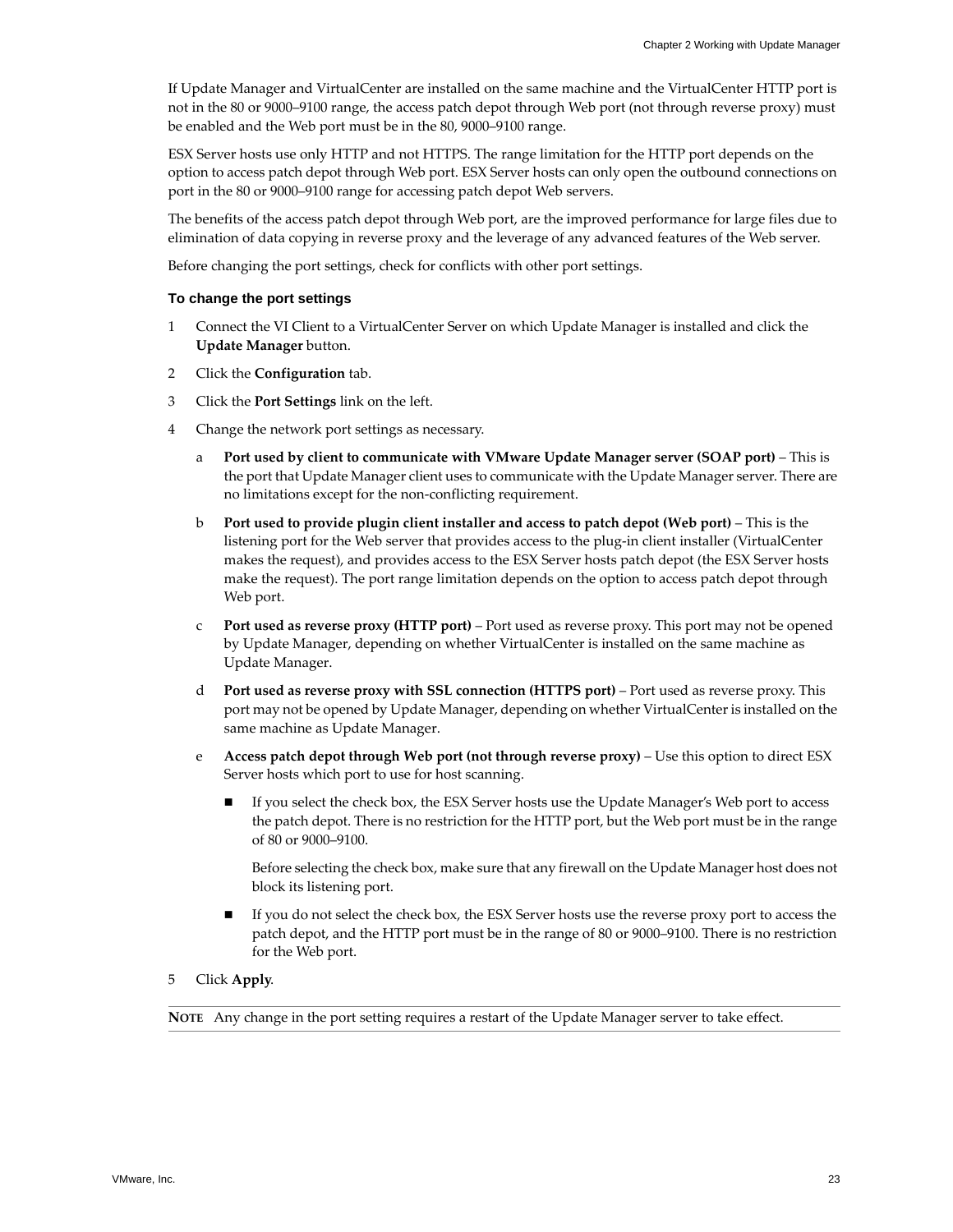# <span id="page-23-0"></span>**Configuring Update Manager Patch Download Location**

When you install Update Manager, the installation wizard allows you to change the location for downloading patches. If you keep the default location during the installation, and want to change it later, without reinstalling Update Manager, you have to do it manually.

### **To configure the Update Manager patch download location**

- 1 Stop the Update Manager service.
- 2 Find the vci-integrity.xml file in the Update Manager installation directory.

The default location is C:\Program Files\VMware\Infrastructure\Update Manager.

- 3 Create a backup copy of this file in case you need to revert to the previous configuration.
- 4 Edit the file by changing the following fields:

<patchStore>yournewlocation</patchStore>

The default patch download location is:

C:\Documents and Settings\All Users\Application Data\VMware\VMware Update Manager\ Data\

The directory path must end with  $\setminus$ .

<span id="page-23-5"></span>Save the file in UTF-8 format, and replace the existing file.

- 5 Copy the contents from the old patchstore directory to the new folder.
- 6 Restart the Update Manager service.

# <span id="page-23-1"></span>**Using the Update Manager Download Service**

Use the Update Manager Download Service to initiate downloads of updates and to transfer the updates to Update Manager. Establish a depot in which to place the updates. After the updates are in the depot, export the newly downloaded updates to some portable storage device such as a CD or USB key and import them to the Update Manager server. If Update Manager is installed on a machine that is not connected to the Internet, the scheduled update checks fail. In such a case, disable the scheduled update checks and use the Update Manager Download Service as the only means to download and transfer updates to Update Manager.

You can automate the Update Manager Download Service in a semi air gap deployment – a deployment in which you can transfer files from the machine on which Update Manager Download Service is installed to a machine on which Update Manager server is installed using a shared folder. This shared folder can be on the same machine on which Update Manager is installed or on a remote server.

The best practise is to create a script to download the updates manually and set it up as a Windows Scheduled Task that downloads the updates automatically.

### <span id="page-23-6"></span>**To use the Update Manager Download Service [\(SEE UPDATE\)](#page-50-1)**

- <span id="page-23-3"></span>1 Log in to the machine on which Update Manager Download Service is installed.
- <span id="page-23-2"></span>2 Choose **Start > Run**, type **cmd** and press Enter.
- <span id="page-23-4"></span>3 Change to the directory where Download Service is installed.

The default folder is C:\Program Files\VMware\Infrastructure\Update Manager.

- 4 Setup what updates to download:
	- To setup a download of all ESX Server host updates, enter the following command: vmware-umds --set-config -enable-host 1 --enable-win 0 --enable-lin 0
	- To setup a download of all Windows updates, enter the following command: vmware-umds --set-config -enable-host 0 --enable-win 1 --enable-lin 0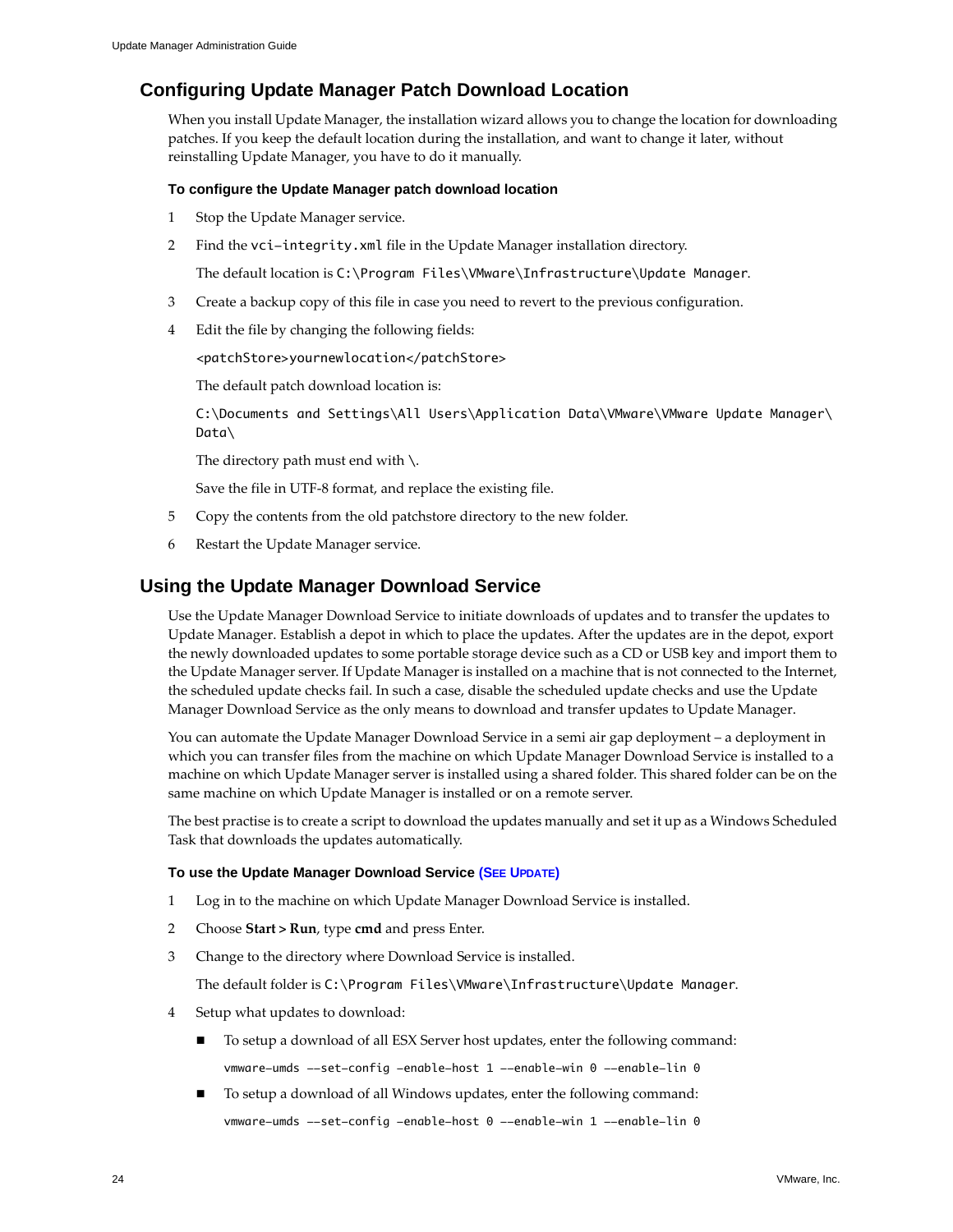To setup a download of all Linux updates, enter the following command:

vmware-umds --set-config -enable-host 0 --enable-win 0 --enable-lin 1

To setup a download of all available updates, enter the following command:

vmware-umds --set-config -enable-host 1 --enable-win 1 --enable-lin 1

5 Run the program to download updates by entering the following command:

vmware-umds --download

If you have already downloaded updates and want to download some of them again, include start and end time, to restrict the updates to download. For example, if you want to download the updates released in May, 2008, enter the following command:

vmware-umds --re-download -start-time 2008-05-01T00:00:00 --end-time 2008-05-31T23:59:59

6 To export the downloads repeat [Step 1](#page-23-3) – [Step 3.](#page-23-4)

For example, if you want to export all updates for the year 2007, enter the following command:

vmware-umds --export --dest <repository\_path> --start-time 2007-01-01T00:00:00 --end-time 2007-12-31T23:59:59

Here, <repository\_path> is the full path to your export directory.

If your deployment is a semi air gap one, <repository\_path> points to the shared folder on the remote server. If the shared folder is on the machine on which Update Manager server is installed, continue with [Step 9](#page-24-1).

- 7 After exporting downloads to a folder, physically move them to a portable media drive.
- 8 Connect the portable drive to the machine on which the Update Manager is installed.
- <span id="page-24-1"></span>9 Repeat [Step 2](#page-23-2) and change to the directory where Update Manager is installed.

The default folder is C:\Program Files\VMware\Infrastructure\Update Manager.

10 To import Windows and ESX Server host updates, enter the command:

vmware-updateDownloadCli.exe --update-path <local\_path> --config-import windows esx --vc <IP\_address:port> --vc-user <vc\_user>

Here, <local\_path> is the path to the folder or drive where the software updates are exported, <IP\_address:port> are the Virtual Center ServerIP and port (if the Update Manager and VirtualCenter Server are installed on different machines), and <vc\_user> is your VirtualCenter username.

<span id="page-24-2"></span>**NOTE** You can also use the Windows Scheduled Task wizard to schedule Download Service to run at regular intervals.

# <span id="page-24-0"></span>**Working with Baselines**

Update Manager includes four standard baselines:

- Non‐critical host updates
- Non‐critical virtual machine updates
- Critical host updates
- Critical virtual machine updates

You can benefit from customized baselines to meet the needs of your specific deployment. Creating additional, customized baselines allows updates to be grouped into logical sets. You administer baselines by using the **Update Manager** button in the VI Client. This button appears in the VI Client installations that have the Update Manager plug‐in installed.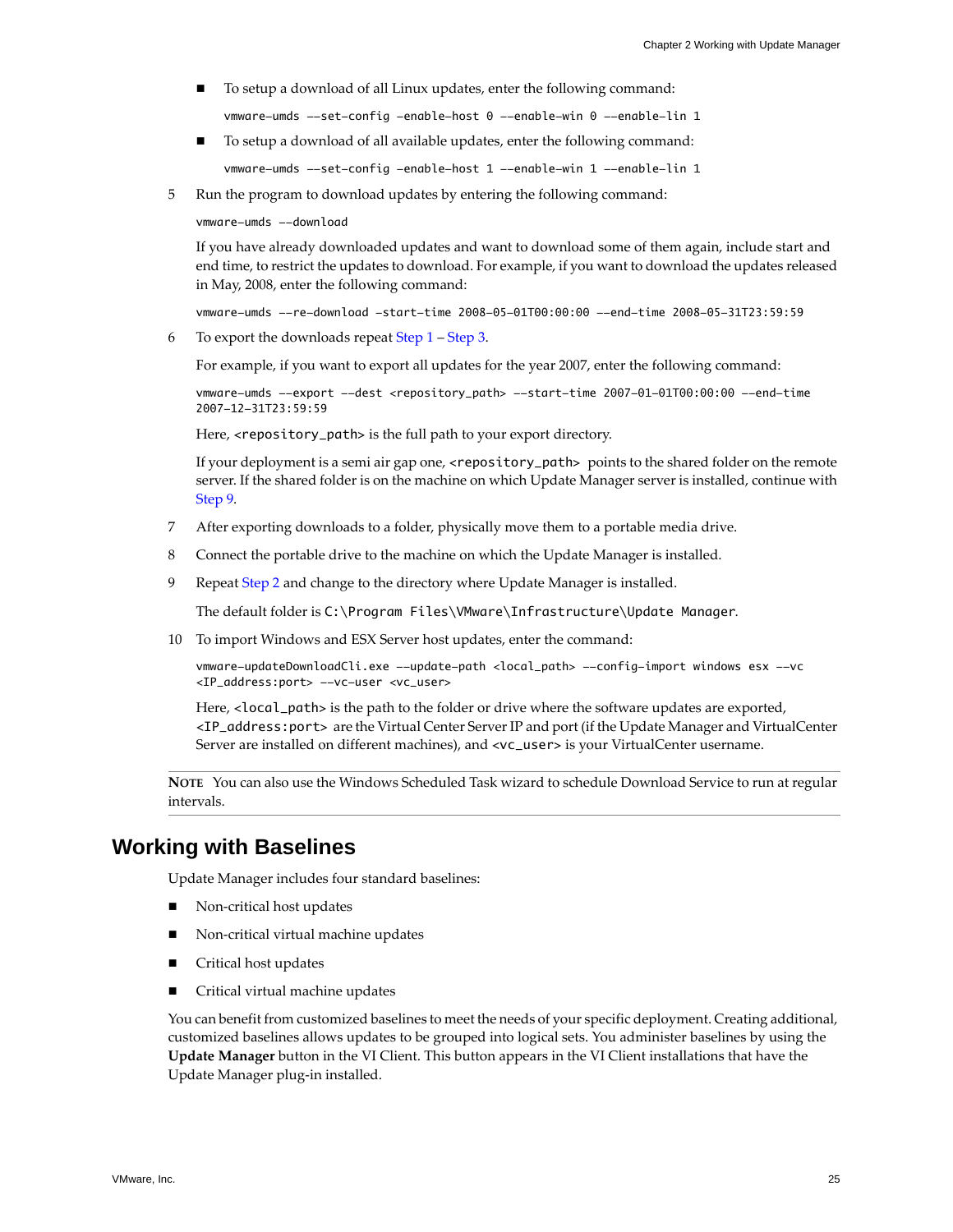<span id="page-25-1"></span>You can view the default baselines by clicking the **Update Manager** button of the VI Client and clicking the **Baselines** tab.

# <span id="page-25-0"></span>**Creating Baselines**

You can create additional baselines by using Update Manager through the New Baseline wizard. These baselines can be either dynamic or fixed. Dynamic baselines consist of a set of updates that meet user‐defined criteria. The contents of the set of updates that make up dynamic baselines vary as available updates change. Fixed baselines are composed of a set of updates that users choose.

### **To create a fixed baseline using the New Baseline Wizard**

- 1 Connect the VI Client to a VirtualCenter Server on which Update Manager is installed and click the **Update Manager** button.
- 2 On the **Baselines** tab, click **New Baseline**.

The New Baseline wizard appears.

3 Provide a name and a description for the baseline, and select a target.

Update Manager does not support baselines that apply to both ESX Server hosts as well as virtual machines. Baselines must apply to either target type.

- 4 Click **Next**.
- 5 Select **Fixed** for the type of baseline.
- 6 Click **Next**.

The Updates page appears.

- 7 Customize the baseline.
	- a Select individual updates to include or from your baseline and click the down arrow.
	- b To find specific updates to choose from, click **Filter.**
	- c In the Updates Filter page, enter search criteria and click **Find**.
		- **Text contains** Enter text to restrict the updates displayed. Text entered in this field is searched for conformity in all text fields of the available updates.
		- **Product** Select operating systems or products for which this baseline will include patches. You can select multiple products or operating systems, but only updates applicable to the product or operating system of the machine being evaluated are scanned.
		- **Severity** Select the severity of updates to be included in this baseline.
		- **Language** Select which language versions of patches to include.
		- **Released Date** Provide **After** and **Before** dates to specify a range for the release dates of the updates.
		- **Update Vendor** Select one of the listed update vendors.
	- d Select any further updates.
- 8 Click **Next**.
- 9 Review the Ready to Complete page and click **Finish**.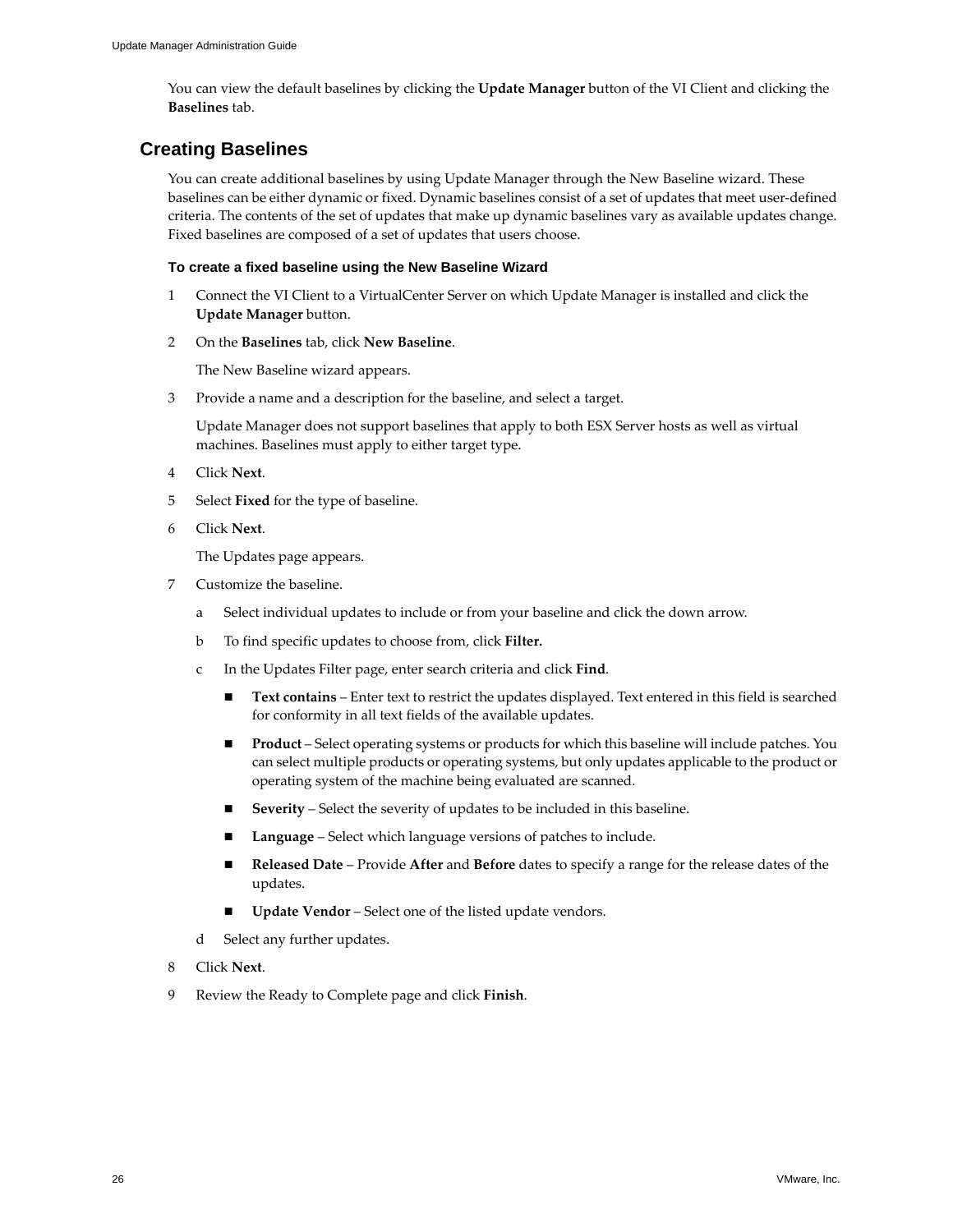### **To create a dynamic baseline using the New Baseline wizard**

- 1 Connect the VI Client to a VirtualCenter Server on which Update Manager is installed and click the **Update Manager** button.
- 2 On the **Baselines** tab, click **New Baseline**.

The New Baseline wizard appears.

3 Provide a name and a description of the baseline, and select a target.

Update Manager does not support baselines that apply to both target types. Baselines must apply to either ESX Server hosts or virtual machines.

- 4 Click **Next**.
- 5 Select **Dynamic** for the type of baseline.
- 6 Click **Next**.

The Dynamic Baseline Criteria page appears.

- <span id="page-26-0"></span>7 Customize the baseline by entering specific criteria to filter the updates.
	- **Text contains** Enter text to restrict the updates displayed. Text entered in this field is searched for conformity in all text fields of the available updates.
	- **Product** Select operating systems or products for which this baseline includes patches. You can select multiple products or operating systems, but only updates applicable to the product or operating system of the machine being evaluated are scanned.
	- **Severity** Select the severity of updates to be included in this baseline.
	- **Language** Select which language versions of patches to include.
	- **Released Date** Provide **Before** and **After** dates to specify a range for the release dates of the updates.
	- **Update Vendor** Select one of the listed update vendors.
	- **Add or remove specific updates to/from this baseline** Select the check box to add or remove specific updates.
- 8 Click **Next.**

Depending on the choices you make, one of the following pages appears:

- The Ready to Complete page, if you just filtered the updates
- The Exclusions page, if you selected to add or remove specific updates from the baseline.
- 9 In the Exclusions page, select individual updates to exclude from your baseline and click the down arrow.
- 10 Click **Next**.

The Inclusions page appears.

- 11 Select individual updates that do not meet the filter criteria set up in [Step 7](#page-26-0), to include them in the baseline, and click **Next**.
- 12 Review the Ready to Complete page, and click **Finish**.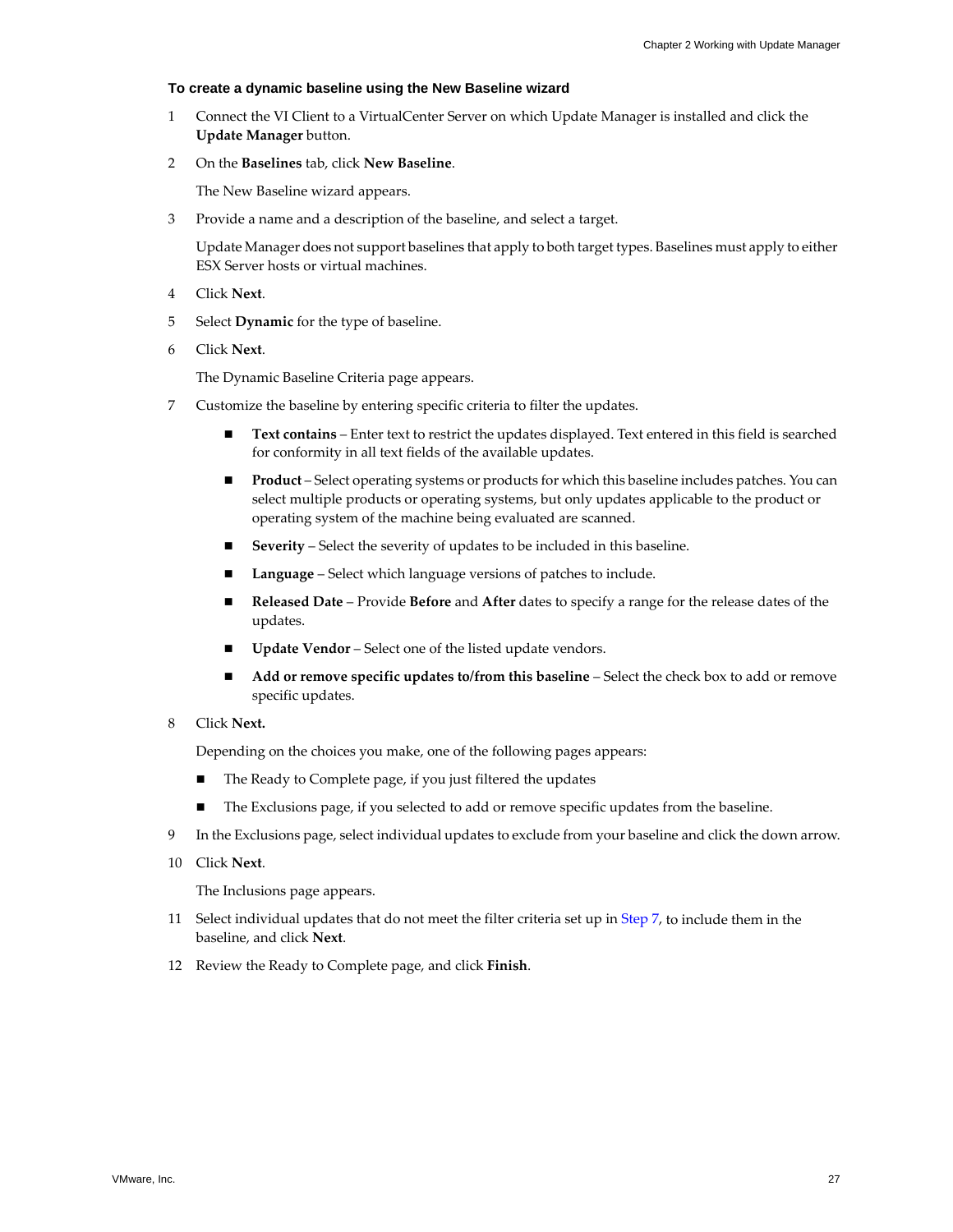# <span id="page-27-0"></span>**Editing Baselines**

<span id="page-27-5"></span>You can edit existing baselines by using the VI Client.

### **To edit an existing baseline**

- 1 Connect the VI Client to a VirtualCenter Server on which Update Manager is installed and click the **Update Manager** button.
- 2 On the **Baselines** tab, select an existing baseline and click **Edit Baseline**.

The Edit Baseline wizard displays.

- 3 Click **Baseline Name** to modify the name and description of the baseline.
- 4 Click **Baseline Type** to change the type of updates included in the baseline.
- 5 Depending on the type of baseline, do one of the following:
	- If the baseline is fixed, click **Updates** to add or remove specific updates from the baseline.
	- If the baseline is a dynamic one, click **Criteria** to change the dynamic baseline criteria.

<span id="page-27-3"></span>Additionally, if some updates are excluded from or included in the baseline, click **Exclusions**, or **Inclusions** to change the excluded or included updates.

# <span id="page-27-1"></span>**Attaching Baselines**

You can attach existing baselines to objects in the VirtualCenter inventory. You can attach baselines to individual objects, but a more efficient approach is to attach baselines to container objects, such as folders, hosts, clusters, and datacenters, instead of attaching them to individual virtual machines and hosts. Attaching a baseline to a container object such as a folder, host, cluster or datacenter transitively attaches the baseline to all objects in the container.

### **To attach a baseline**

- 1 Connect the VI Client to a VirtualCenter Server on which Update Manager is installed.
- 2 Navigate to the virtual infrastructure object to attach the baseline to, click the **Update Manager** tab, and click the **Attach Baseline** link in the upper‐right corner.
- <span id="page-27-4"></span>3 Select one or more baselines to be attached and click **OK**.

# <span id="page-27-2"></span>**Detaching Baselines**

You can detach baselines from certain objects in the inventory. These are objects to which the baselines were directly attached in a previous attach operation. VMware Infrastructure objects often have inherited properties, including baseline associations, so to detach a baseline from an object, you might have to navigate to the parent object, to which the baseline is attached, and remove it from there.

### **To detach a baseline**

- 1 Connect the VI Client to a VirtualCenter Server on which Update Manager is installed.
- 2 Navigate to the virtual infrastructure object to remove the baseline from, and click the **Update Manager** tab.
- 3 Find the baseline to remove, and review where the baseline is attached.

This information is contained in the **Attached At** column.

4 Right‐click the baseline to remove, and click **Detach Baseline(s)**.

The baseline is detached from the VMware Infrastructure inventory object.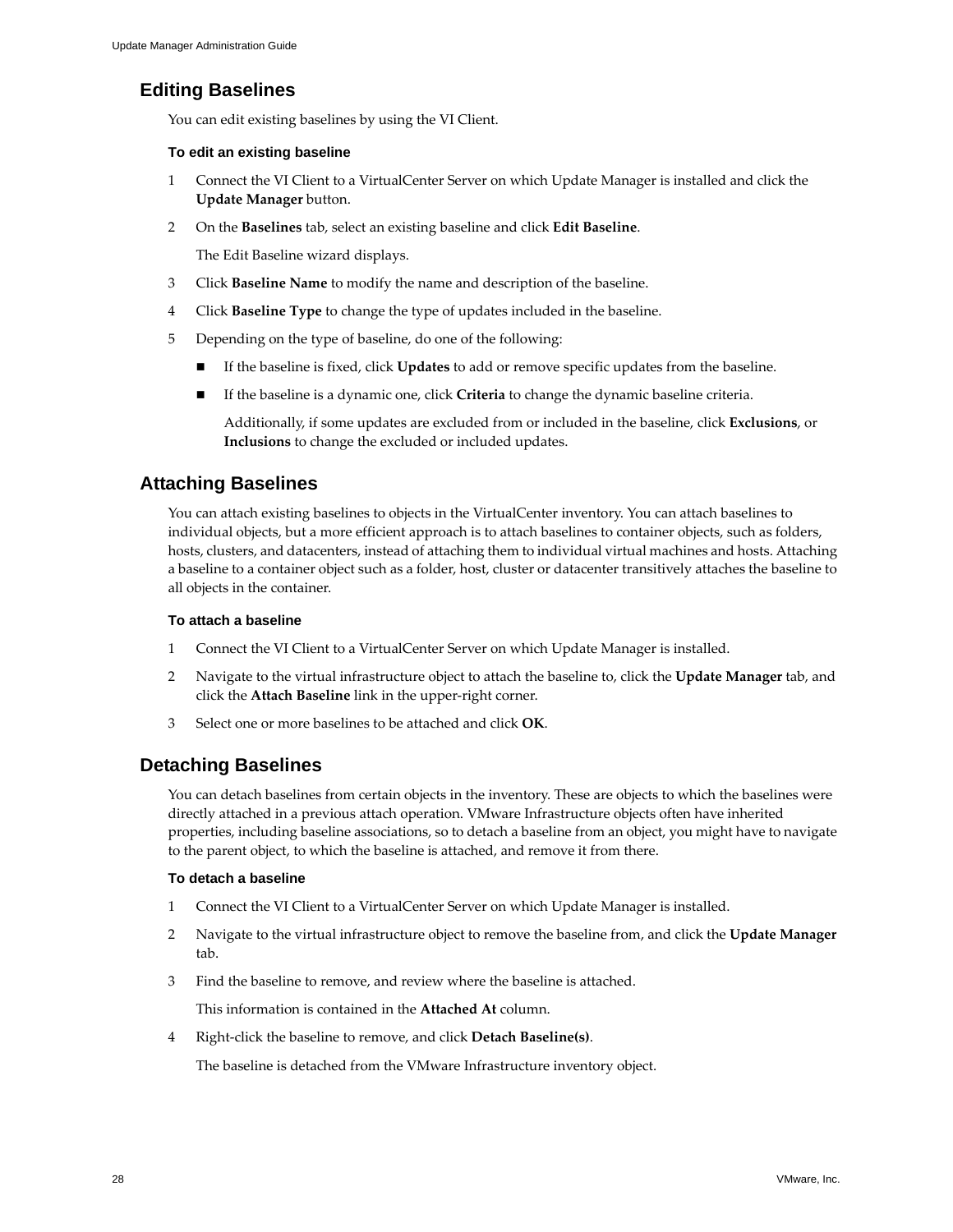### <span id="page-28-0"></span>**Removing Baselines**

<span id="page-28-2"></span>You can remove baselines and delete them from VI Client.

### **To remove a baseline**

- 1 Connect the VI Client to a VirtualCenter Server on which Update Manager is installed.
- 2 Click the **Update Manager** button.
- 3 On the **Baselines** tab, select the baselines to remove.
- 4 Click **Remove Baseline**.
- <span id="page-28-3"></span>5 When prompted to confirm deletion of the selected baselines, click **Yes**.

# <span id="page-28-1"></span>**Scanning Virtual Machines and ESX Server Hosts**

You can get Update Manager to automatically scan virtual machines and ESX Server hosts by using preestablished tasks or you can manually initiate scans, as required by users. To produce compliance information, you can run scans against objects that have baselines attached to them. When you scan an object, the scan is performed against all updates, but compliance information is produced only for the updates included in a baseline attached to the object. See ["Attaching](#page-27-1) Baselines" on page 28.

### <span id="page-28-4"></span>**To manually initiate a scan**

- 1 Connect the VI Client to a VirtualCenter Server on which Update Manager is installed.
- 2 Click **Inventory** in the navigation bar. For virtual machines, click **Virtual Machines and Templates.** For ESX Server hosts, click **Hosts and Clusters**.
- 3 In the left pane, right‐click a container object to be scanned and click **Scan for Updates**.

All child objects of the object on which the scan is initiated are also scanned. The larger the virtual infrastructure and the higher up in the object hierarchy you initiate the scan, the longer the scan takes.

If the ESX Server hosts within a container object are disconnected, they are not scanned. Even if all ESX Server hosts are disconnected, when you right‐click the container, the **Scan for Updates** option is available, but actual scanning is never performed.

4 When prompted to confirm that you want to scan all the objects and child objects, click **Yes**.

<span id="page-28-5"></span>For the results of the scan, see ["Viewing](#page-29-0) Scan Results" on page 30.

### **To schedule a scan**

- 1 Connect the VI Client to a VirtualCenter Server on which Update Manager is installed, and click **Scheduled Tasks**.
- 2 Click **New** in the toolbar to open the Select a Task to Schedule dialog box.
- 3 From the drop‐down menu, select **Scan for Updates** and click **OK**.
- 4 Select the type of scan to schedule. Click **Next**.
- 5 Select the objects to be scanned. Click **Next**.

For all objects selected, all child objects are scanned as well.

- 6 Configure when the task will run based on the state of the virtual machine or ESX Server. Click **Next**.
- 7 Review the summary information for the task to be completed and click **Finish**.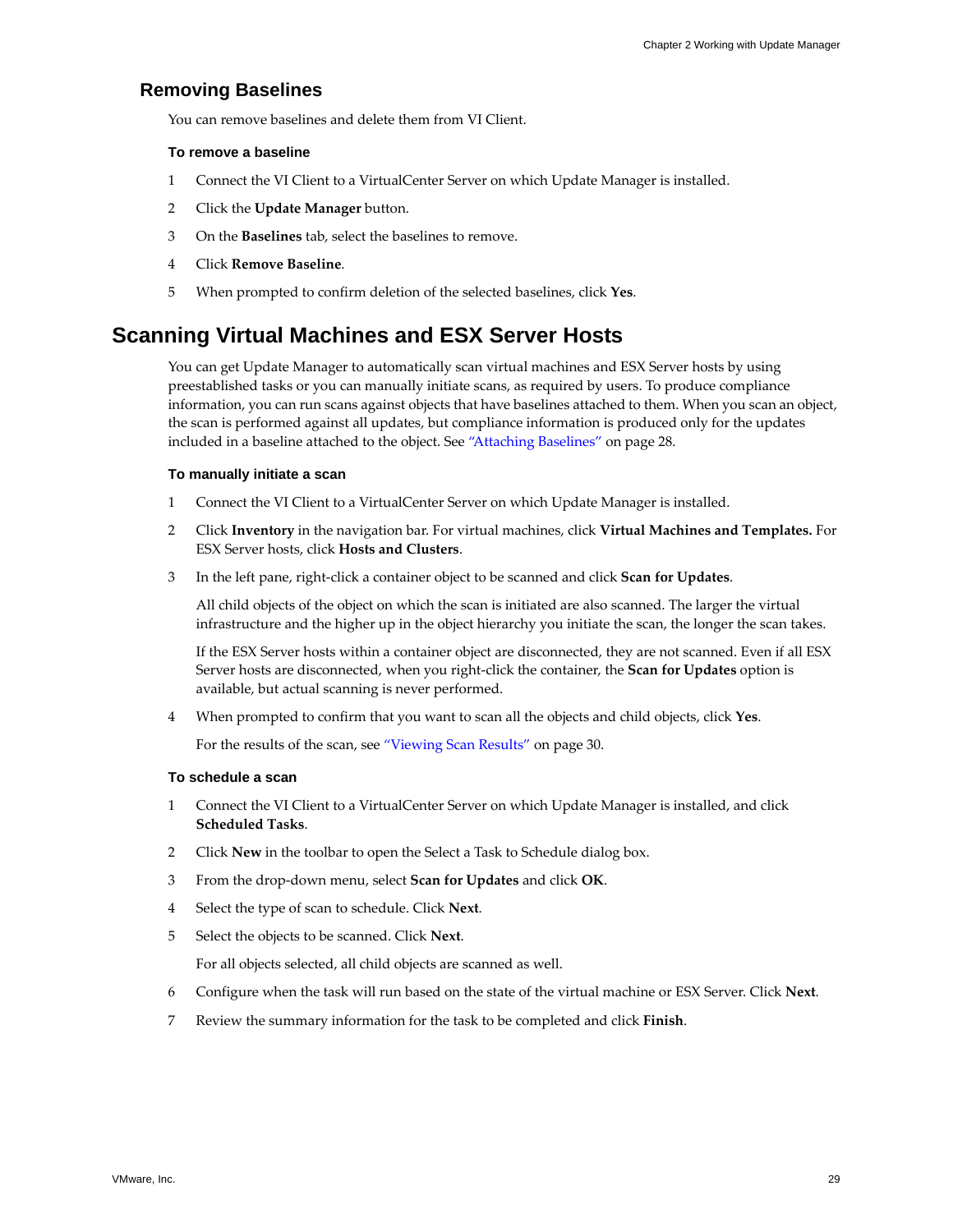# <span id="page-29-0"></span>**Viewing Scan Results**

<span id="page-29-1"></span>Update Manager provides a means to quickly check how machines comply with baselines. You can review compliance either by examining results for a single virtual machine or ESX Server, or by reviewing the results for a grouping of virtual machines or ESX Server hosts. Compliance information is available on the **Update Manager** tab in the VI Client. For ESX Server hosts, you can view compliance in the Hosts and Clusters view. For virtual machines, you can view compliance in the Virtual Machines and Templates view.

Supported groupings include virtual infrastructure container objects such as folders, clusters and datacenters.

Baselines interact with virtual machines in the following ways:

- If a user does not have permissions to view an object, an object's contents, or a virtual machine, the results of those scans are not displayed.
- Compliance with baselines is assessed at the time of viewing. This means a brief pause might occur while information is gathered about virtual machines' compliance, to ensure that all information is current.
- Only information about compliance with relevant baselines is provided. For example, if a baseline is not attached to the container in question, compliance is not assessed. Similarly, consider the case in which a container has Windows XP and Windows Vista virtual machines, and baselines for Windows XP and Windows Vista patches are attached to this container. In such a case, the Windows Vista virtual machines are assessed for compliance with Windows Vista baselines, and the results are displayed. The same Windows Vista virtual machines are not assessed for compliance with Windows XP patches, and as a result, the status of their compliance is displayed as not applicable.
- Compliance status is displayed based on permissions. Users with permission to view a container but not all of the containers' contents are shown the aggregate compliance of all entities under that container, but the individual counts for compliant, not compliant and unknown entities only appear as the user's permissions permit. To view the compliance status, user also must have permissions to view the baseline or software update compliance status for an object in the inventory.

When you scan an ESX Server host against a fixed baseline containing only updates obsoleted by newer ones, and the newer updates are already installed on the ESX Server host, the compliance status of the old updates is not applicable. If the newer updates are not installed on the ESX Server, the compliance status of the old updates is not compliant. You can install the non‐compliant updates after starting a remediation process.

When you scan an ESX Server host against a fixed baseline, containing both obsolete and newer updates, the old updates are displayed as not compliant. Only the newer updates are installed after starting a remediation process.

### **Reviewing Scan Results for Virtual Machines Contained in a Virtual Infrastructure Object**

When scans are completed on all machines contained within a virtual infrastructure object, the results are displayed in a summary. Information that is displayed explains the degree of conformance with baselines, rather than the details. The following information is included:

- When the last scan was completed at this level.
- The total number of compliant and non‐compliant updates.
- For each baseline, the number of virtual machines or hosts that are compliant or not compliant.
- For each baseline, the number of patches that are not applicable to particular virtual machines or hosts.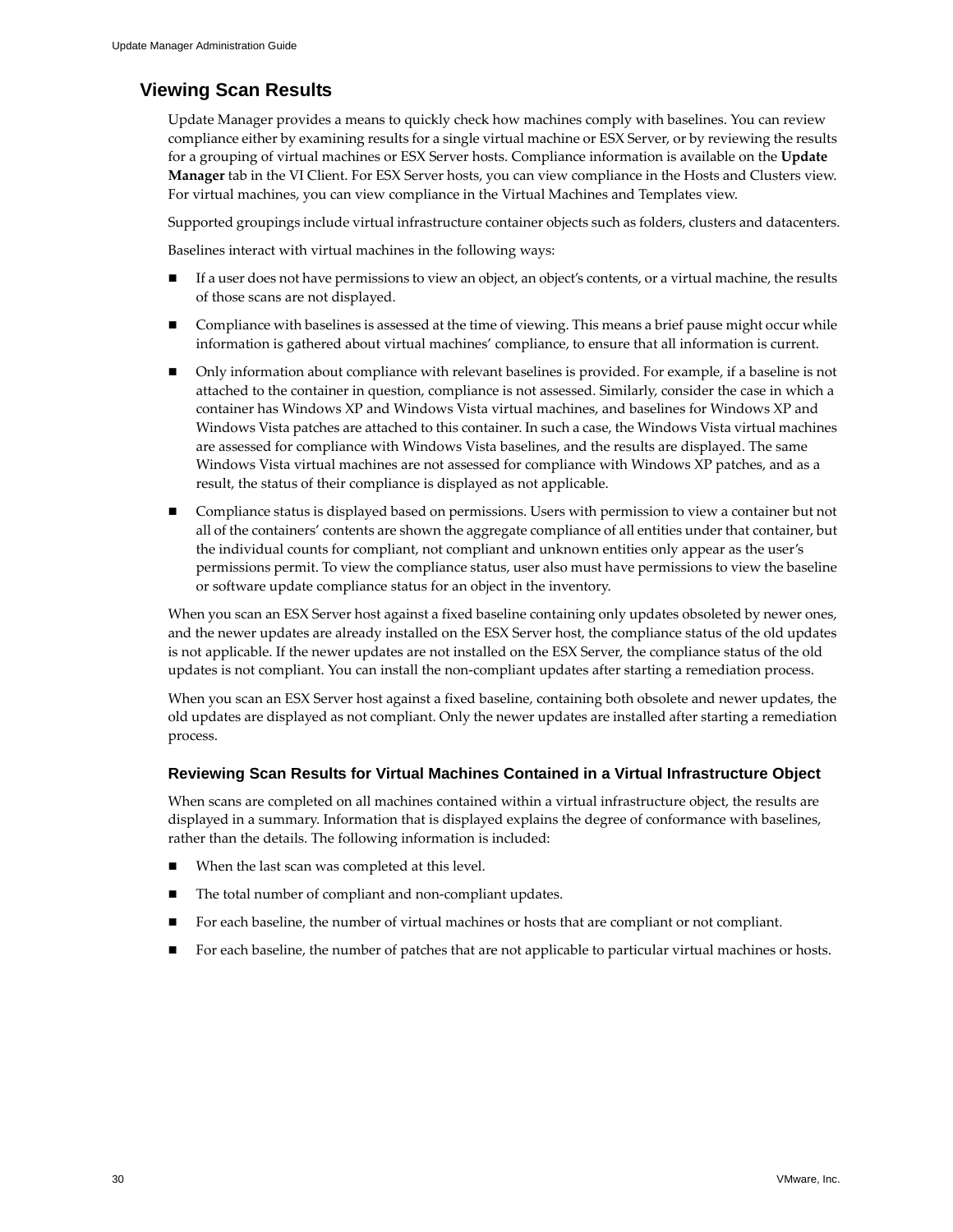### **To review scan results for virtual machines or ESX Server hosts**

- 1 Connect the VI Client to a VirtualCenter Server on which Update Manager is installed.
- 2 Click **Inventory** in the navigation bar. For virtual machines, click **Virtual Machines and Templates.** For ESX Server hosts, click **Hosts and Clusters**.
- 3 Click the object whose scan results you want to view.
- 4 Click the **Update Manager** tab.

The results for scans completed on virtual machines in that container appear at the right.

You can receive more information about the results of the scans of particular baselines.

### **To receive more information about baseline compliance of virtual machines in an object**

Click the hyperlink indicating how many virtual machines are in a particular state of compliance.

The Baseline Details window appears.

You can receive more information about a specific machine's compliance with the updates contained in a baseline.

### **To receive more information about baseline compliance of a virtual machine with specific updates**

Click the hyperlink indicating the number of updates that are or are not in compliance.

The Virtual Machine Baseline Details window appears.

### **Reviewing Scan Results for Individual Virtual Machines and ESX Hosts**

When scans are completed on specific virtual machines or ESX Server hosts, detailed results are provided. Information that is displayed explains the degree of conformance with baselines, rather than the details of conformance. Some information included is:

- When the last scan was completed at this level.
- The total number of baselines and updates that are compliant or not complaint.

### <span id="page-30-1"></span>**To review scan results for a virtual machines**

- 1 Connect the VI Client to a VirtualCenter Server on which Update Manager is installed.
- 2 Click **Inventory**, and click **Virtual Machines and Templates**.
- 3 Select an individual virtual machine or select a VMware Infrastructure object such as a datacenter to see the status for all virtual machines in that object.
- 4 Click the **Update Manager** tab.

### <span id="page-30-0"></span>**To review scan results for an ESX Server host**

- 1 Connect the VI Client to a VirtualCenter Server on which Update Manager is installed.
- 2 Click **Inventory**, and click **Hosts and Clusters**.
- 3 Select an individual ESX Server host or select a VMware Infrastructure object such as a datacenter to see the status for all hosts in that object.
- 4 Click the **Update Manager** tab.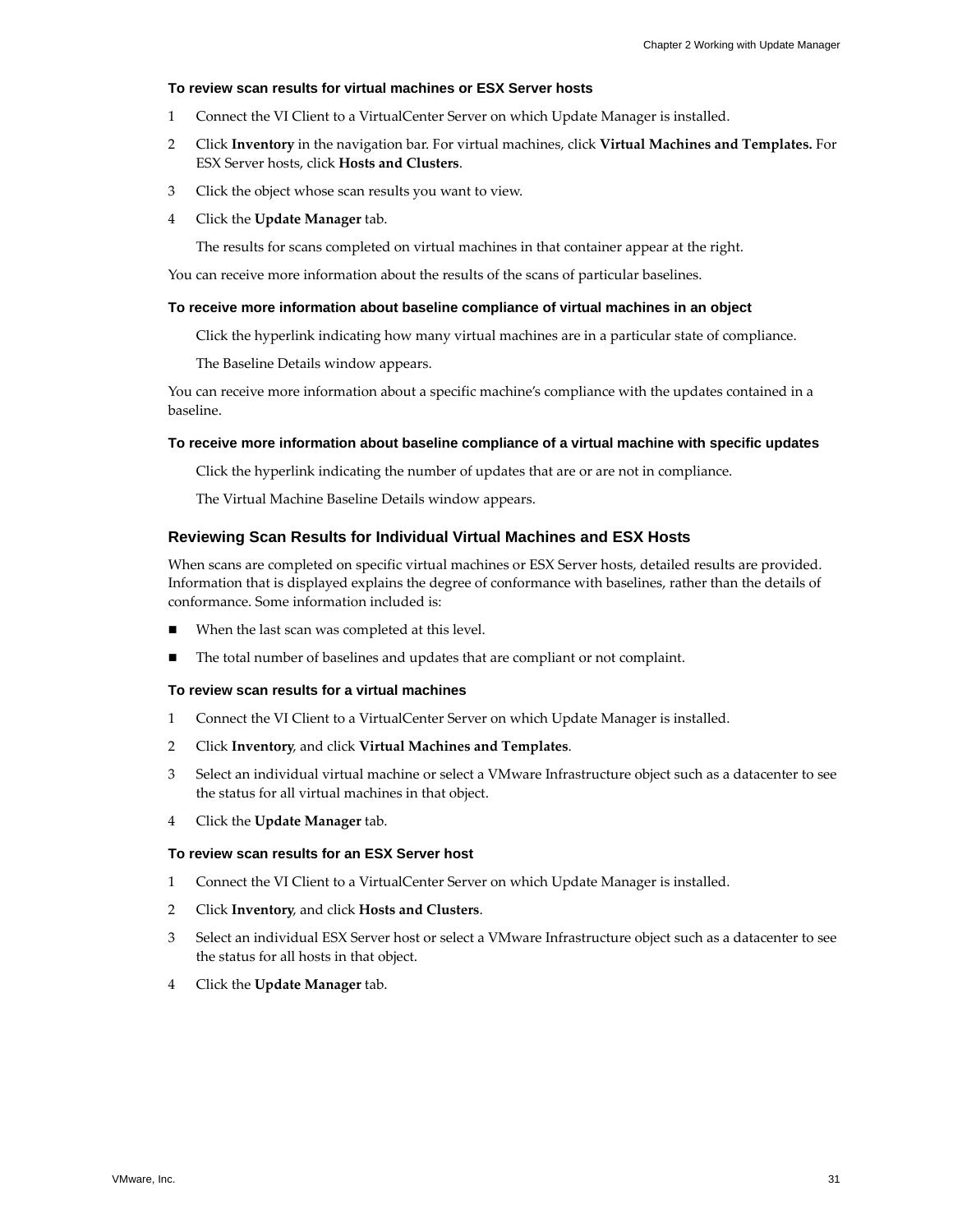# <span id="page-31-0"></span>**Remediating ESX Server Hosts and Virtual Machines**

<span id="page-31-3"></span>You can remediate machines either through user-initiated remediation or through regularly scheduled remediation.

For the ESX Server hosts in a cluster, the remediation process is sequential. When you remediate a cluster of ESX Server hosts and one of the hosts fails to enter maintenance mode, the Update Manager reports an error and the process fails. The remaining ESX Server hosts in the same cluster that did get remediated stay at the updated level. The ones that were to be remediated after this host are not updated.

For multiple clusters under a datacenter, the remediation processes are parallel. If the remediation process fails for one of the clusters within a datacenter, the remaining clusters are still remediated.

Templates are a type of virtual machine, so they can be remediated. VMware recommends taking snapshots of templates before remediation, especially if the templates are sealed. A template that is sealed is stopped before operating system installation is completed, and special registry keys are used so that virtual machines created from this template start in setup mode. When such a virtual machine starts, the user completes the final steps in the setup process, allowing for final customization.

To complete remediation of a sealed template, the template must be started as a virtual machine. For this to happen, the special registry keys that start the virtual machine in setup mode are noted and removed. After a template is started and remediated, the registry keys are restored and the machine is shut down, returning the template to its sealed state.

If errors occur, a template might not be returned to its sealed state. For example, if Update Manager loses its connection with the VirtualCenter Server during remediation, the template cannot be returned to its sealed state. Creating a snapshot before remediation provides for easy recovery from such issues.

<span id="page-31-5"></span>After remediation is completed, but the baseline is still not compliant, repeat the remediation.

# <span id="page-31-1"></span>**Guest Shutdown**

Machines are rebooted at the end of the remediation process, if a reboot is required. A dialog box tells the users logged in to the remediated machines of the upcoming shutdown.

<span id="page-31-4"></span>Users can postpone the shutdown for up to a maximum of 60 minutes. After clicking **OK**, a reboot reminder dialog box appears in the task bar. After the specified time elapses, a final timer before shutdown appears.

# <span id="page-31-2"></span>**Manual Virtual Machine Remediation**

You can manually remediate virtual machines on a case-by-case basis.

### **To manually initiate a remediation**

- 1 Connect the VI Client to a VirtualCenter Server on which Update Manager is installed.
- 2 Click **Inventory** and click **Virtual Machines and Templates**.
- 3 Click the **Update Manager** tab.
- 4 Right‐click the object to be remediated, and click **Remediate**.

All child objects of the object on which the remediation is initiated are also remediated. The larger the virtual infrastructure and the higher in the object hierarchy you initiate the remediation, the longer the process takes.

- 5 Select the baselines you want to apply, and click **Next**.
- 6 All updates are included by default. To exclude individual updates from the remediation process, deselect their check boxes and click **Next**.
- 7 (Optional) Review the excluded updates and click **Next**.
- 8 In the Schedule page, select the time to initiate the remediation actions based on the state of the virtual machine and click **Next**.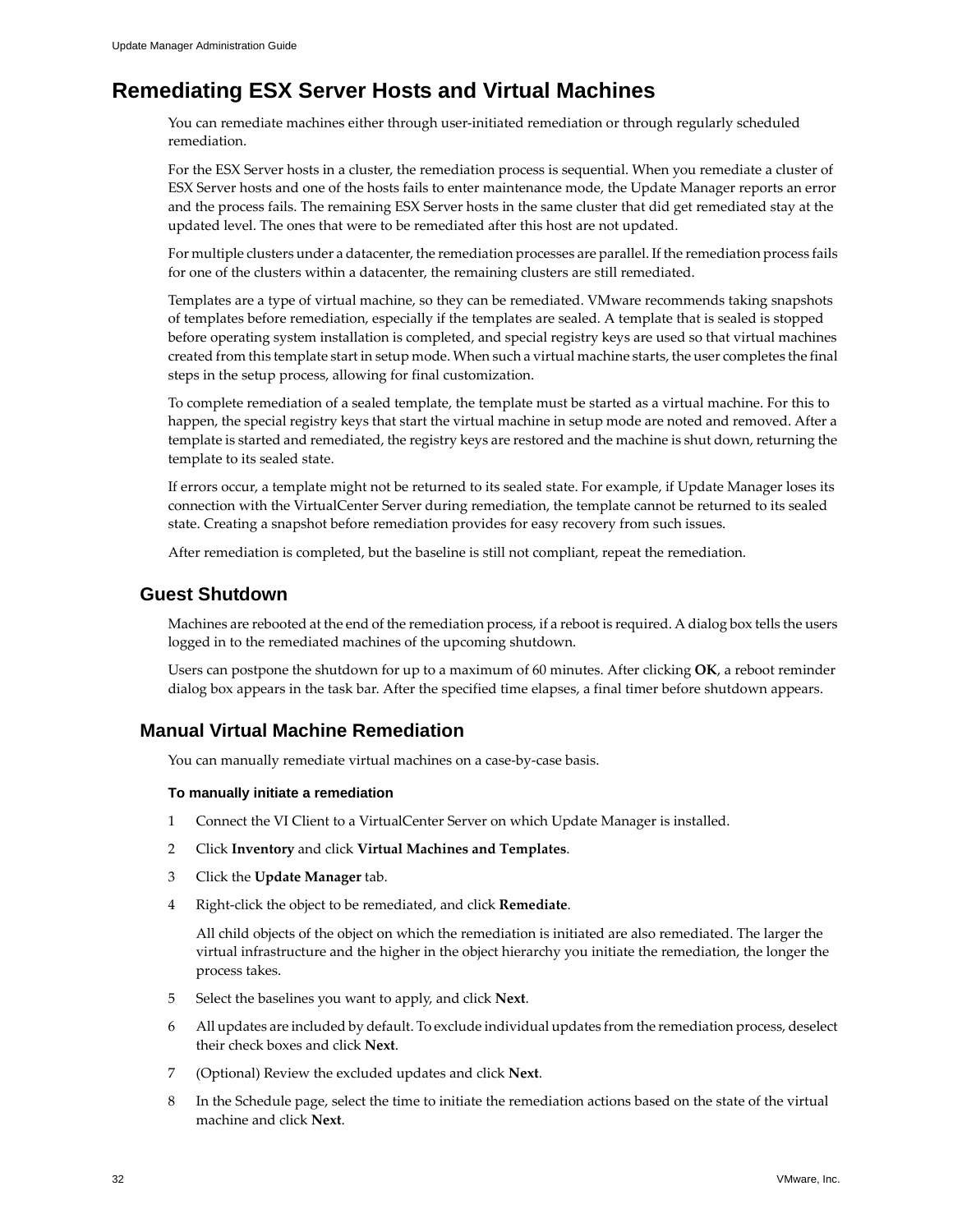9 Specify whether you would like to enable rollback before performing the update. If you enable rollback, a snapshot of the virtual machine is created.

<span id="page-32-2"></span>Select the snapshot options, including a name and description for the snapshot, as well as whether to take a snapshot of the virtual machine's memory. Click **Next**.

10 Review the summary information for the task to be completed and click **Finish**.

### <span id="page-32-0"></span>**Manual ESX Server Remediation**

You can manually remediate ESX Server hosts on a case-by-case basis.

### **To manually initiate a remediation**

- 1 Connect the VI Client to a VirtualCenter Server on which Update Manager is installed.
- 2 Click **Inventory** and click **Hosts and Clusters**.
- 3 Click the **Update Manager** tab.
- 4 Right‐click the object to be remediated and click **Remediate**.

All child objects of the object on which the remediation is initiated are also remediated. The larger the virtual infrastructure and the further up in the object hierarchy you initiate the remediation, the longer the process takes.

If the ESX Server hosts within a container object are disconnected, they are notremediated. Even if all ESX Server hosts are disconnected, when you right‐click the container, the **Remediate** option is available, but actual remediation is not performed.

- 5 Select the baselines to apply and click **Next**.
- 6 To exclude individual updates from the remediation process, deselect their check boxes and click **Next**.
- 7 (Optional) Review the list of updates to be excluded, and click **Next**.
- 8 Select the host remediation options, including the time to initiate the remediation actions as well as the remediation failure response options, and click **Next**.
- <span id="page-32-3"></span>9 Review the summary information for the task to be completed, and click **Finish**.

### <span id="page-32-1"></span>**Scheduled Virtual Machine Remediation**

You can remediate virtual machines at predetermined times by using scheduled tasks.

#### **To schedule virtual machine remediation**

- 1 Connect the VI Client to a VirtualCenter Server on which Update Manager is installed.
- 2 Click the **Scheduled Tasks** button.
- 3 Right‐click the **Scheduled Tasks** pane and click **New Scheduled Task**.
- 4 Select **Remediate** and click **OK**.
- 5 Select **Virtual Machines / Guest Operating Systems** and click **Next**.
- 6 Select the objects to which this remediation applies, and click **Next**.

All virtual machines under the selected object are remediated as well.

- 7 In the Baselines page, select the baselines to apply, and click **Next**.
- 8 To exclude individual updates from the remediation process, deselect their check boxes in the Updates page and click **Next**.
- 9 (Optional) Review the list of updates that are excluded, and click **Next**.
- 10 In the Schedule page, select the time to initiate the remediation actions based on the state of the virtual machine, and click **Next**.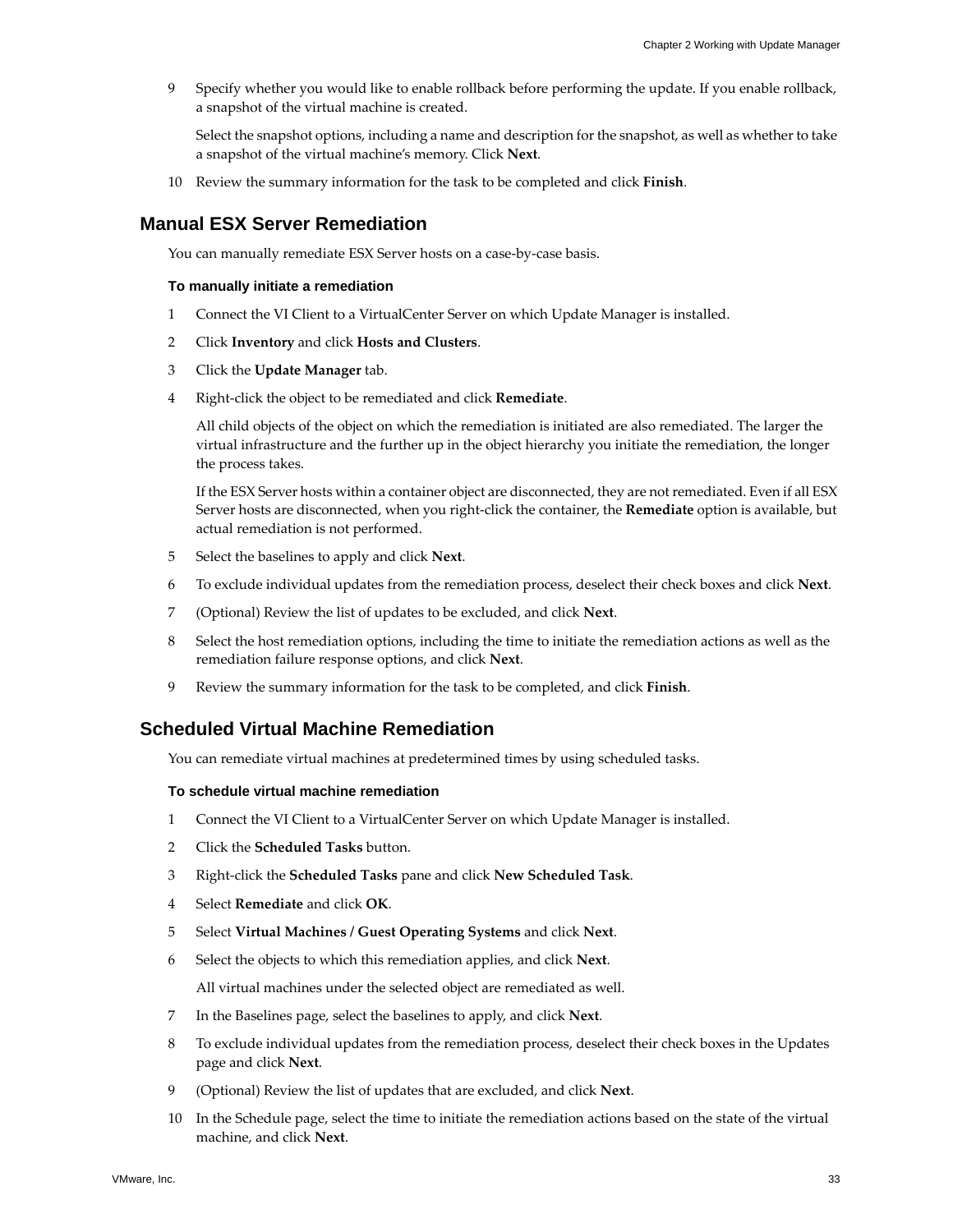11 Specify whether you would like to enable rollback before performing the update. If you enable rollback, a snapshot of the virtual machine is created.

Select the snapshot options, including a name and description for the snapshot, as well as whether to take a snapshot of the virtual machine's memory, and click **Next**.

12 Review the summary information for the task to be completed, and click **Finish**.

# <span id="page-33-0"></span>**Scheduled ESX Server Remediation**

You can remediate ESX Server hosts at predetermined times by using scheduled tasks.

### **To schedule ESX Server remediation**

- 1 Connect the VI Client to a VirtualCenter Server on which Update Manager is installed.
- 2 Click the **Scheduled Tasks** button.
- 3 Right‐click the **Scheduled Task** pane and click **New Scheduled Task**.
- 4 Select **Remediate**, and click **OK**.
- 5 Select **ESX Servers**, and click **Next**.
- 6 Select the objects to which this remediation are applied, and click **Next**.

All ESX Server hosts under the selected object are remediated as well.

The Baselines page appears.

- 7 Select the baselines to apply, and click **Next**.
- 8 To exclude individual updates from the remediation process, deselect their check boxes and click **Next**.
- 9 (Optional) Review the list of updates to be excluded, and click **Next**.
- 10 Select the host remediation options, including when the remediation takes place as well as how remediation failures is handled, and click **Next**.
- <span id="page-33-4"></span>11 Review the summary information for the task to be completed, and click **Finish**.

# <span id="page-33-1"></span>**Working with Update Manager Events**

Update Manager stores data about events. You can review this event data to gather information about the Update Manager operations that are in progress or have finished. For reference information about all events, see ["Events"](#page-40-2) on page 41.

### <span id="page-33-3"></span>**To review events**

- 1 Connect the VI Client to a VirtualCenter Server on which Update Manager is installed and click the **Update Manager** button.
- 2 Click the **Events** tab.

<span id="page-33-2"></span>Information about the recent events appears.

### **To export events**

- 1 Connect the VI Client to a VirtualCenter Server on which Update Manager is installed and click the **Update Manager** button.
- 2 Click the **Events** tab, and click **Export Events**.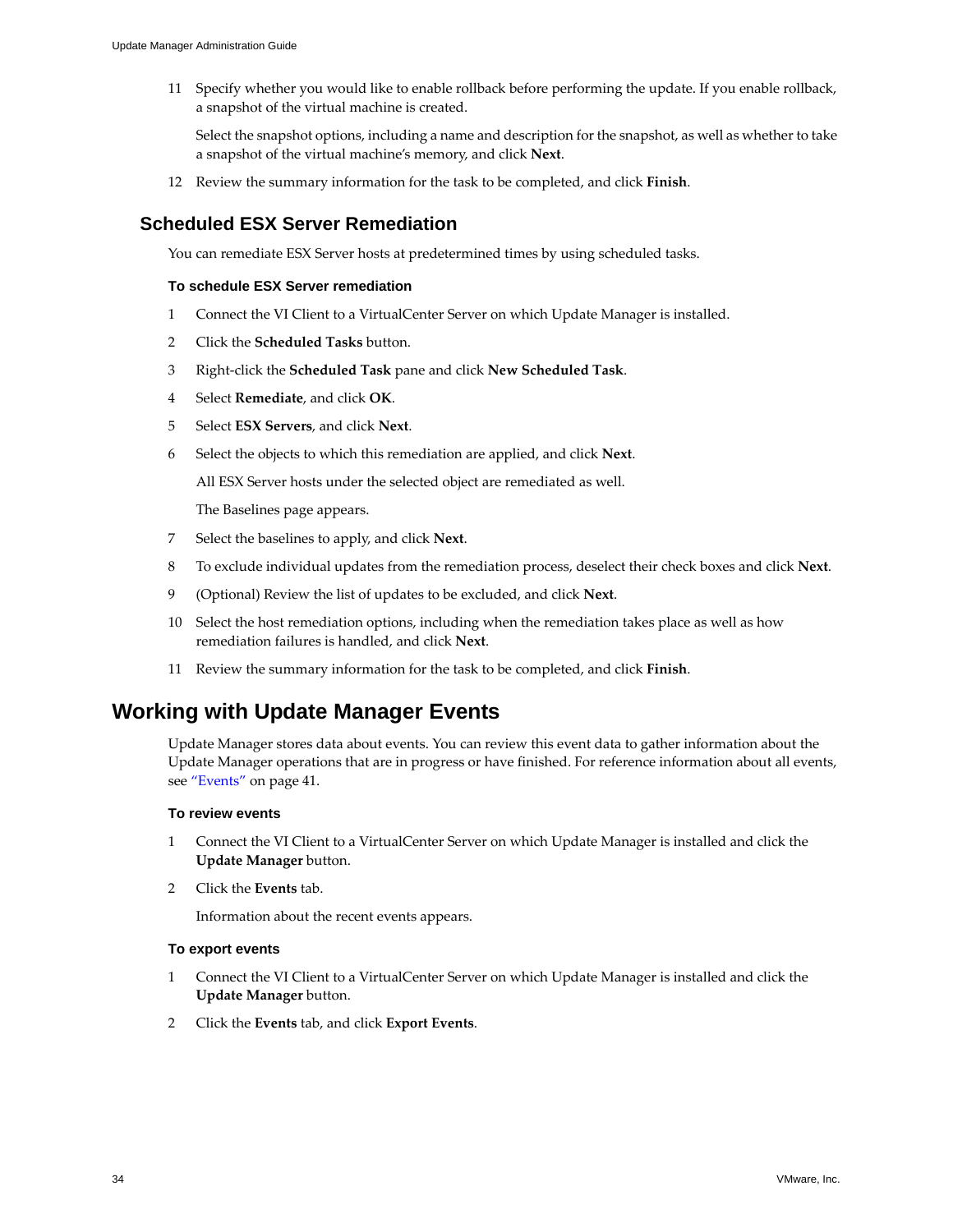- 3 Provide information about how to export the events, and click **Save**.
	- Provide a name for the file in which to save the events.
	- Select a format in which to save the events. Available formats include Excel Workbook, Web page with or without external CSS, comma‐delimited files, or XML.

Review the exported events using a viewer of your choice.

# <span id="page-34-0"></span>**Working with Updates**

To manage the available updates, use the **Update Repository** tab. The **Update Repository** tab allows you to see the new updates that are downloaded, what are the baselines, if any, that a given update belongs to.

### <span id="page-34-3"></span>**To review the Update Repository**

- 1 Connect the VI Client to a VirtualCenter Server on which Update Manager is installed and click the **Update Manager** button.
- 2 Click the **Update Repository** tab.

The **Update Repository** tab shows a table of all available updates.

The updates that are displayed in bold are part of the most recent download. They stay bold until another download takes place and new updates are downloaded.

### <span id="page-34-1"></span>**Including Updates in a Baseline**

<span id="page-34-5"></span>The Baseline(s) column displays the baseline that a given update belongs to. To view the baseline, click the **Show Containing baselines** link. The Include update in baseline(s) window appears.

You can include a selected update in a baseline.

### **To include an update in a baseline**

- 1 Connect the VI Client to a VirtualCenter Server on which Update Manager is installed and click the **Update Manager** button.
- 2 Click the **Update Repository** tab.
- 3 Click the **Show containing baselines** link.
- 4 In the Include update in baseline(s) window, select the baselines in which you want to include this update. Click **OK**.

### <span id="page-34-2"></span>**Filtering the Updates in the Update Repository**

You can apply simple and advanced filter of the updates.

### **To perform a simple search within the updates**

<span id="page-34-4"></span>Enter search criteria in the text field in the upper‐right corner, and press Enter.

### **To perform an advanced search within the updates**

- 1 Click **Advanced** next to the text field.
- 2 In the Updates Filter page enter search criteria:
	- **Text contains** Enter text to restrict the updates displayed. Text entered in this field is searched for conformity in all text fields of the available updates.
	- **Product** Select operating systems or products for which this baseline will include patches. You can select multiple products or operating systems, but only updates applicable to the product or operating system of the machine being evaluated are scanned.
	- **Severity** Select the severity of updates to be included in this update.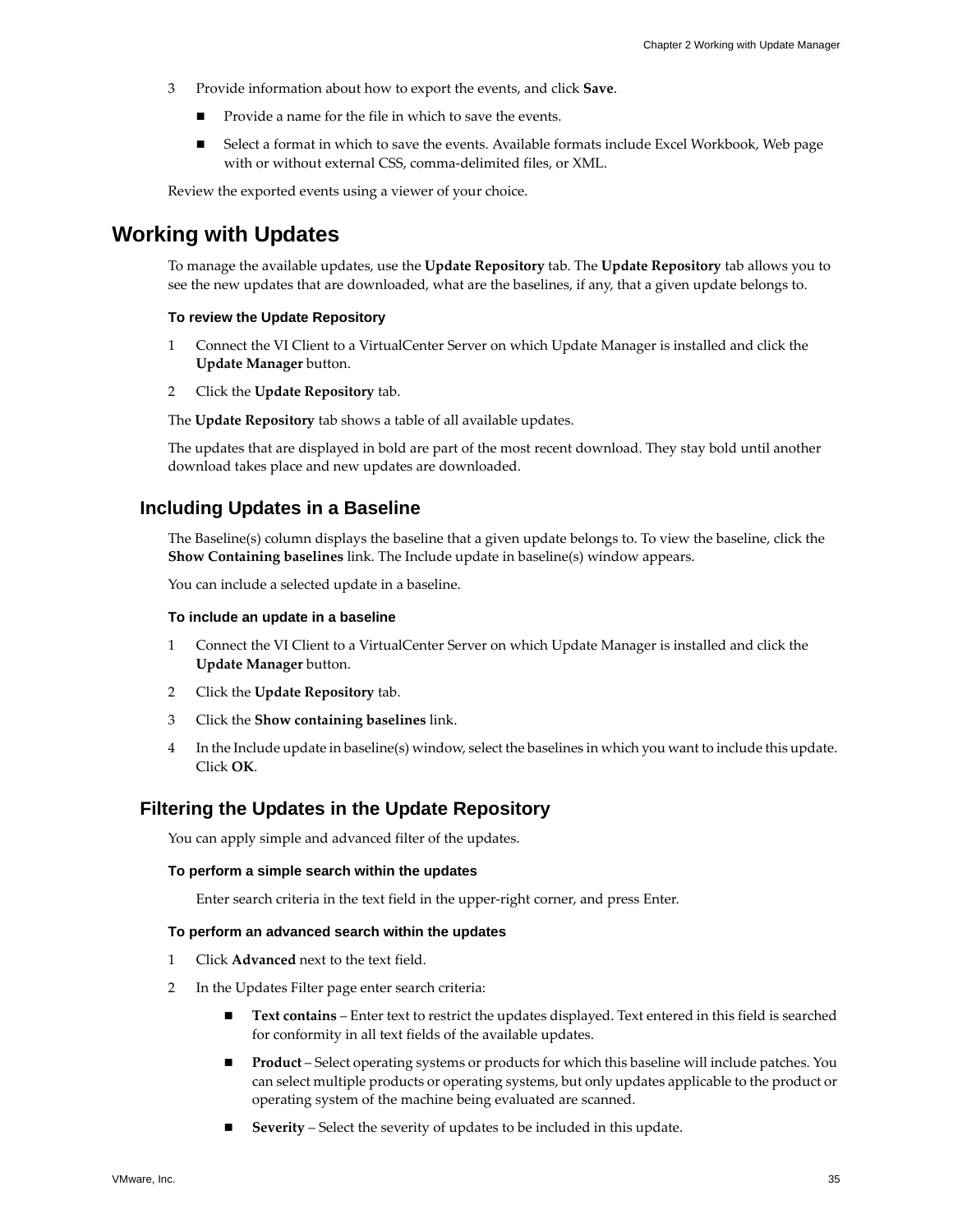- **Language** Select which language versions of patches to include.
- **Released Date** Provide **Before** and **After** dates to specify a date range for updates.
- **Update Vendor** Select one of the listed update vendors.
- 3 Click **Find**.

# <span id="page-35-0"></span>**Managing Virtual Appliances**

A virtual appliance is a software solution that is composed of one or more virtual machines, is packaged as a unit by an appliance vendor, and is deployed, managed, and maintained as a unit.

The Update Manager support for online VMware Virtual Appliances Development Toolkit (VADK) based virtual appliance is an experimental feature. Offline and suspended virtual appliances cannot be scanned and remediated. If a virtual appliance is not VADK compatible, it is treated as a regular virtual machine for guest patching and the same limitations (such as no remediation for Linux virtual machines) still apply.

All virtual appliances are required to have Internet connection for discovery, scan, and remediation operations. If the virtual appliance needs to access Internet through a proxy, the proxy server settings can be configured via the appliance's own Web UI.

# <span id="page-35-1"></span>**Virtual Appliances Discovery**

<span id="page-35-5"></span>After you import a VADK‐based virtual appliance in theVI Client, and power it on for the first time, it is discovered as a virtual appliance.

### **To view the information about a virtual appliance**

- 1 Connect the VI Client to a VirtualCenter Server on which Update Manager is installed.
- 2 Click **Inventory** and click **Virtual Machines and Templates** to view the virtual machines**.**
- 3 Select a virtual appliance and click the **Update Manager** tab.

<span id="page-35-4"></span>You can see virtual-appliance information such as vendor, product, and version.

### <span id="page-35-3"></span><span id="page-35-2"></span>**Scanning Virtual Appliances**

You can enable Update Manager to automatically scan virtual appliances using preestablished tasks, or you can manually initiate scans. Best practice is to put the virtual appliances in a separate folder so that they are managed easily and checked for compliance.

### **To scan a virtual appliance**

- 1 Connect the VI Client to a VirtualCenter Server on which Update Manager is installed.
- 2 Click **Inventory** and click **Virtual Machines and Templates** to view the virtual machines**.**
- 3 In the left pane, right‐click a virtual appliance object to be scanned and click **Scan for Updates**.

### **To schedule a scan**

- 1 Connect the VI Client to a VirtualCenter Server on which Update Manager is installed and click **Scheduled Tasks**.
- 2 Click **New** in the toolbar to open the Select a Task to Schedule dialog box.
- 3 From the drop‐down menu, select **Scan for Updates** and click **OK**.
- 4 Select the type of scan to schedule, and click **Next**.
- 5 Select the virtual appliance to be scanned, and click **Next**.
- 6 Enter the task name as well as the task description, configure when the task will run, and click **Next**.
- 7 Review the summary information for the task to be completed, and click **Finish**.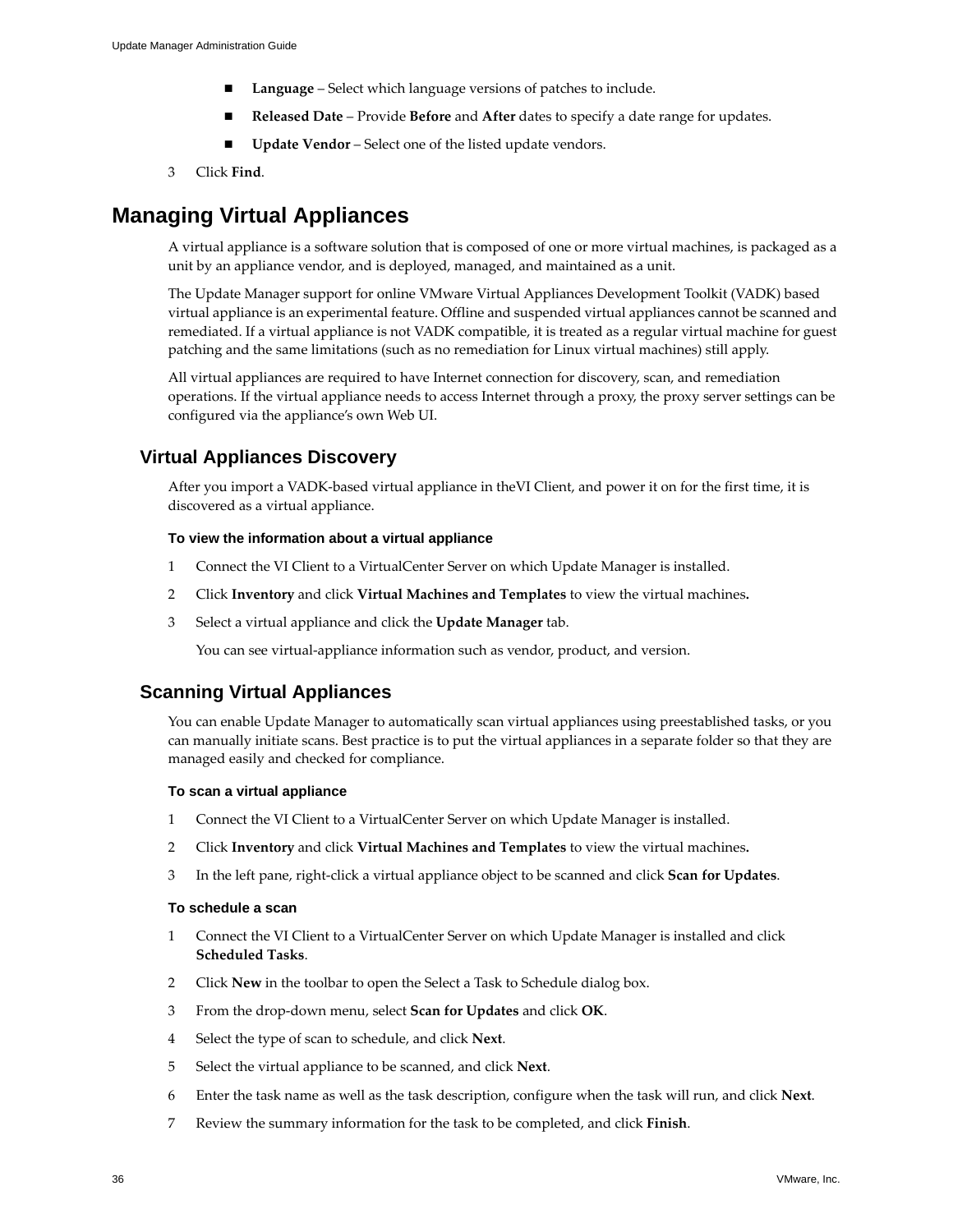<span id="page-36-2"></span>Viewing the scan results for virtual appliances is the same as the one for virtual machines. For more information, see ["Viewing](#page-29-0) Scan Results" on page 30.

### <span id="page-36-1"></span><span id="page-36-0"></span>**Remediating Virtual Appliances**

Updates for a virtual appliance are downloaded by the virtual appliance itself during the remediation process. Update Manager only controls when and what to download. The download URL is set by the independent software vendor providing the virtual appliance.

To download the updates for virtual appliances, Update Manager uses the following approach:

- 1 Update Manager scans the virtual appliances to return product and vendor information, information about the current version, and the missing updates.
- 2 Update Manager directs the virtual appliances to download the missing updates. Update Manager controls the remediation process like when and how to remediate, but the virtual appliance remediates itself.

After remediation, the virtual appliance can be rebooted if the update package requires that.

Virtual appliances have their own Web UI for self‐managed update mode. If the auto install updates option is turned on in a certain virtual appliance, Update Manager only runs reporting mode against it. This means that Update Manager scans the virtual appliance, but skips remediation and the remediation operation fails with an event indicating the reason.

You can either remediate virtual appliances manually, or can schedule a remediation process.

### **To manually initiate a remediation**

- 1 Connect the VI Client to a VirtualCenter Server on which Update Manager is installed.
- 2 Click **Inventory** and click **Virtual Machines and Templates**.
- 3 Click the **Update Manager** tab.
- 4 Right‐click the virtual appliance to be remediated, and click **Remediate**.
- 5 Select the baselines you want to apply, and click **Next**.
- 6 All updates are included by default. To exclude individual updates from the remediation process, deselect their check boxes and click **Next**.
- 7 (Optional) Review the excluded updates and click **Next**.
- 8 In the Schedule page, select the time at which to initiate the remediation actions, and click **Next**.
- 9 Specify whether you would like to enable rollback before performing the update. If you enable rollback, a snapshot of the virtual appliance is created.

Select the snapshot options including a name and description for the snapshot, and click **Next**.

10 Review the summary information for the task to be initiated, and click **Finish**.

### **To schedule virtual appliance remediation**

- 1 Connect the VI Client to a VirtualCenter Server on which Update Manager is installed.
- 2 Click the **Scheduled Task**s button.
- 3 Right‐click the **Scheduled Tasks** pane and click **New Scheduled Task**.
- 4 Select **Remediate** and click **OK**.
- 5 Select **Virtual Machines / Guest Operating Systems** and click **Next**.
- 6 Select the virtual appliances to which this remediation will apply, and click **Next**.
- 7 In the Baselines page, select the baselines to apply and click **Next**.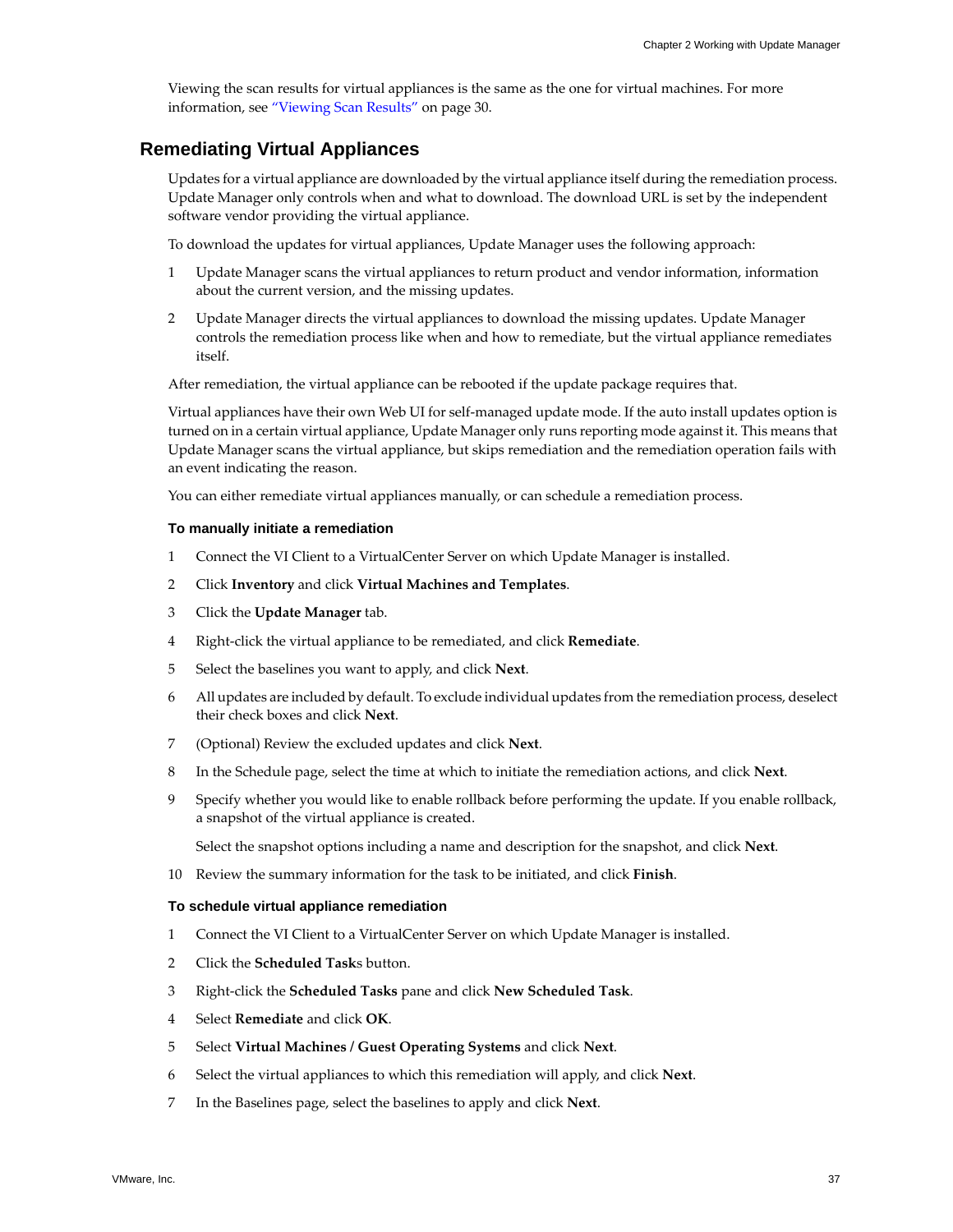- 8 To exclude individual updates from the remediation process, deselect their check boxes in the Updates page and click **Next**.
- 9 (Optional) Review the list of updates that will be excluded and click **Next**.
- 10 In the Schedule page, select the time to complete the remediation actions, and click **Next**.
- 11 Specify whether you would like to enable rollback before performing the update. If you enable rollback, a snapshot of the virtual appliance will be created.

Select the snapshot options including a name and description for the snapshot. Click **Next**.

12 Review the summary information for the task to be completed and click **Finish**.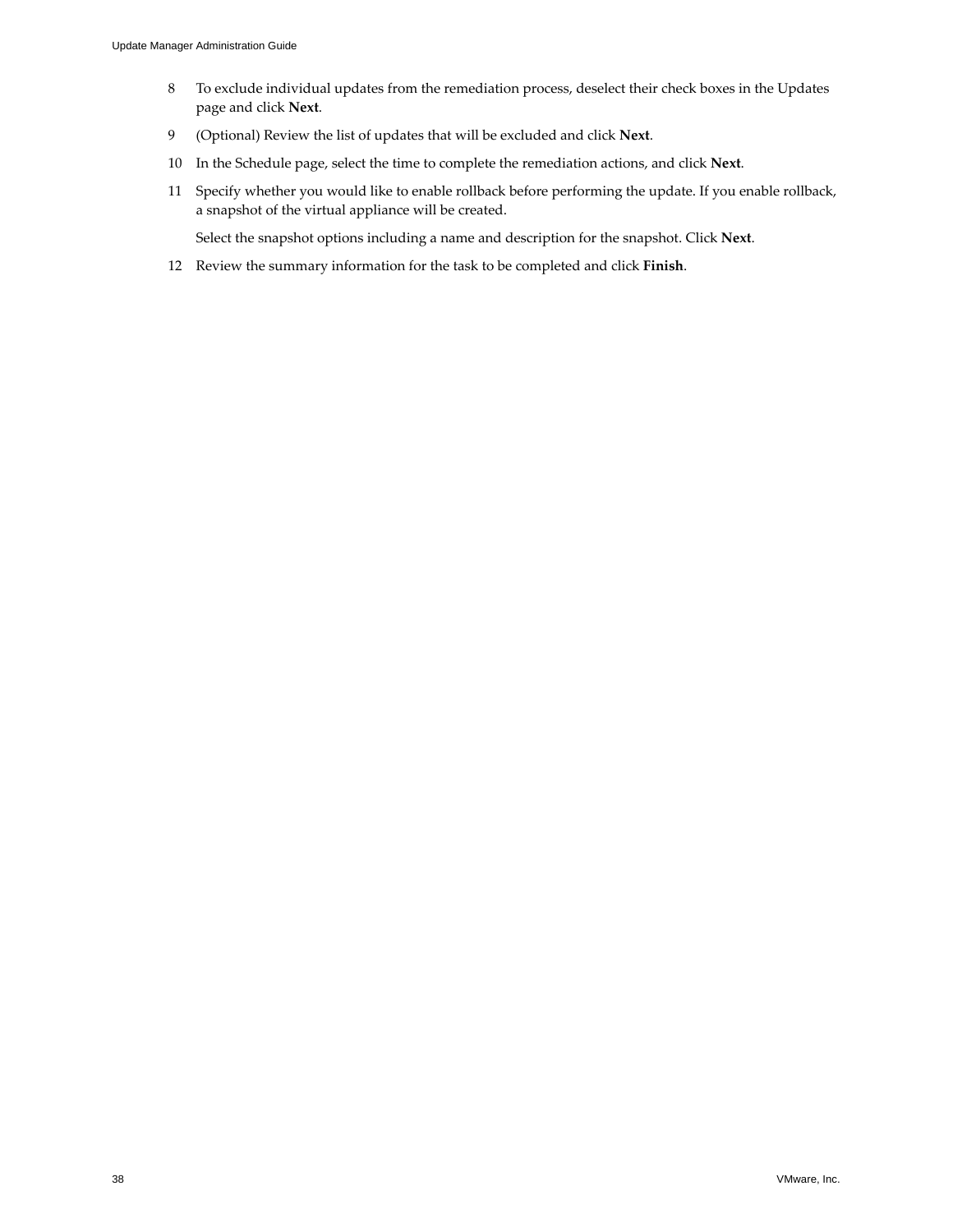# <span id="page-38-1"></span><span id="page-38-0"></span>**Operations Reference 33**

You can leave established deployments of Update Manager to automatically run with minimal administrative intervention. If, however, Update Manager requires further optimization, this chapter includes information that might help achieve that goal.

This chapter discusses the following topics:

- ["Common](#page-38-2) Problems and Solutions" on page 39.
- ["Events"](#page-40-1) on page 41.
- ["Database](#page-43-0) Views" on page 44.

# <span id="page-38-2"></span>**Common Problems and Solutions**

<span id="page-38-8"></span>This section includes information about the more common problematic conditions that might occur with Update Manager.

# <span id="page-38-3"></span>**Gathering Log Files**

To gather information about recent events on the Update Manager server for diagnostic purposes, use the **Generate Update Manager log bundle** functionality that the support script vum-support.wsf provided.

### <span id="page-38-5"></span>**To generate a Update Manager log bundle**

- 1 Log in to the VirtualCenter Server on which Update Manager is installed.
- 2 Choose **Start** > **All Programs** > **VMware** > **Generate Update Manager log bundle**.

<span id="page-38-7"></span><span id="page-38-6"></span>Log files are generated as a ZIP package, which is stored on the current user's desktop.

### <span id="page-38-4"></span>**No Baseline Updates Available**

Baselines are based on metadata that Update Manager downloads from the Shavlik and VMware Web sites. Shavlik provides metadata for virtual machines and applications, while VMware provides metadata for ESX Server hosts. A common reason having no updates available for baselines might be that Update Manager cannot contact the Shavlik servers. The connection between Update Manager and the Web site includes several links, the failure of any of which might cause updates in baselines to be unavailable. Some possible causes and solutions include:

- Web server proxy misconfiguration. See ["Configuring](#page-21-2) Update Manager for Use with an Internet Proxy" on [page 22.](#page-21-2)
- Shavlik servers being unavailable. Check the Shavlik Web site [\(http://www.shavlik.com](http://www.shavlik.com)) to determine whether it is available.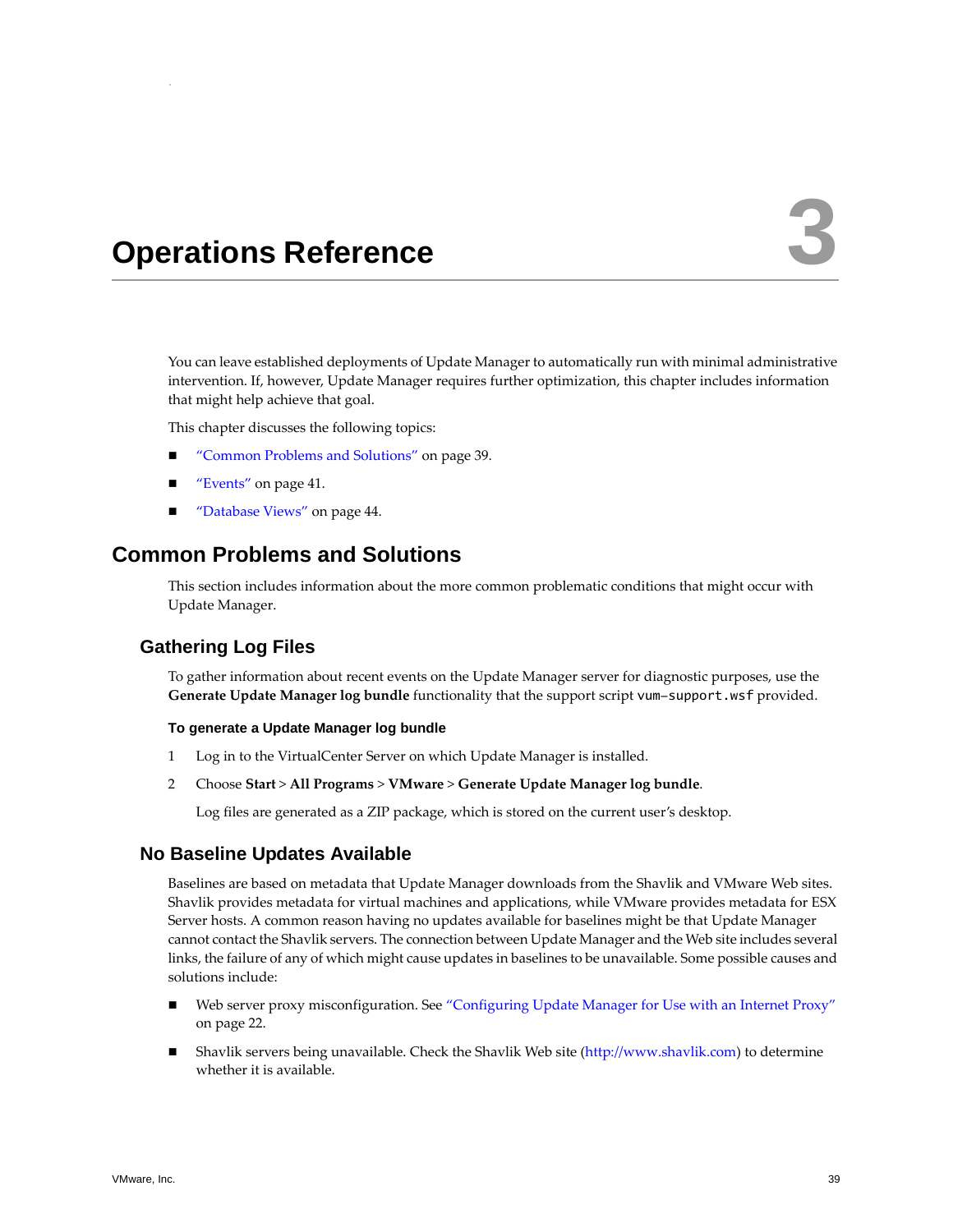- VMware update service being unavailable to provide information about ESX Server updates.
- <span id="page-39-5"></span> Poor network connectivity. Check whether other applications that use networking are functioning as expected. Consult your network administrator to best assess whether the network is working as expected.

## <span id="page-39-0"></span>**All Updates in Compliance Reports Are Not Applicable**

The results of a scan might be that all baselines are marked as Not Applicable. Such a condition typically indicates an error in scanning. Examine the server logs for Scan Tasks that are marked as Failed, or retry the scan operation. If problems persist, collect logs and contact VMware support for further assistance. To collect logs, see "To generate a Update [Manager](#page-38-5) log bundle" on page 39.

The results of scans are normally composed of a mix of Installed, Missing, and Not Applicable results. For example, it is normal for a baseline composed of Linux patches to be Not Applicable to a Windows machine. Not Applicable entries are typically only a concern when this is the universal result or when it is the result for patches that you know should be applicable.

## <span id="page-39-1"></span>**All Updates in Compliance Reports Are Unknown**

<span id="page-39-4"></span>The results of a scan might be listed as Unknown. Such a condition typically indicates an error at the start of the scanning process. This might also indicate that no scan occurred. Scheduling a scan or manually starting a scan might address this issue.

# <span id="page-39-2"></span>**Remediated Updates Continue to Be Not Compliant**

<span id="page-39-6"></span>For Windows virtual machines, check the registry to make sure that the updates were not installed. Search for the Microsoft Knowledge Base (KB) number that pertains to the update in question. These numbers are in:

- The virtual machine's registry in: HKLM\Software\Microsoft\Updates\<KB\_number>
- The virtual machine's file system in: C:\Windows\NTUninstall\<KB\_number>

Common explanations for this problem include:

- Insufficient disk space for Service Pack installation. Retry remediation after freeing up disk space.
- Conflicts with running applications. Reboot the virtual machine and then retry the remediation operation.

# <span id="page-39-3"></span>**Remediating Virtual Machines with All Update or All Critical Updates Fails**

In some instances, remediating virtual machines with the All Updates or All Critical Updates default baselines fails. This typically occurs in one of the following ways:

 **Remediation fails to complete** – Remediation might stop on a particular virtual machine. In rare cases, this results from patch application displaying a message box after it is partially completed. Patches are applied by the Update Manager Guest Agent, which runs in the Local System context. Running the Guest Agent in this context prevents users from interfering with the patch application process, but in this case, error messages are never displayed in a form where they can be acknowledged and dismissed. Consequently, the patch application process cannot be completed.

To resolve the issue, end the patch process from the Task Manager in the guest. To identify the patch that created the problem, inspect the events for that virtual machine in the VI client. Update Manager posts events to identify the start and completion of a patch installation, along with the error code, if applicable. If the most recent events indicate the start of a patch installation, but not its completion, use the name of the update to identify the patch process. Microsoft patches are easier to identify because they typically contain the KB number in their filenames.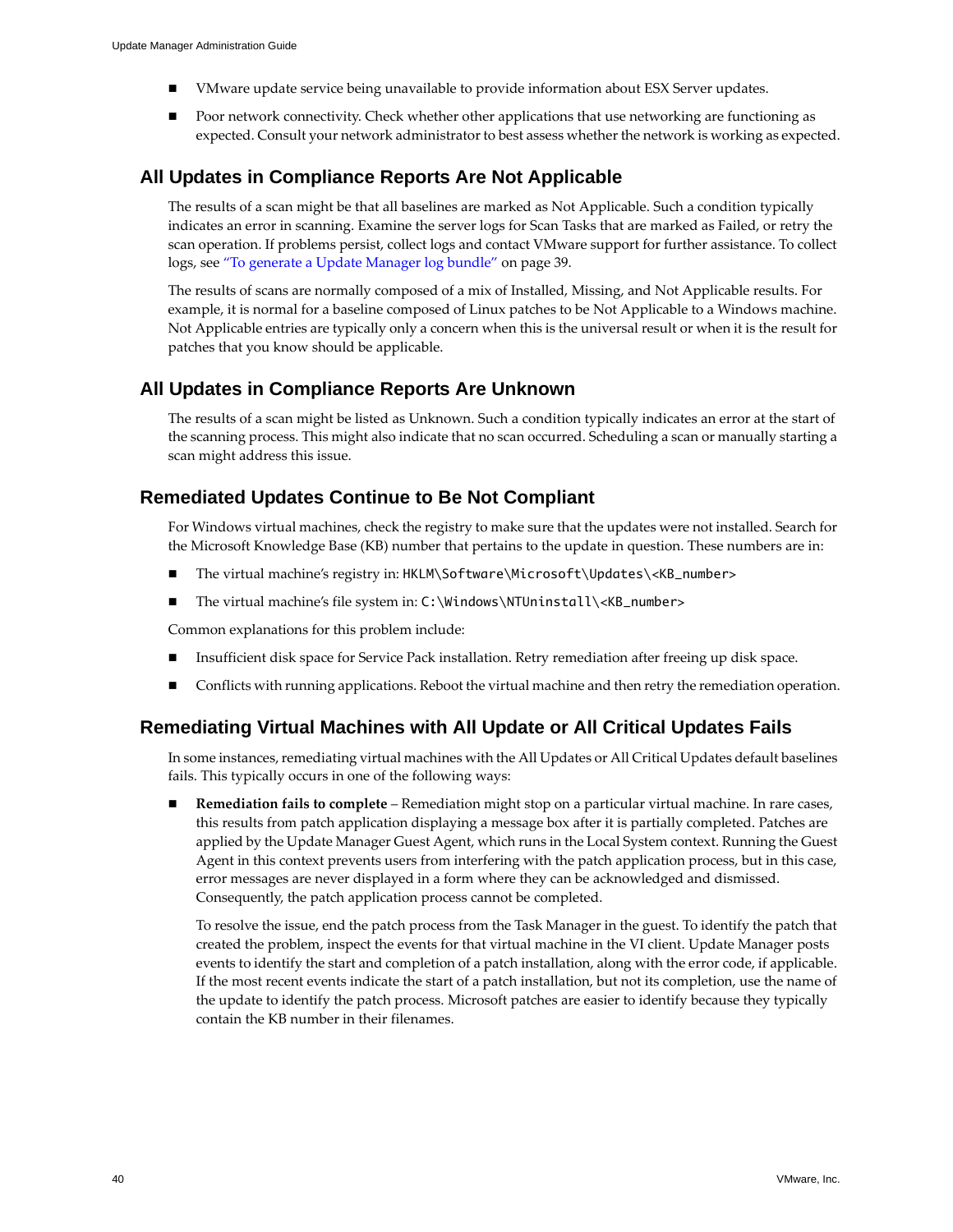- **Remediation fails for some patches** Patches might not be readily available. For example, testing indicates that versions of Windows localized for languages other than English or patches for 64‐bit applications might be unavailable. Review the **Tasks** and **Events** tabs to determine if patches that were not applied were not downloaded.
- **Remediation is completed, but the baseline is still not compliant** This condition might occur when applying patches that subsequently make other patches applicable. For example, a patch might be applicable only after a service pack is applied, so applying that service pack might address all known issues from when the remediation started, but the act of applying the service pack made other patches applicable.

<span id="page-40-3"></span>In such a case, repeat the remediation.

# <span id="page-40-0"></span>**ESX Server Scanning Fails**

ESX Server scanning typically fails as a result of insufficient permissions or problems with SSL configuration. Check to make sure that the account being used to do the scanning has sufficient permissions and that your SSL connections are properly configured. For more information about Update Manager network port settings and how to configure them, see"Update Manager Network Port [Requirements"](#page-18-2) on page 19 and["Configuring](#page-21-4) the Update Manager Network Port [Settings"](#page-21-4) on page 22.

# <span id="page-40-2"></span><span id="page-40-1"></span>**Events**

<span id="page-40-4"></span>Update Manager produces events that help you monitor the processes that the system is completing.

| <b>Type</b> | <b>Message Text</b>                                                                                                 | <b>Action</b>                                                                             |
|-------------|---------------------------------------------------------------------------------------------------------------------|-------------------------------------------------------------------------------------------|
| Info        | Successfully downloaded guest update metadata. New<br>updates: <number_of_updates>.</number_of_updates>             |                                                                                           |
| Error       | Failed to download guest update metadata.                                                                           | Check your network connections to<br>make sure that your metadata source<br>is reachable. |
| Info        | Successfully downloaded guest update metadata for UNIX.<br>New updates: <number_of_updates>.</number_of_updates>    |                                                                                           |
| Error       | Failed to download guest update metadata for UNIX.                                                                  | Check your network connections to<br>make sure that your metadata source<br>is reachable. |
| Info        | Successfully downloaded host update metadata. New updates:<br><number_of_updates>.</number_of_updates>              |                                                                                           |
| Error       | Failed to download host update metadata.                                                                            | Check your network connections to<br>make sure that your metadata source<br>is reachable. |
| Info        | Successfully downloaded guest update packages. New<br>packages: <number_of_packages>.</number_of_packages>          |                                                                                           |
| Error       | Failed to download guest update packages.                                                                           | Check your network connections to<br>make sure that your update source is<br>reachable.   |
| Info        | Successfully downloaded guest update packages for UNIX.<br>New packages: <number_of_packages>.</number_of_packages> |                                                                                           |
| Error       | Failed to download guest update packages for UNIX.                                                                  | Check your network connections to<br>make sure that your update source is<br>reachable.   |
| Info        | Successfully downloaded host update packages. New<br>packages: <number_of_packages>.</number_of_packages>           |                                                                                           |
| Error       | Failed to download host update packages.                                                                            | Check your network connections to<br>make sure that your update source is<br>reachable.   |

**Table 3-1.** Update Manager Events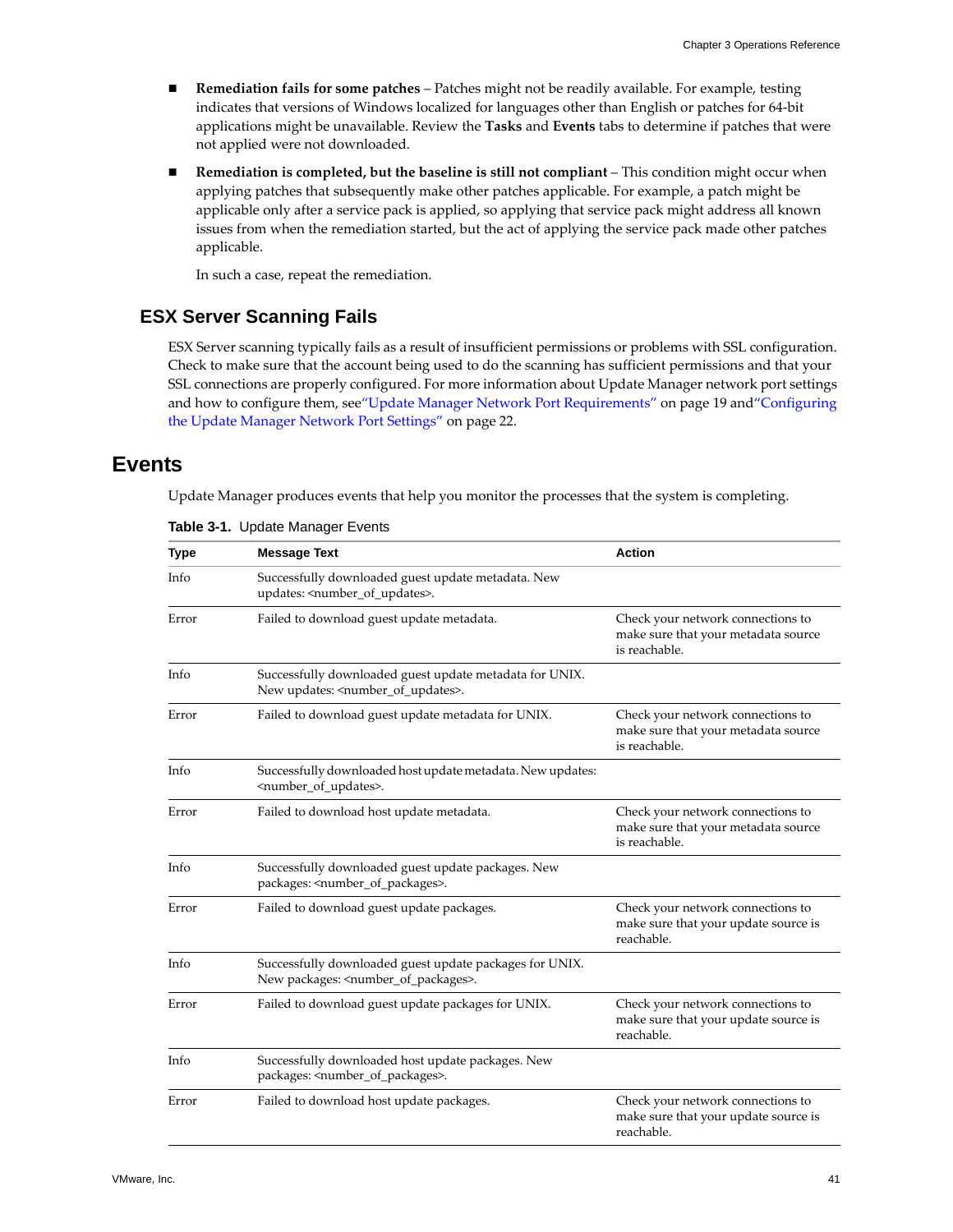| Type    | <b>Message Text</b>                                                                                                                                                                                                             | Action                                                                                                                                                                                                |
|---------|---------------------------------------------------------------------------------------------------------------------------------------------------------------------------------------------------------------------------------|-------------------------------------------------------------------------------------------------------------------------------------------------------------------------------------------------------|
| Info    | Successfully scanned<br><virtual_machine_or_esx_server_host_name> for updates.</virtual_machine_or_esx_server_host_name>                                                                                                        |                                                                                                                                                                                                       |
| Error   | Scanning <virtual_machine_or_esx_server_host_name> has<br/>been cancelled by a user.</virtual_machine_or_esx_server_host_name>                                                                                                  |                                                                                                                                                                                                       |
| Error   | Failed to scan <virtual_machine_or_esx_server_host_name><br/>for updates.</virtual_machine_or_esx_server_host_name>                                                                                                             |                                                                                                                                                                                                       |
| Warning | Warning during scanning<br><virtual_machine_or_esx_server_host_name>, found missing<br/>update: <update_name>. Re-downloading updates might<br/>resolve this problem.</update_name></virtual_machine_or_esx_server_host_name>   |                                                                                                                                                                                                       |
| Error   | Failed to scan <virtual_machine_name> for updates because of<br/>an invalid state: <virtual_machine_state>.</virtual_machine_state></virtual_machine_name>                                                                      | Check the state of the virtual machine.<br>Reboot the virtual machine to<br>facilitate scanning.                                                                                                      |
| Error   | Failed to scan <esx_server_host_name> for updates because of<br/>an invalid state: <esx host="" server="" state=""></esx></esx_server_host_name>                                                                                | Check the state of the ESX Server.<br>Reboot the host to facilitate scanning.                                                                                                                         |
| Info    | Remediation succeeded for<br><virtual_machine_or_esx_server_host_name>.</virtual_machine_or_esx_server_host_name>                                                                                                               |                                                                                                                                                                                                       |
| Error   | Remediation failed for<br><virtual_machine_or_esx_server_host_name> with<br/><error_message>.</error_message></virtual_machine_or_esx_server_host_name>                                                                         | Check the target's state. Restart the<br>target to facilitate remediation.                                                                                                                            |
| Error   | Failed to remediate <virtual_machine_name> for updates<br/>because of an invalid state: <virtual_machine_state>.</virtual_machine_state></virtual_machine_name>                                                                 | Check the virtual machine's state.<br>Restart the virtual machine to<br>facilitate remediation.                                                                                                       |
| Error   | Failed to remediate <esx_server_host_name> for updates<br/>because of an invalid state: <esx_server_host_state>.</esx_server_host_state></esx_server_host_name>                                                                 | Check the state of the ESX Server.<br>Restart the host to facilitate<br>remediation.                                                                                                                  |
| Error   | Failed to scan or remediate <virtual_machine_name> because<br/>of unsupported or unknown OS: <operating_system_name>.</operating_system_name></virtual_machine_name>                                                            |                                                                                                                                                                                                       |
| Error   | Can't remediate <virtual_machine_name>: Remediation of<br/>Linux virtual machines is not supported.</virtual_machine_name>                                                                                                      |                                                                                                                                                                                                       |
| Info    | VMware Update Manager download alert (critical/total): ESX<br>data.esxCritical/data.esxTotal; Windows<br>data.windowsCritical/data.windowsTotal;Linux<br>data.linuxCritical/data.linuxTotal.                                    | Provides information about the<br>number of updates downloaded.                                                                                                                                       |
| Error   | Failed to scan <virtual_machine_name> for updates because<br/>host <esx_server_host_name> is of unsupported version<br/><esx_server_host_version>.</esx_server_host_version></esx_server_host_name></virtual_machine_name>      | For the latest information on which<br>virtual machines can be scanned, see<br>the release notes.                                                                                                     |
| Error   | Failed to remediate <virtual_machine_name> for updates<br/>because host <esx_server_host_name> is of unsupported<br/>version <esx_server_host_version>.</esx_server_host_version></esx_server_host_name></virtual_machine_name> | For the latest information on which<br>hosts can be scanned, see the release<br>notes.                                                                                                                |
| Error   | Failed to scan <esx_server_host_name> for updates because it<br/>is of unsupported version <esx_server_host_version>.</esx_server_host_version></esx_server_host_name>                                                          | Hosts with ESX Server versions later<br>than ESX Server 3.5 and ESX Server 3i<br>can be scanned. For the latest<br>information on which virtual<br>machines can be scanned, see the<br>release notes. |
| Error   | Failed to remediate <esx_server_host_name> for updates<br/>because it is of unsupported version<br/><esx_server_host_version>.</esx_server_host_version></esx_server_host_name>                                                 | Hosts with ESX Server versions later<br>than ESX Server 3.5 and ESX Server 3i<br>can be scanned. For the latest<br>information on which virtual<br>machines can be scanned, see the<br>release notes. |
| Info    | VMware Update Manager Guest Agent successfully installed<br>on <virtual_machine_name>.</virtual_machine_name>                                                                                                                   |                                                                                                                                                                                                       |

**Table 3-1.** Update Manager Events (Continued)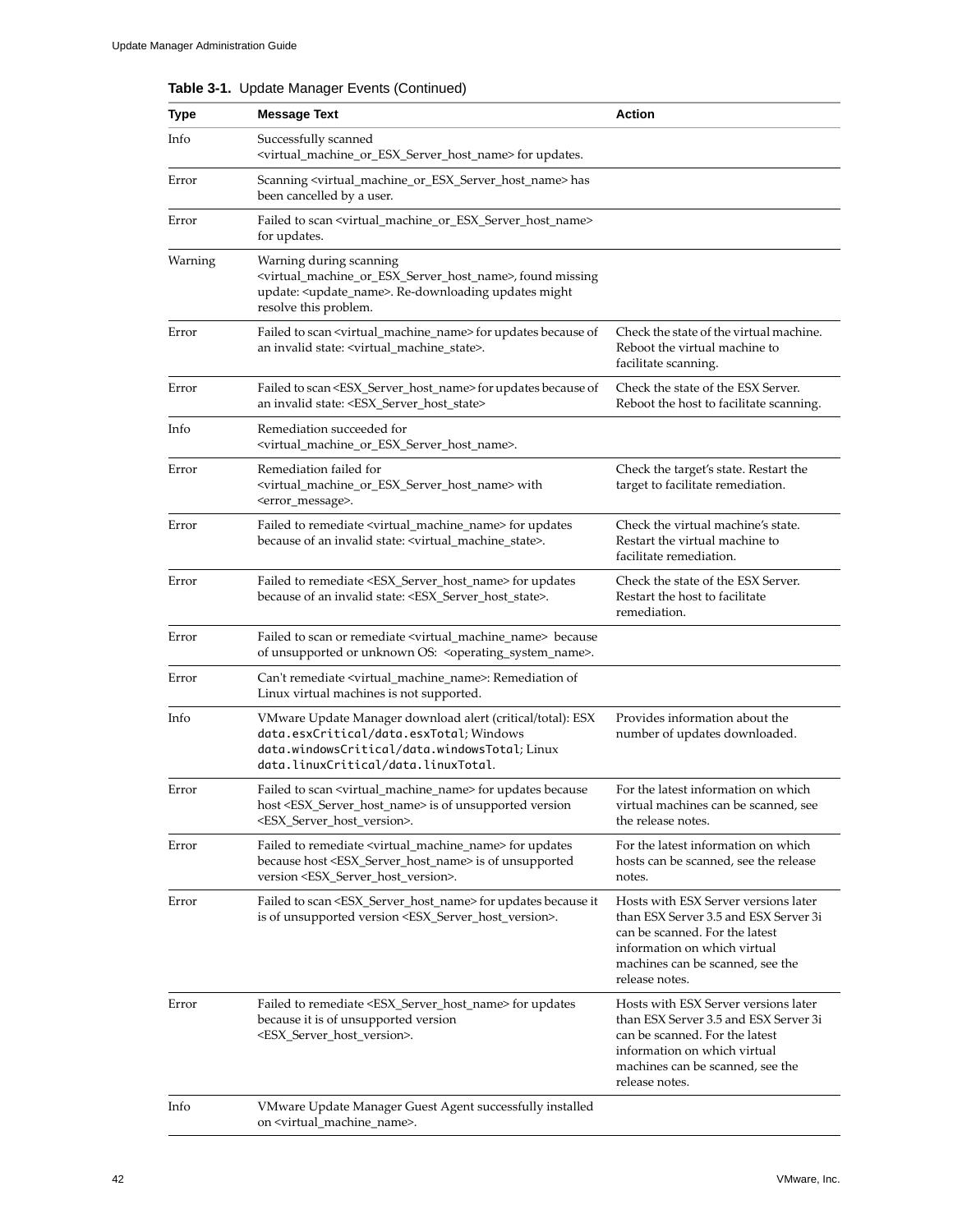| <b>Type</b> | <b>Message Text</b>                                                                                                                                                                                                                                                                                                                                                      | Action                                                                                                                                                                                              |
|-------------|--------------------------------------------------------------------------------------------------------------------------------------------------------------------------------------------------------------------------------------------------------------------------------------------------------------------------------------------------------------------------|-----------------------------------------------------------------------------------------------------------------------------------------------------------------------------------------------------|
| Error       | Failed to install VMware Update Manager Guest Agent on<br><virtual_machine_name>.</virtual_machine_name>                                                                                                                                                                                                                                                                 | Update Manager Guest Agent is<br>required for remediating virtual<br>machines. For more information on<br>installing Update Manager Guest<br>Agent, see "Installing the Guest<br>Agent" on page 16. |
| Error       | Failed to install VMware Update Manager Guest Agent on<br><virtual_machine_name> because VMware Tools is not<br/>installed or is of an incompatible VMware Tools version. The<br/>required version is <required_version_number> and the<br/>installed version is <installed_version_number>.</installed_version_number></required_version_number></virtual_machine_name> |                                                                                                                                                                                                     |
| Error       | There is no VMware Update Manager license for<br><virtual_machine_or_esx_server_host_name> for the<br/>required operation.</virtual_machine_or_esx_server_host_name>                                                                                                                                                                                                     | Obtain the required licenses to<br>complete the desired task.                                                                                                                                       |
| Warning     | VMware Update Manager is running out of storage space.<br>Location: <path_location>. Available space: <free_space>.</free_space></path_location>                                                                                                                                                                                                                         | Add more storage.                                                                                                                                                                                   |
| Warning     | VMware Update Manager is critically low on storage space!<br>Location: <path_location>. Available space: <free_space>.</free_space></path_location>                                                                                                                                                                                                                      | Add more storage.                                                                                                                                                                                   |
| Error       | VMware Update Manager Guest Agent failed to respond in<br>time on <virtual_machine_name>. Please check if the virtual<br/>machine is powered on and Guest Agent is running.</virtual_machine_name>                                                                                                                                                                       |                                                                                                                                                                                                     |
| Error       | An internal error occurred in communication with Update<br>Manager Guest Agent on <virtual_machine_name>. Please<br/>check if the virtual machine is powered on and retry the<br/>operation.</virtual_machine_name>                                                                                                                                                      |                                                                                                                                                                                                     |
| Error       | VMware Update Manager Guest Agent failed to access DVD<br>drive on <virtual_machine_name>. Please check if a DVD drive<br/>is available and retry the operation.</virtual_machine_name>                                                                                                                                                                                  |                                                                                                                                                                                                     |
| Error       | An unknown internal error occurred during the required<br>operation on <virtual_machine_name>. Please check the logs<br/>for more details and retry the operation.</virtual_machine_name>                                                                                                                                                                                |                                                                                                                                                                                                     |
| Error       | Failed to install update <update_name> on<br/><virtual_infrastructure_entity_name>.</virtual_infrastructure_entity_name></update_name>                                                                                                                                                                                                                                   |                                                                                                                                                                                                     |
| Info        | Install of update <update_name> on<br/><virtual_infrastructure_entity_name> <message>.</message></virtual_infrastructure_entity_name></update_name>                                                                                                                                                                                                                      |                                                                                                                                                                                                     |
| Info        | Sysprep settings are restored.                                                                                                                                                                                                                                                                                                                                           |                                                                                                                                                                                                     |
| Info        | Sysprep is disabled during the remediation.                                                                                                                                                                                                                                                                                                                              |                                                                                                                                                                                                     |
| Info        | Failed to scan orphaned virtual machine<br><virtual_machine_name>.</virtual_machine_name>                                                                                                                                                                                                                                                                                |                                                                                                                                                                                                     |
| Info        | Failed to remediate orphaned virtual machine<br><virtual machine="" name="">.</virtual>                                                                                                                                                                                                                                                                                  |                                                                                                                                                                                                     |
| Error       | Failure in downloading patches for following updates:<br><message>.</message>                                                                                                                                                                                                                                                                                            | Check your network connections to<br>make sure that your patch source is<br>reachable.                                                                                                              |
| Warning     | <virtual_machine_name> contains an unsupported volume<br/><volume_label>. Scan results for this virtual machine may be<br/>incomplete.</volume_label></virtual_machine_name>                                                                                                                                                                                             |                                                                                                                                                                                                     |
| Info        | Initiating the task cancellation on<br><virtual_machine_or_esx_server_host_name></virtual_machine_or_esx_server_host_name>                                                                                                                                                                                                                                               |                                                                                                                                                                                                     |
| Warning     | There are running tasks for the entity<br><virtual_infrastructure_entity_name>that cannot finish within<br/>a specific time. The operation will be aborted.</virtual_infrastructure_entity_name>                                                                                                                                                                         |                                                                                                                                                                                                     |

**Table 3-1.** Update Manager Events (Continued)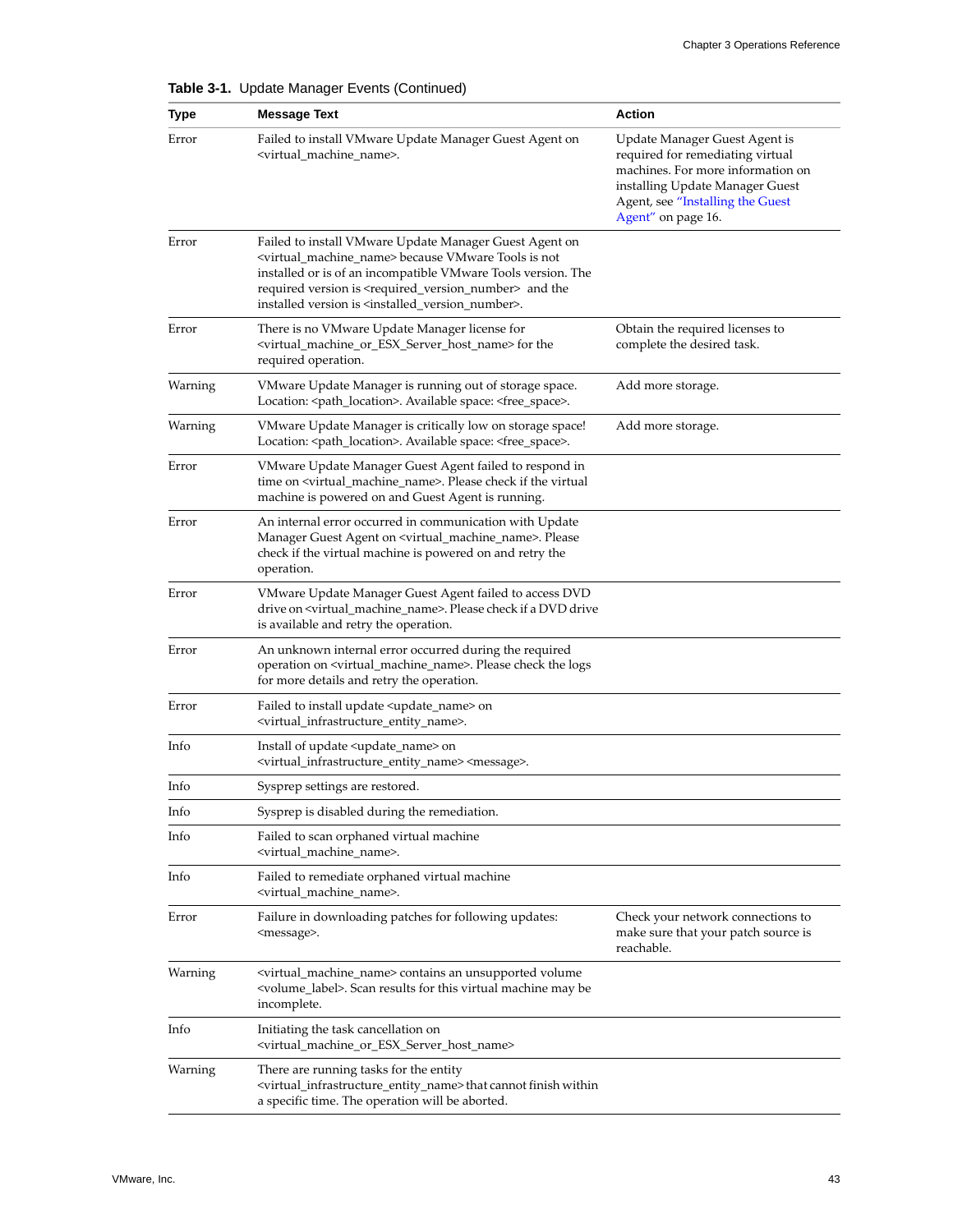| <b>Type</b> | <b>Message Text</b>                                                                                                                                                                                                           | <b>Action</b>                                                                                      |
|-------------|-------------------------------------------------------------------------------------------------------------------------------------------------------------------------------------------------------------------------------|----------------------------------------------------------------------------------------------------|
| Warning     | Action is not supported for offline or suspended virtual<br>appliance <virtual_appliance_name>.</virtual_appliance_name>                                                                                                      | A scan or remediation process is not<br>supported for offline virtual<br>appliance.                |
| Info        | Successfully discovered virtual appliance<br><virtual_appliance_name>.</virtual_appliance_name>                                                                                                                               |                                                                                                    |
| Info        | Failed to discover virtual appliance <virtual_appliance_name>.</virtual_appliance_name>                                                                                                                                       | An error occurred during the<br>discovery of the virtual appliance.                                |
| Error       | Auto update is set to ON for virtual appliance<br><virtual appliance="" name="">.</virtual>                                                                                                                                   | If auto-update is set to ON in virtual<br>appliance, Update Manager cannot<br>perform remediation. |
| Error       | Repository address not set for virtual appliance<br><virtual appliance="" name="">, it doesn't support updates by<br/>VirtualCenter.</virtual>                                                                                |                                                                                                    |
| Info        | Open <virtual esx="" host="" machine="" name="" or="" server=""> firewall<br/>ports.</virtual>                                                                                                                                |                                                                                                    |
| Info        | Close <virtual_machine_or_esx_server_host_name> firewall<br/>ports.</virtual_machine_or_esx_server_host_name>                                                                                                                 |                                                                                                    |
| Info        | Patch metadata for<br><virtual_machine_or_esx_server_host_name>missing.Please<br/>download updates metadata first.</virtual_machine_or_esx_server_host_name>                                                                  |                                                                                                    |
| Info        | Patch metadata for<br><virtual_machine_or_esx_server_host_name> corrupted.<br/>Please check the logs for more details. Re-downloading update<br/>metadata may resolve this problem.</virtual_machine_or_esx_server_host_name> |                                                                                                    |

**Table 3-1.** Update Manager Events (Continued)

# <span id="page-43-0"></span>**Database Views**

<span id="page-43-3"></span>Update Manager uses SQL Server and Oracle databases to store information. The database views for Microsoft SQL Server and Oracle databases are the same. Due to limitations in the length of the names for Oracle database, some of the database views in Oracle are with shorter names.

# <span id="page-43-1"></span>**VUMV\_VERSION**

Update Manager version information.

| Table 3-2. VUMV VERSION |  |  |
|-------------------------|--|--|
|-------------------------|--|--|

| Field                   | <b>Notes</b>                                                                               |
|-------------------------|--------------------------------------------------------------------------------------------|
| <b>VERSION</b>          | The Update Manager version in x.y.z format, for example<br>1.0.0                           |
| DATABASE SCHEMA VERSION | The Update Manager database schema version (an<br>increasing integer value), for example 1 |

# <span id="page-43-2"></span>**VUMV\_UPDATES**

Software update metadata.

| <b>Table 3-3. VUMV UPDATES</b> |
|--------------------------------|
|--------------------------------|

| <b>Field</b> | <b>Notes</b>                                                 |
|--------------|--------------------------------------------------------------|
| UPDATE ID    | Software update unique ID generated by the Update<br>Manager |
| <b>TYPE</b>  | The entity type: a virtual machine or ESX Server host        |
| TITLE        | Title                                                        |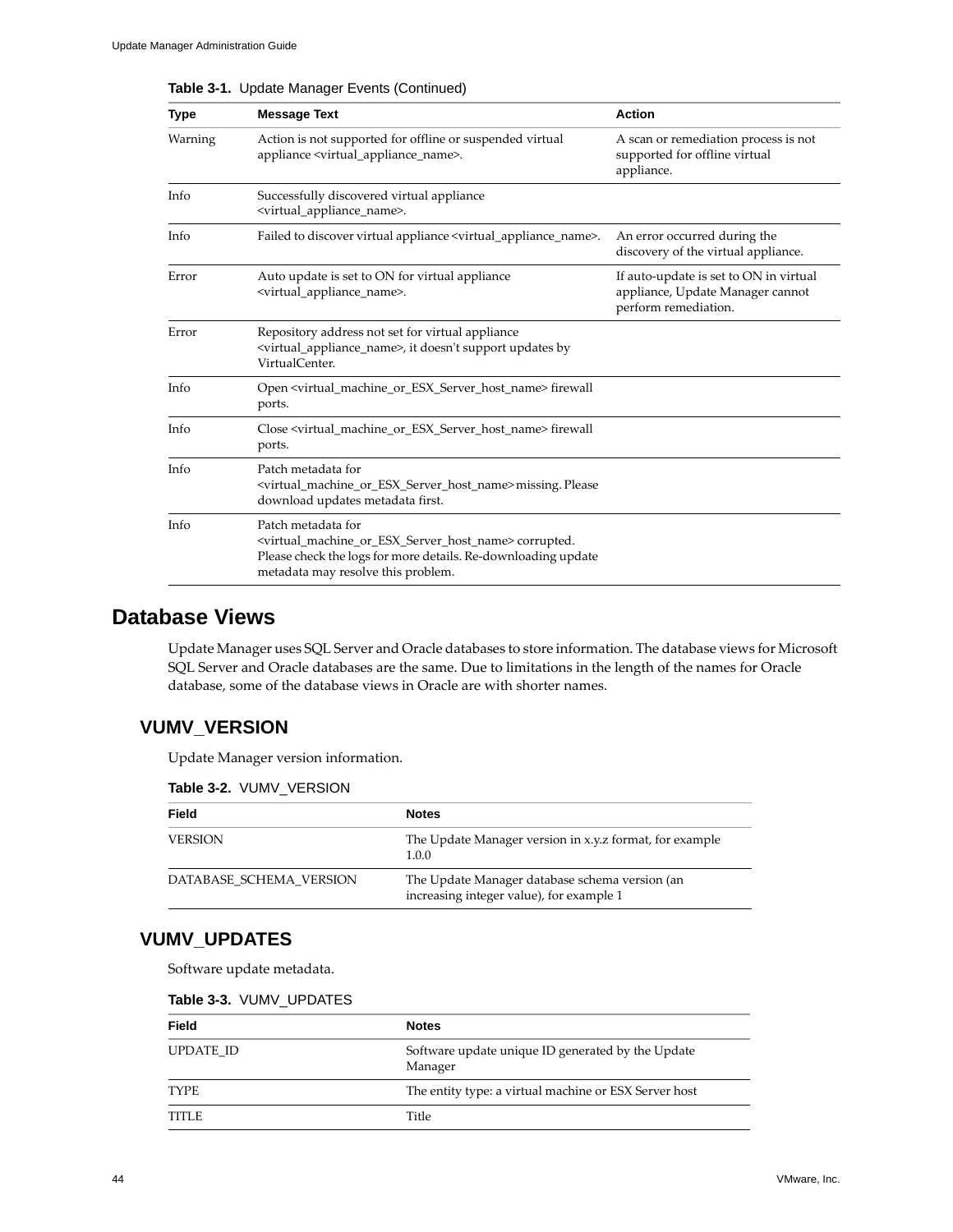|  |  |  | Table 3-3. VUMV_UPDATES (Continued) |
|--|--|--|-------------------------------------|
|--|--|--|-------------------------------------|

| Field              | <b>Notes</b>                                                                                                                                       |
|--------------------|----------------------------------------------------------------------------------------------------------------------------------------------------|
| <b>DESCRIPTION</b> | Description                                                                                                                                        |
| <b>META UID</b>    | A unique ID provided by the vendor for this update (for<br>example, MS12444 for Microsoft updates)                                                 |
| <b>SEVERITY</b>    | Update severity information. The values of this field are Not<br>Applicable, Low, Moderate, Important, Critical,<br>HostGeneral, and HostSecurity. |
| RELEASE DATE       | The date on which this update was released by the vendor                                                                                           |
| DOWNLOAD TIME      | The date and time this update was downloaded by the<br>Update Manager server into the Update Manager database                                      |
| SPECIAL ATTRIBUTE  | Any special attribute associated with this update (for<br>example, all Microsoft Service packs will be marked as<br>Service Pack)                  |

# <span id="page-44-0"></span>**VUMV\_PATCHES**

Patch binary metadata.

### **Table 3-4.** VUMV\_PATCHES

| Field         | <b>Notes</b>                                                               |
|---------------|----------------------------------------------------------------------------|
| PATCH ID      | Unique ID for the current patch, generated by the Update<br>Manager server |
| <b>TYPE</b>   | The entity type: a virtual machine or an ESX Server host                   |
| <b>NAME</b>   | Name of the patch                                                          |
| DOWNLOAD TIME | A URL for the patch binary                                                 |
| PATCH SIZE    | Size of the patch in KB                                                    |

# <span id="page-44-1"></span>**VUMV\_BASELINES**

The Update Manager baseline details.

### **Table 3-5.** VUMV\_BASELINES

| <b>Field</b> | <b>Notes</b>                                                                              |
|--------------|-------------------------------------------------------------------------------------------|
|              |                                                                                           |
| UPDATE ID    | Unique ID generated for this baseline by the Update<br>Manager server                     |
| <b>NAME</b>  | Name of the baseline                                                                      |
| <b>TYPE</b>  | The baseline type: Fixed or Dynamic                                                       |
| TARGET TYPE  | Type of targets that this baseline applies to: a virtual<br>machine or an ESX Server host |

# <span id="page-44-2"></span>**VUMV\_PRODUCTS**

Product metadata, including operating systems and applications.

### **Table 3-6.** VUMV\_PRODUCTS

| Field       | <b>Notes</b>                                                        |
|-------------|---------------------------------------------------------------------|
| PRODUCT ID  | Unique ID for the product generated by the Update<br>Manager server |
| <b>NAME</b> | Name of the product                                                 |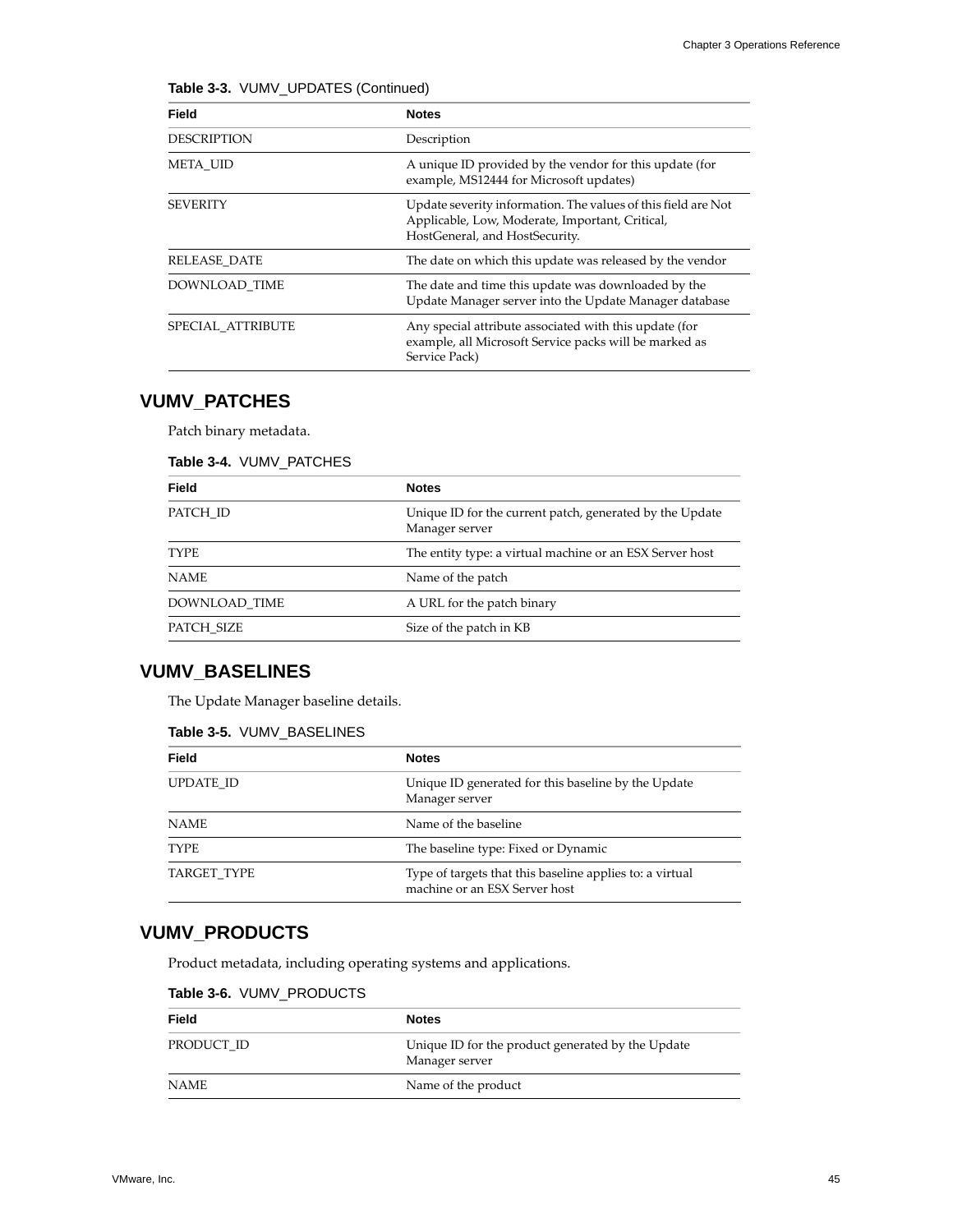### **Table 3-6.** VUMV\_PRODUCTS

| Field          | <b>Notes</b>                                                    |
|----------------|-----------------------------------------------------------------|
| <b>VERSION</b> | Product version                                                 |
| <b>FAMILY</b>  | Windows, Linux, ESX Server host, or Embedded ESX<br>Server host |

# <span id="page-45-0"></span>**VUMV\_BASELINE\_UPDATE\_ASSIGNMENT**

The software updates that are part of a certain baseline.

For Oracle, the name of this database view is VUMV\_BASELINE\_UPDATE, due to restrictions in the name length.

### **Table 3-7.** VUMV\_BASELINE\_UPDATE\_ASSIGNMENT

| Field       | <b>Notes</b>                                   |
|-------------|------------------------------------------------|
| BASELINE ID | Baseline ID (foreign key, VUMV_BASELINES)      |
| UPDATE ID   | Software update ID (foreign key, VUMV_UPDATES) |

### <span id="page-45-1"></span>**VUMV\_BASELINE\_ENTITY\_ASSIGNMENT**

Objects that a certain baseline is attached to.

For Oracle, the name of this database view is VUMV\_BASELINE\_ENTITY.

### **Table 3-8.** VUMV\_BASELINE\_ENTITY\_ASSIGNMENT

| Field              | <b>Notes</b>                                                                             |
|--------------------|------------------------------------------------------------------------------------------|
| <b>BASELINE ID</b> | Baseline ID (foreign key, VUMV_BASELINES)                                                |
| ENTITY UID         | Update ID of the entity (the managed object ID generated<br>by the VirtualCenter Server) |

# <span id="page-45-2"></span>**VUMV\_UPDATE\_PATCHES**

Patch binaries that correspond to a software update.

### **Table 3-9.** VUMV\_UPDATE\_PATCHES

| Field     | <b>Notes</b>                                   |
|-----------|------------------------------------------------|
| UPDATE ID | Software update ID (foreign key, VUMV_UPDATES) |
| PATCH ID  | Patch ID (foreign key, VUMV_PATCHES)           |

# <span id="page-45-3"></span>**VUMV\_UPDATE\_PRODUCT**

Products (operating systems and applications) that this software update applies to.

| Table 3-10. VUMV UPDATE PRODUCT |  |  |  |
|---------------------------------|--|--|--|
|---------------------------------|--|--|--|

| Field      | <b>Notes</b>                                   |
|------------|------------------------------------------------|
| UPDATE ID  | Software update ID (foreign key, VUMV_UPDATES) |
| PRODUCT ID | Product ID (foreign key, VUMV_PRODUCTS)        |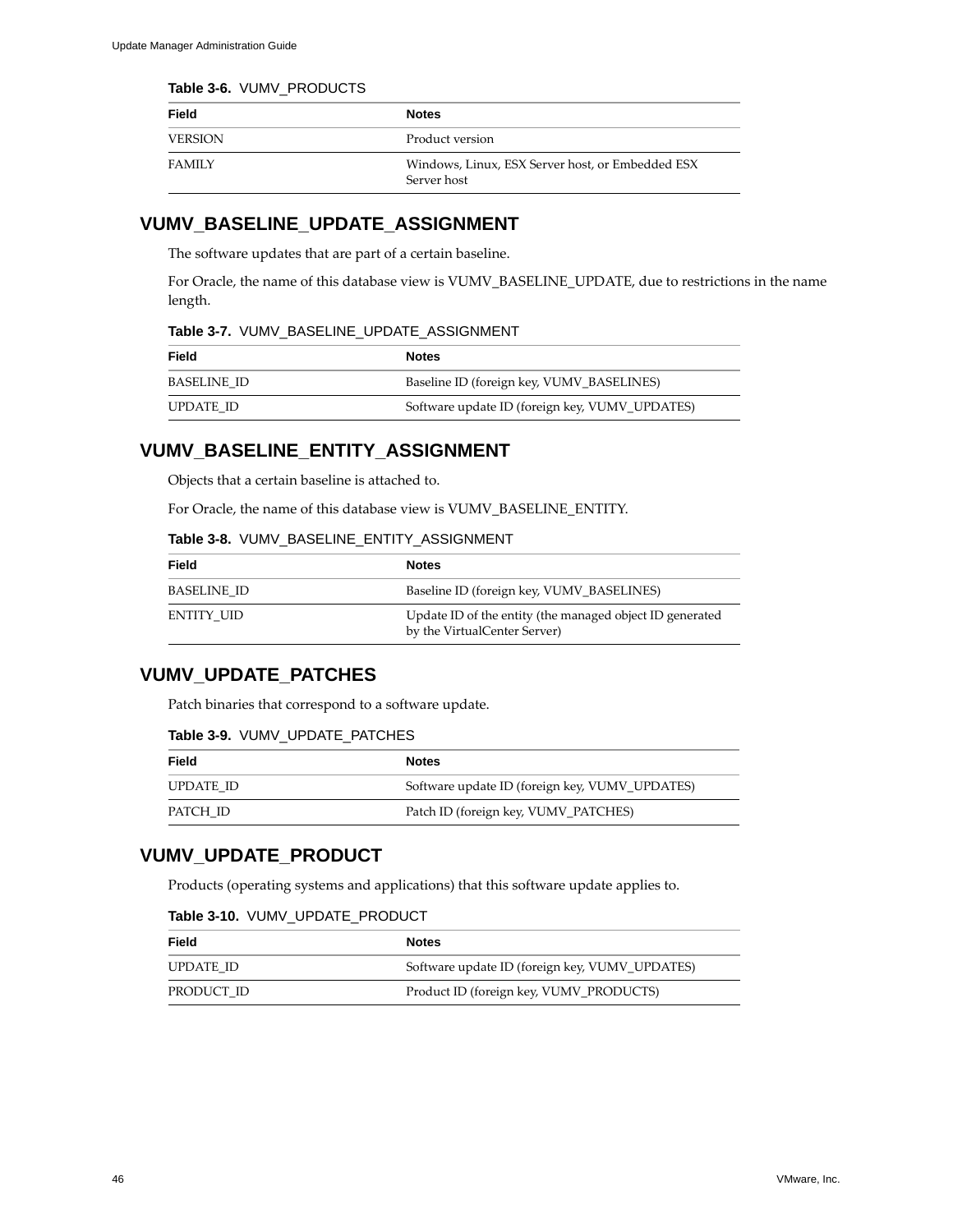# <span id="page-46-0"></span>**VUMV\_ENTITY\_SCAN\_HISTORY**

History of the scan operations

### **Table 3-11.** VUMV\_ENTITY\_SCAN\_HISTORY

| <b>Field</b>          | <b>Notes</b>                                                                 |
|-----------------------|------------------------------------------------------------------------------|
| SCAN ID               | Unique ID generated by the Update Manager server                             |
| <b>ENTITY UID</b>     | Unique ID of the entity the scan was initiated on                            |
| START TIME            | Start time of the scan operation                                             |
| <b>END TIME</b>       | End time of the scan operation                                               |
| <b>SCAN STATUS</b>    | Result of the scan operation (for example Success, Failure,<br>or Cancelled) |
| <b>FAILURE REASON</b> | An error message describing the failure reason                               |

# <span id="page-46-1"></span>**VUMV\_ENTITY\_UPDATE\_SCAN\_HISTORY**

History of the status of a given entity for an update.

For Oracle, the name of this database view is VUMV\_ENTITY\_UPDATE\_SCAN\_HIST.

### **Table 3-12.** VUMV\_ENTITY\_UPDATE\_SCAN\_HISTORY

| <b>Field</b>         | <b>Notes</b>                                                                                         |
|----------------------|------------------------------------------------------------------------------------------------------|
| SCAN ID              | Unique ID (foreign key VUMV SCAN HISTORY)                                                            |
| UPDATE ID            | Unique ID (foreign key VUMV UPDATES)                                                                 |
| ENTITY UID           | Unique ID of the entity the scan was initiated on                                                    |
| <b>ENTITY STATUS</b> | Status of this entity for this update (for example, Missing<br>Installed, Unknown or Not Applicable) |

# <span id="page-46-2"></span>**VUMV\_ENTITY\_REMEDIATION\_HISTORY**

History of remediation operations.

For Oracle, the name of this database view is VUMV\_ENTITY\_REMEDIATION\_HIST.

|  |  |  |  | Table 3-13. VUMV ENTITY REMEDIATION HISTORY |  |
|--|--|--|--|---------------------------------------------|--|
|--|--|--|--|---------------------------------------------|--|

| Field                     | <b>Notes</b>                                                                         |
|---------------------------|--------------------------------------------------------------------------------------|
| REMEDIATION ID            | Unique ID, generated by the Update Manager server                                    |
| <b>ENTITY UID</b>         | Unique ID of the entity that the remediation was initiated<br><sub>on</sub>          |
| START TIME                | Start time of the remediation                                                        |
| <b>END TIME</b>           | End time of the remediation                                                          |
| <b>REMEDIATION STATUS</b> | Result of the remediation operation (for example, Success,<br>Failure, or Cancelled) |
| IS SNAPSHOT TAKEN         | Indicates whether snapshot is created prior to the<br>remediation                    |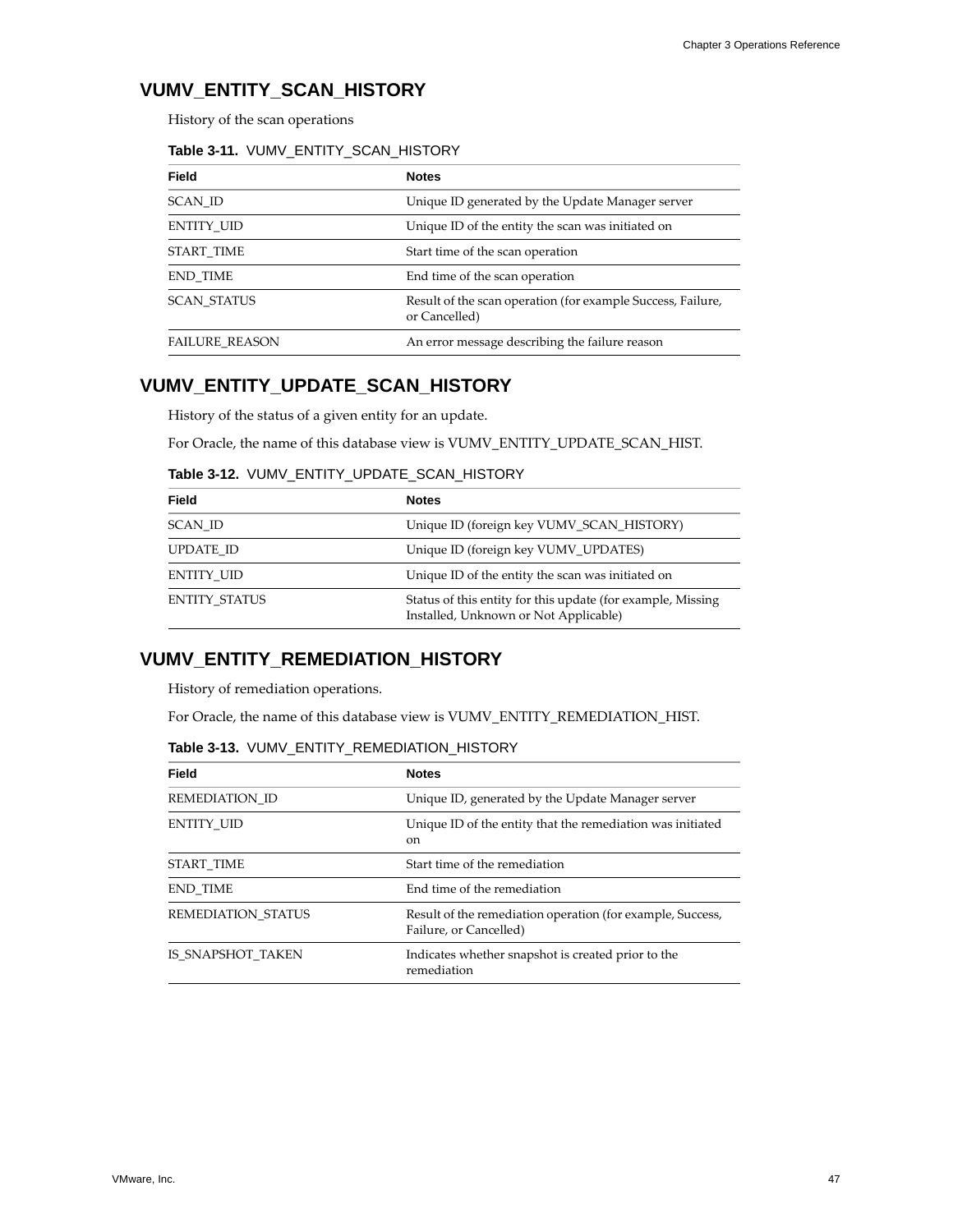# <span id="page-47-0"></span>**VUMV\_UPDATE\_PRODUCT\_DETAILS**

A convenient view of the products (operating systems and applications) that a certain software update applies to.

| <b>Field</b>           | <b>Notes</b>                                                                                                                                     |
|------------------------|--------------------------------------------------------------------------------------------------------------------------------------------------|
| <b>UPDATE METAUID</b>  | Software Update ID (foreign key, VUMV_UPDATES)                                                                                                   |
| <b>UPDATE TITLE</b>    | Update Title                                                                                                                                     |
| <b>UPDATE SEVERITY</b> | Update impact information. The values of this field are<br>Not Applicable, Low, Moderate, Important, Critical,<br>HostGeneral, and HostSecurity. |
| PRODUCT NAME           | Product name                                                                                                                                     |
| PRODUCT VERSION        | Product version                                                                                                                                  |

### **Table 3-14.** VUMV\_UPDATE\_PRODUCT\_DETAILS

# <span id="page-47-1"></span>**VUMV\_BASELINE\_UPDATE\_ASSIGNMENT\_DETAILS**

A convenient view of the software updates that are part of a baseline.

For Oracle, the name of this database view is VUMV\_BASELINE\_UPDATE\_DET.

| Field                       | <b>Notes</b>                                                                                                                           |
|-----------------------------|----------------------------------------------------------------------------------------------------------------------------------------|
| <b>BASELINE NAME</b>        | Baseline name                                                                                                                          |
| <b>BASELINE TYPE</b>        | Baseline type: Fixed or Dynamic                                                                                                        |
| <b>BASELINE TARGET TYPE</b> | Baseline target type, for example, a virtual machine or an<br><b>ESX Server host</b>                                                   |
| <b>UPDATE METAUID</b>       | Update meta ID                                                                                                                         |
| UPDATE_TITLE                | Update title                                                                                                                           |
| <b>UPDATE SEVERITY</b>      | Update severity. The values of this field are Not<br>Applicable, Low, Moderate, Important, Critical,<br>HostGeneral, and HostSecurity. |

### **Table 3-15.** VUMV\_BASELINE\_UPDATE\_ASSIGNMENT\_DETAILS

# <span id="page-47-2"></span>**VUMV\_ENTITY\_UPDATE\_SCAN\_HISTORY\_DETAILS**

A convenient view of the status history of a given entity for an update.

The name of this database view for Oracle is VUMV\_ENTITY\_UPD\_SCANHIST\_DET.

### **Table 3-16.** VUMV\_ENTITY\_UPDATE\_SCAN\_HISTORY\_DETAILS

<span id="page-47-3"></span>

| Field                                                                                               | <b>Notes</b>                                                                                                                           |
|-----------------------------------------------------------------------------------------------------|----------------------------------------------------------------------------------------------------------------------------------------|
| <b>ENTITY UID</b><br>Entity unique ID (a managed object ID assigned by the<br>VirtualCenter Server) |                                                                                                                                        |
| <b>SCAN START TIME</b>                                                                              | Start time of the scan process                                                                                                         |
| <b>SCAN END TIME</b>                                                                                | End time of the scan process                                                                                                           |
| UPDATE METAUID                                                                                      | Update meta unique ID                                                                                                                  |
| <b>UPDATE TITLE</b>                                                                                 | Update title                                                                                                                           |
| <b>UPDATE SEVERITY</b>                                                                              | Update severity. The values of this field are Not<br>Applicable, Low, Moderate, Important, Critical,<br>HostGeneral, and HostSecurity. |
| <b>ENTITY STATUS</b>                                                                                | Status of the entity with regard to the update. This field<br>has values Missing, Installed, Unknown, and Not<br>Applicable.           |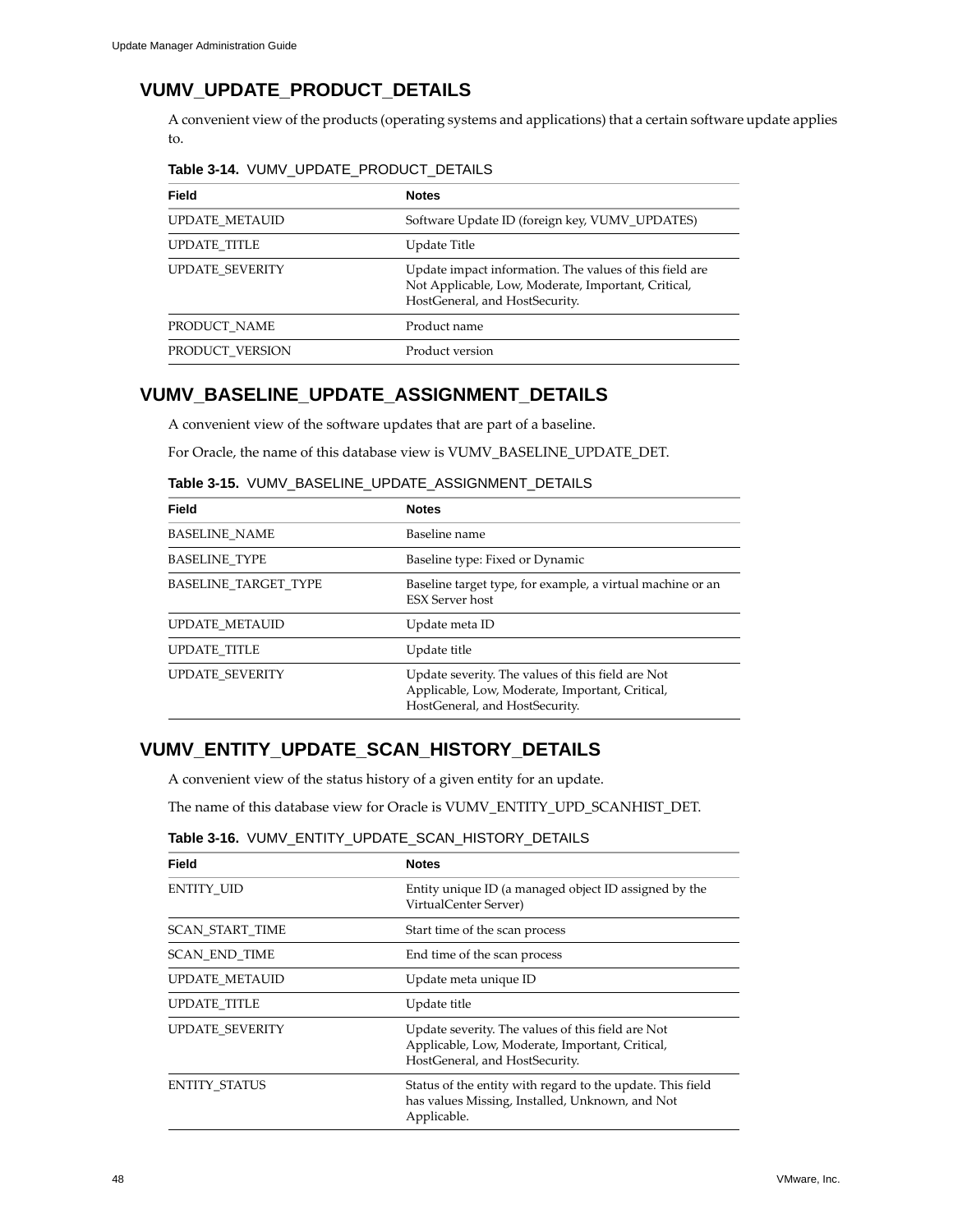# <span id="page-48-0"></span>**Index**

# **A**

attaching baselines **[28](#page-27-3)**

# **B**

baselines attaching **[28](#page-27-3)** creating **[26](#page-25-1)** detaching **[28](#page-27-4)** editing **[28](#page-27-5)** none available **[39](#page-38-6)** overview **[9](#page-8-1)**–**[10](#page-9-2)**, **[25](#page-24-2)** removing **[29](#page-28-2)**

# **C**

client, installing **[17](#page-16-1)** compliance, unknown **[40](#page-39-4)** configuration options, overview **[10](#page-9-3)** configuring network port settings **[22](#page-21-5)** Oracle database **[13](#page-12-2)**–**[14](#page-13-0)** proxy settings **[22](#page-21-6)** SQL database **[14](#page-13-1)**–**[16](#page-15-3)** Update Manager **[20](#page-19-4)** Update Manager Download Service **[24](#page-23-5)** creating baselines **[26](#page-25-1)**

# **D**

Database views **[44](#page-43-3)**–**[48](#page-47-3)** detaching baselines **[28](#page-27-4)** downloading patches **[8](#page-7-3)** updates **[8](#page-7-3)**

# **E**

editing baselines **[28](#page-27-5)** ESX Server host remediation failure **[20](#page-19-5)** scan results, reviewing **[31](#page-30-0)** scanning **[29](#page-28-3)** scanning failure **[40](#page-39-5)**, **[41](#page-40-3)** events exporting **[34](#page-33-2)** list of **[41](#page-40-4)** reviewing **[34](#page-33-3)** tasks **[34](#page-33-4)** exporting events **[34](#page-33-2)**

# **G**

generating log bundles **[39](#page-38-7)** log files **[39](#page-38-8)** Guest Agent, installing **[16](#page-15-4)**

# **I**

installing client **[17](#page-16-1)** Guest Agent **[16](#page-15-4)** Update Manager **[11](#page-10-3)**–**[13](#page-12-3)** Update Manager Download Service **[16](#page-15-5)**

# **L**

log bundles, generating **[39](#page-38-7)** log files, generating **[39](#page-38-8)**

# **M**

modifying baselines **[28](#page-27-5)**

# **N**

network port settings configuring **[22](#page-21-5)** overview **[19](#page-18-3)**

# **O**

overview of baselines **[9](#page-8-1)**–**[10](#page-9-2)**, **[25](#page-24-2)** configuration options **[10](#page-9-3)** network port settings **[19](#page-18-3)** remediation **[10](#page-9-4)**, **[32](#page-31-3)** scanning **[9](#page-8-2)** VMware Update Manager **[8](#page-7-4)**

# **P**

patches, downloading **[8](#page-7-3)** proxy settings, configuring **[22](#page-21-6)**

# **R**

remediation manual **[32](#page-31-4)**, **[33](#page-32-2)** overview **[10](#page-9-4)**, **[32](#page-31-3)** scheduling **[33](#page-32-3)** virtual appliances **[37](#page-36-2)** removing baselines **[29](#page-28-2)** Update Manager **[18](#page-17-3)**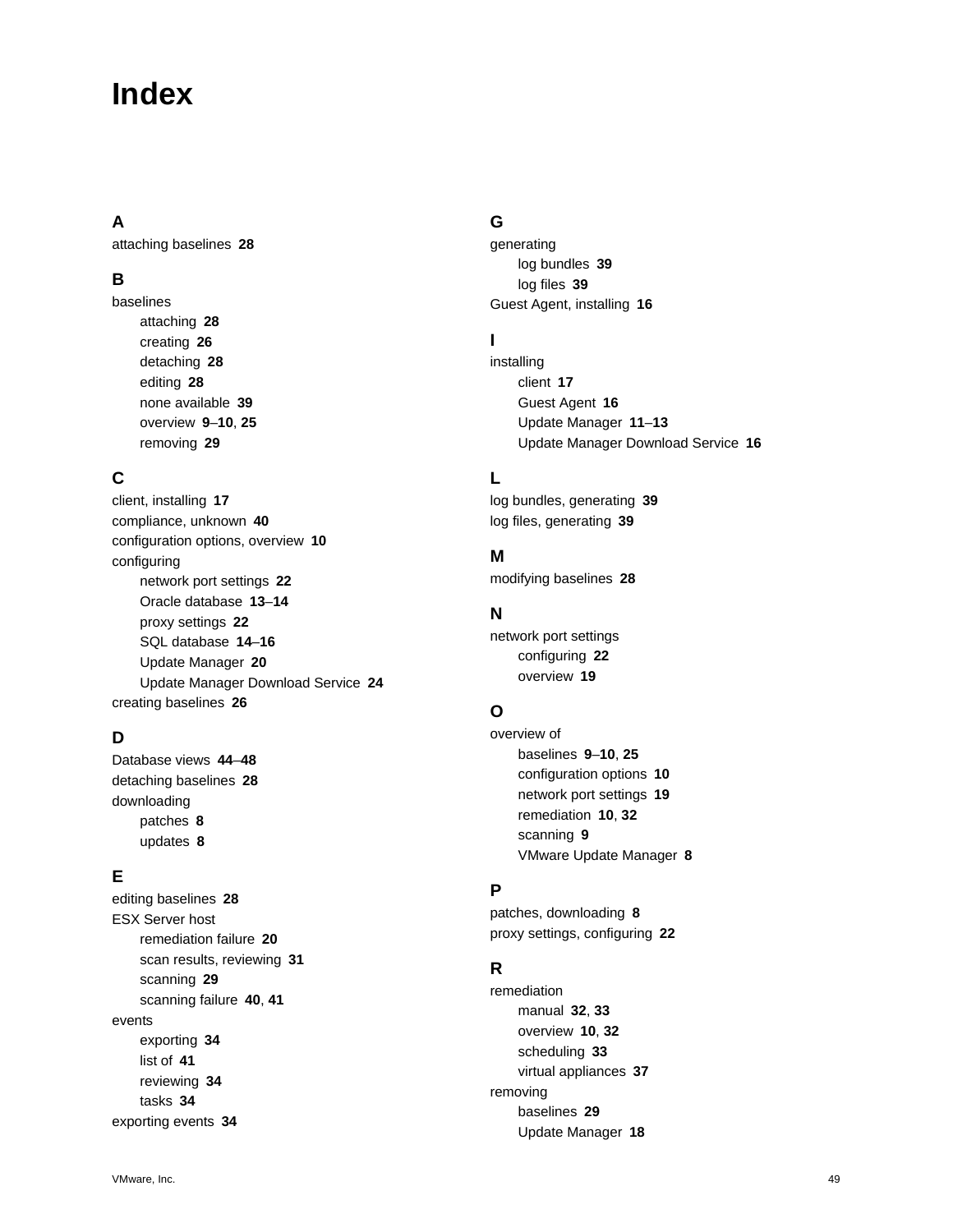#### reviewing

ESX Server host scan results **[31](#page-30-0)** scan results **[30](#page-29-1)** updates **[35](#page-34-3)** virtual machine scans **[31](#page-30-1)**

# **S**

scanning ESX Server host **[29](#page-28-3)** manual **[29](#page-28-4)** overview **[9](#page-8-2)** results, reviewing **[30](#page-29-1)** scheduled **[29](#page-28-5)** virtual appliances **[36](#page-35-4)** virtual machine **[29](#page-28-3)** scheduling remediation **[33](#page-32-3)** scanning **[29](#page-28-5)** shutdown warning **[32](#page-31-5)**

# **T**

troubleshooting baselines **[39](#page-38-6)** compliance **[40](#page-39-4)** ESX Server host applicable **[40](#page-39-5)** ESX Server host scanning failure **[41](#page-40-3)** generating log bundles **[39](#page-38-7)** scanning **[40](#page-39-5)** virtual machines non-compliant **[40](#page-39-6)**

# **U**

uninstalling Update Manager **[18](#page-17-3)** Update Manager configuring **[20](#page-19-4)** installing **[11](#page-10-3)**–**[13](#page-12-3)** network port requirements **[19](#page-18-3)** uninstalling **[18](#page-17-3)** VI Client support **[17](#page-16-1)** Update Manager Download Service configuring **[24](#page-23-5)** installing **[16](#page-15-5)** updates downloading **[8](#page-7-3)** filtering **[35](#page-34-4)** include in a baseline **[35](#page-34-5)** reviewing **[35](#page-34-3)**

### **V**

virtual appliances discovery **[36](#page-35-5)** remediation **[37](#page-36-2)** scanning **[36](#page-35-4)**

virtual machine remediation failure **[20](#page-19-6)** reviewing scans **[31](#page-30-1)** scanning **[29](#page-28-3)** shutdown warning **[32](#page-31-5)**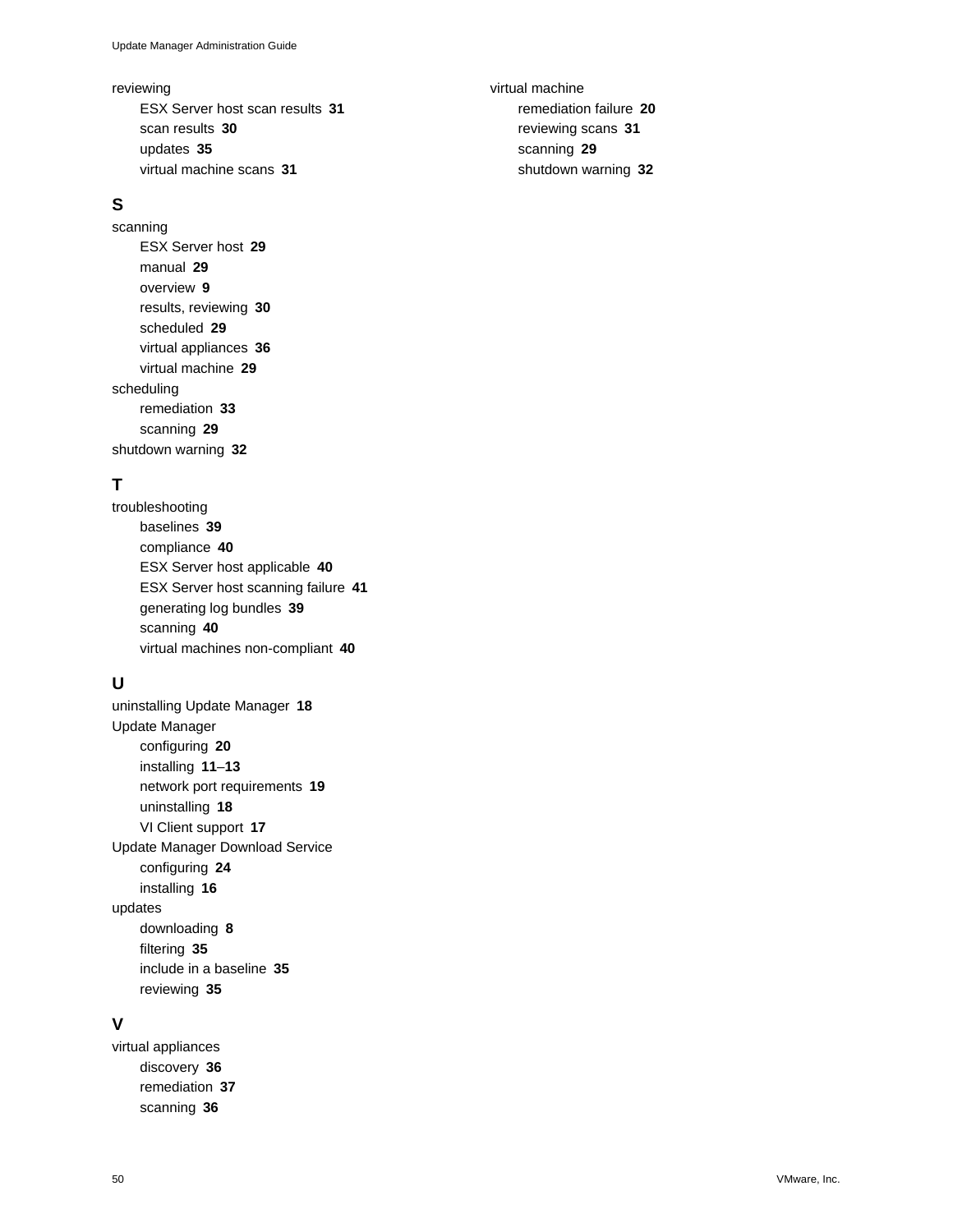# **Updates for the Update Manager Administration Guide**

Last Updated: July 01, 2009

This document provides updates to the Update 2 Release for Update Manager 1.0 version of the *Update Manager Administration Guide*. Updated descriptions, procedures, and graphics are organized by page number so that you can easily locate the areas of the guide that have changes. If the change spans multiple sequential pages, this document provides the starting page number only.

The following is a list of updates to the *Update Manager Administration Guide*:

- Updates for the Table of [Supported](#page-50-2) Database Formats on Page 12
- **Updates for the To use the Update Manager [Download](#page-50-3) Service procedure on Page 24**

# <span id="page-50-2"></span><span id="page-50-0"></span>**Updates for the Table of Supported Database Formats [on Page 12](#page-11-2)**

[Table 2](#page-11-3)‐1 does not mention support for versions later than 10.2.0.3.0 of Oracle 10g Enterprise Release 2. The row should appear as follows:

| Oracle Database 10g Release 2 (10.2.0.1.0) | After applying patch 10.2.0.3.0 to the client and server, apply patch 5699495<br>to the client. Also apply patches 6085625 and 6452485 to the server. |
|--------------------------------------------|-------------------------------------------------------------------------------------------------------------------------------------------------------|
|                                            | <b>Note:</b> VMware supports 10.2.0.3.0 and later versions of Oracle<br>Database 10g Release 2.                                                       |

# <span id="page-50-3"></span><span id="page-50-1"></span>**Updates for the To use the Update Manager Download Service procedure [on Page 24](#page-23-6)**

In the To use the Update Manager [Download](#page-23-6) Service procedure the commands included with the steps are incorrect. The correct procedure is the following:

### **To use the Update Manager Download Service**

- <span id="page-50-4"></span>1 Log in to the machine on which Update Manager Download Service is installed.
- 2 Click **Start > Run**, type **cmd**, and press Enter.
- <span id="page-50-5"></span>3 Change to the directory where Download Service is installed.

The default folder is C:\Program Files\VMware\Infrastructure\Update Manager.

- 4 Set up what updates to download:
	- To setup a download of all ESX Server host updates, run the following command: vmware-umds --set-config --enable-host 1 --enable-win 0 --enable-lin 0
	- To setup a download of all Windows updates, run the following command: vmware-umds --set-config --enable-host 0 --enable-win 1 --enable-lin 0
	- To setup a download of all Linux updates, run the following command: vmware-umds --set-config --enable-host 0 --enable-win 0 --enable-lin 1
	- To setup a download of all available updates, run the following command: vmware-umds --set-config --enable-host 1 --enable-win 1 --enable-lin 1